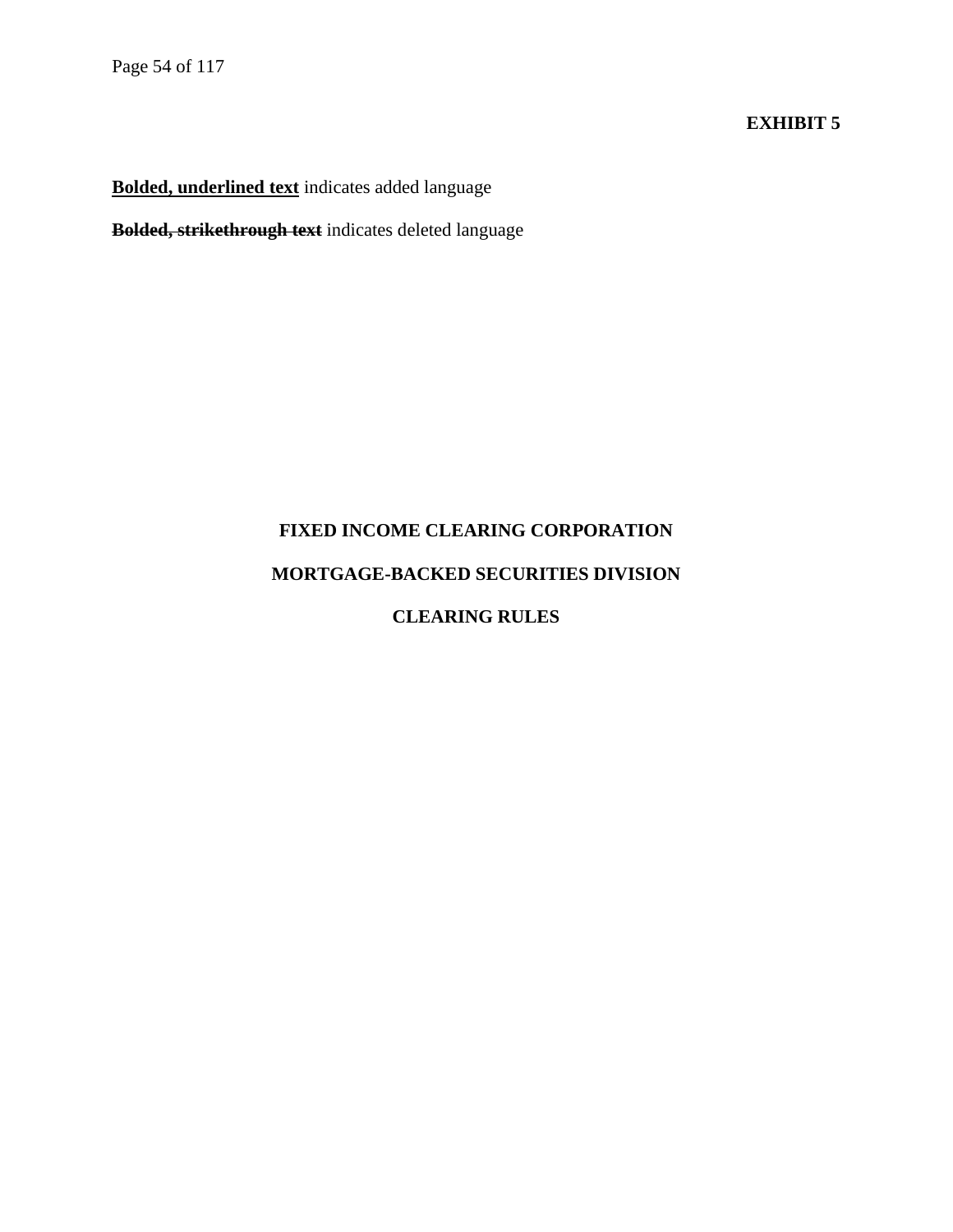#### RULE 1 - DEFINITIONS

Unless the context requires otherwise, the terms defined in this Rule shall, for all purposes of these Rules, have the meanings herein specified.

**\* \* \* \***

#### **Coverage Charge**

**The term "Coverage Charge" means with respect to a Member's Required Fund Deposit, an additional charge to bring the Member's coverage to a targeted confidence level.**

**\* \* \* \***

#### **VaR Charge**

The term "VaR Charge" means, with respect to each margin portfolio, a calculation of the volatility of specified net unsettled positions of a Member, as of the time of such calculation (with respect to the specified net unsettled positions as of the time of such calculation). Such volatility calculations shall be made in accordance with any generally accepted portfolio volatility model, including, but not limited to, any margining formula employed by any other clearing agency registered under Section 17A of the Exchange Act. Such calculation shall be made utilizing such assumptions (including confidence levels) and based on such historical data as the Corporation deems reasonable, and shall cover such range of historical volatility as the Corporation from time to time deems appropriate. **To the extent that the primary source of such historical data becomes unavailable for an extended period of time, the Corporation shall utilize an alternative volatility calculation. If the volatility calculation is lower than 5 basis points of the market value of a Clearing Member's gross unsettled positions (the "VaR Floor") then the VaR Floor will be utilized as such Clearing Member's VaR Charge.**

#### \* \* \* \*

#### RULE 4–CLEARING FUND AND LOSS ALLOCATION

\* \* \* \*

Section 2 – Required Fund Deposit

\* \* \* \*

(c) Each Business Day, each Clearing Member shall be required to make a Required Fund Deposit to the Clearing Fund equal to the greater of: (i) the Minimum Charge, or (ii) the End of Day Charge; plus the sum of the following: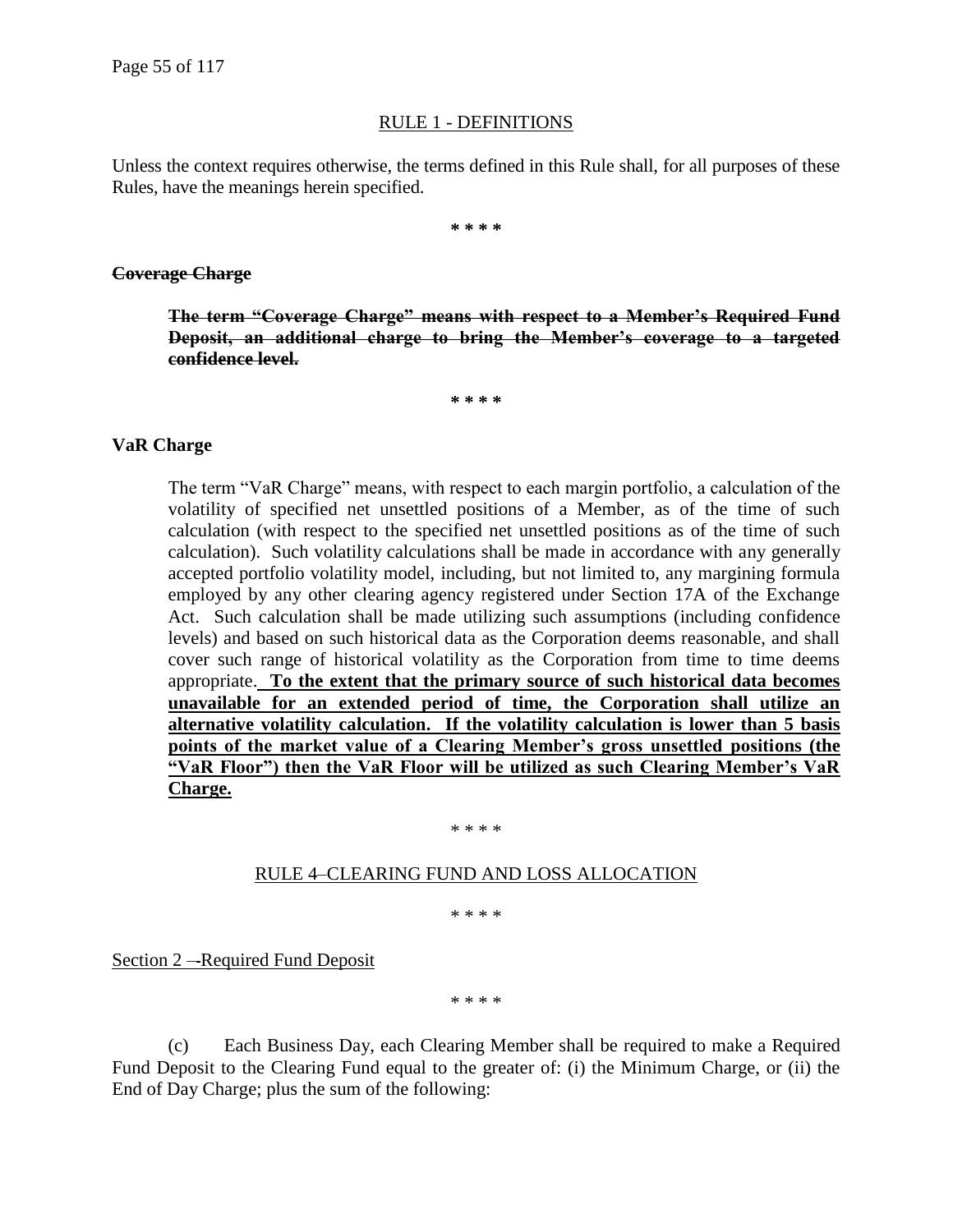(i) the VaR Charge

plus

**(ii) the Coverage Charge**

#### **plus**

(ii**i**) the amount of the Deterministic Risk Component

#### **plus**

#### **(iv) a margin requirement differential which considers intra-day portfolio variations and potential for a late margin deficit satisfaction or for a failure to satisfy a margin deficit**

plus

(**iii**v) an additional payment ("special charge") from such Member as determined by the Corporation from time to time in view of market conditions and other financial and operational capabilities of the Member. The Corporation shall make any such determination based on such factors as the Corporation determines to be appropriate from time to time

plus

(**v**i**v**) in the case of Clearing Member with backtesting deficiencies, the Backtesting Charge, if applicable

plus

(v**ii**) the Holiday Charge, if applicable, on the Business Day prior to a Holiday.

The Corporation shall have the discretion not to apply the VaR calculation(s) to net unsettled positions in classes of securities where volatility is less amenable to statistical analysis. In lieu of such calculations the component required with respect to such Transactions shall instead be determined based on a **historic index volatility model haircut method**.

The Corporation shall take into account the VaR confidence level applicable to the Member in calculating the VaR Charge. The assumptions used in the VaR model will be set forth in the Corporation's procedures.

The Clearing Fund requirement of an Unregistered Investment Pool Clearing Member shall be no less than \$1 million and the targeted confidence level assumption used for calculating VaR Charge shall be set at a minimum of 99.5%, which is half a percentage higher than the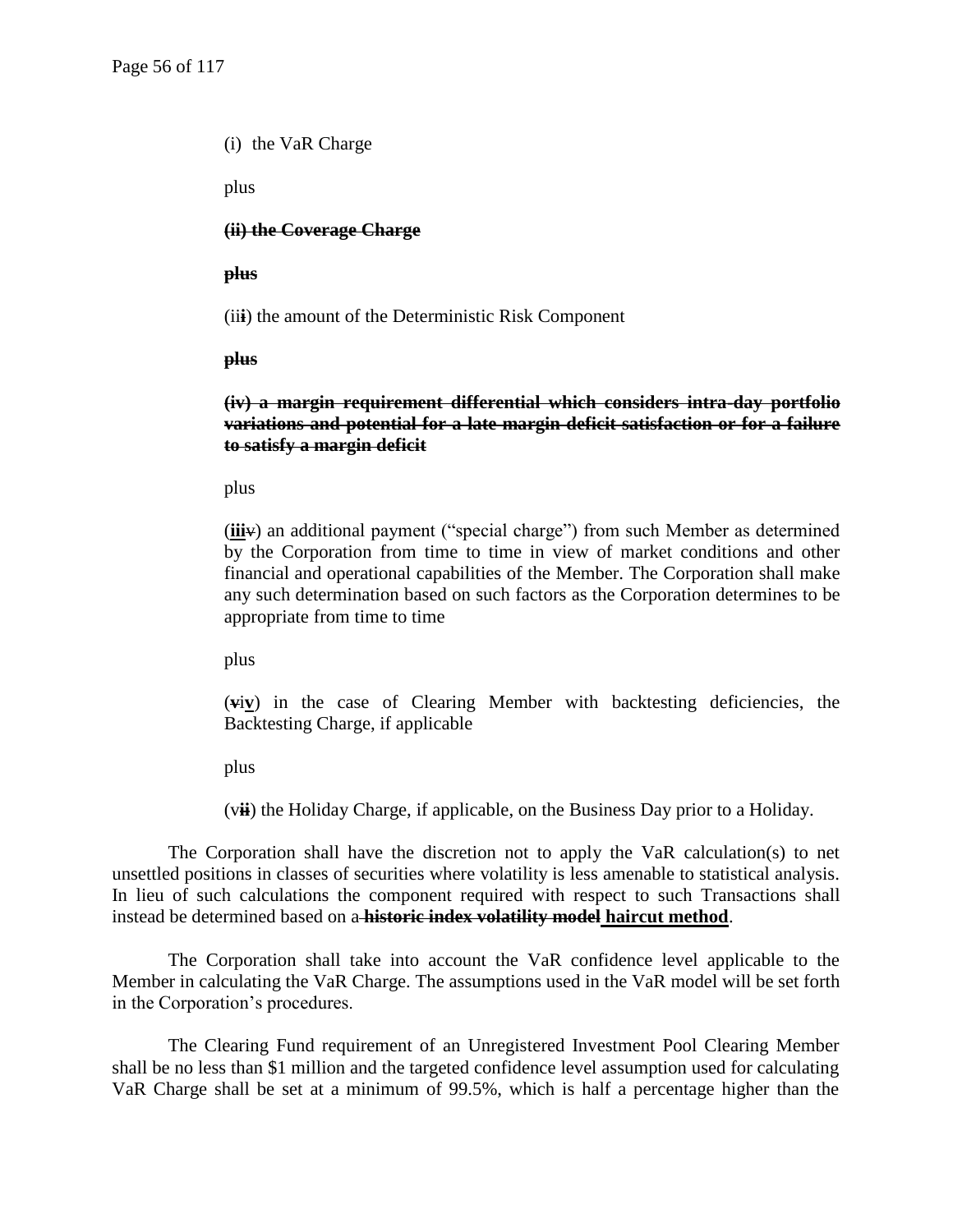target assumption of the Corporation. The targeted confidence level assumption used for calculating VaR Charge for non-Unregistered Investment Pools shall be set at a minimum of 99%.

Once applicable minimum Clearing Fund amounts have been applied, the Corporation shall apply any applicable additional payments, charges and premiums set forth in these Rules.

A Clearing Member's Required Fund Deposit shall be reported daily, and payment shall be due by the time specified in the Corporation's procedures; however, such payment shall not be due on a given day if: (a) the difference between the amount of a Member's Required Fund Deposit as reported on that day and the amount then on deposit towards satisfaction thereof is less than both: (i) \$250,000, and (ii) 25 percent of the amount then on deposit from the Clearing Member; and (b) the Member is not on the Watch List.

The Corporation shall have the right to adjust any components of the calculation of a Member's Required Fund Deposit as set forth in this Section 2. The Corporation shall apply Clearing Fund requirements to each Clearing Member within each membership type on a consistent and non-discriminatory basis.

\* \* \* \*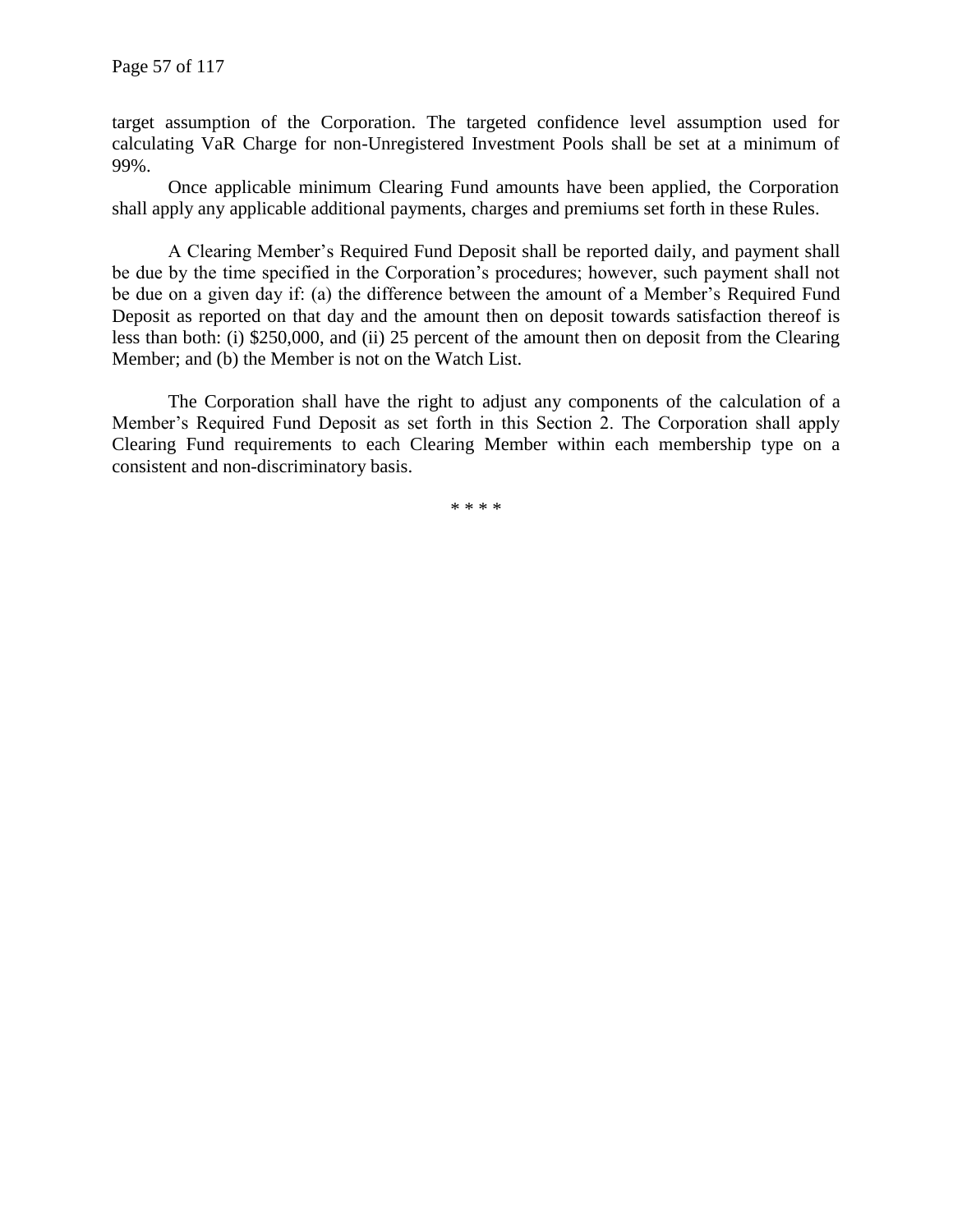

## **Methodology and Model Operations Document**

## **MBSD Quantitative Risk Model**

**REMAINDER OF PAGE REDACTED IN ITS ENTIRETY**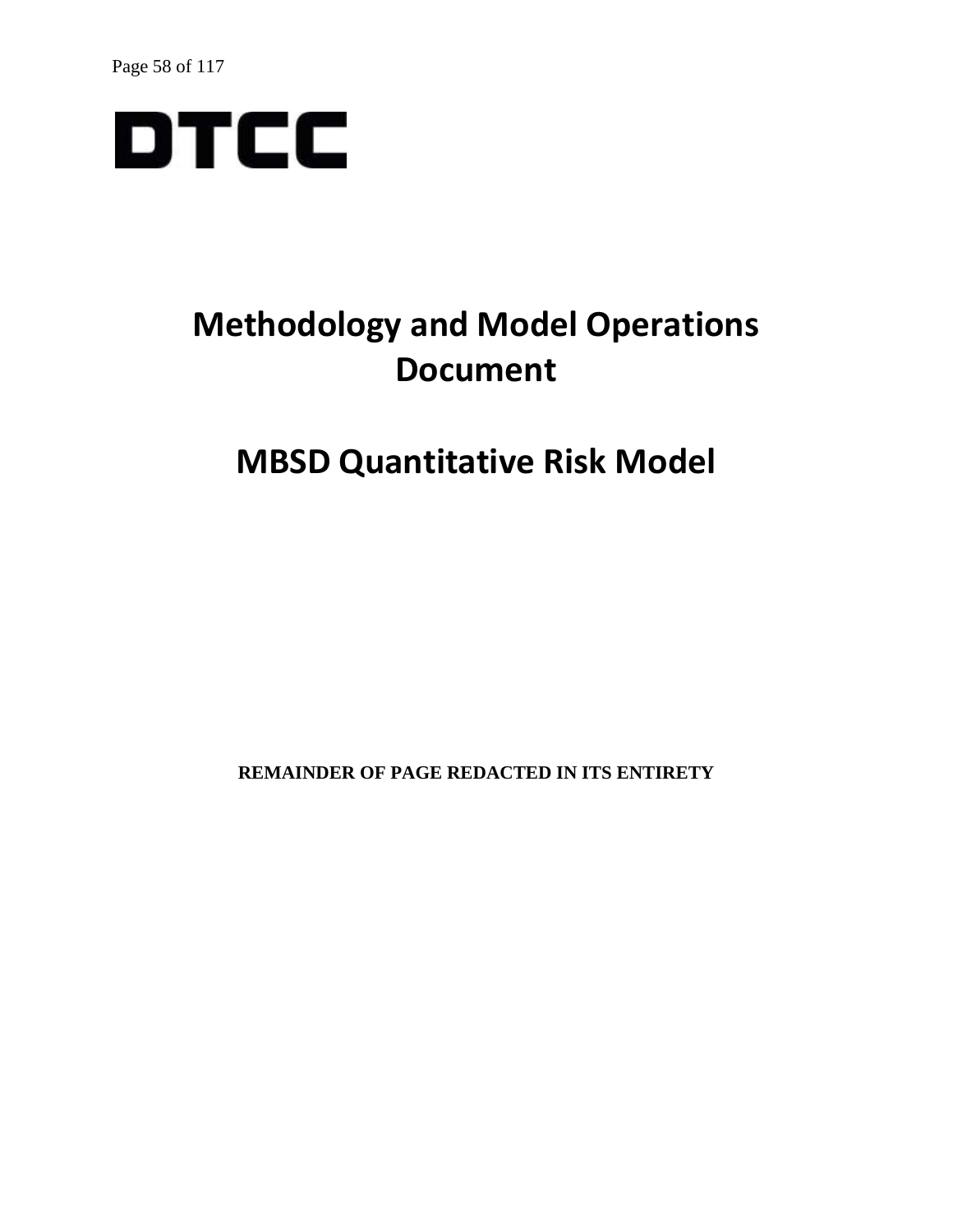Page 59 of 117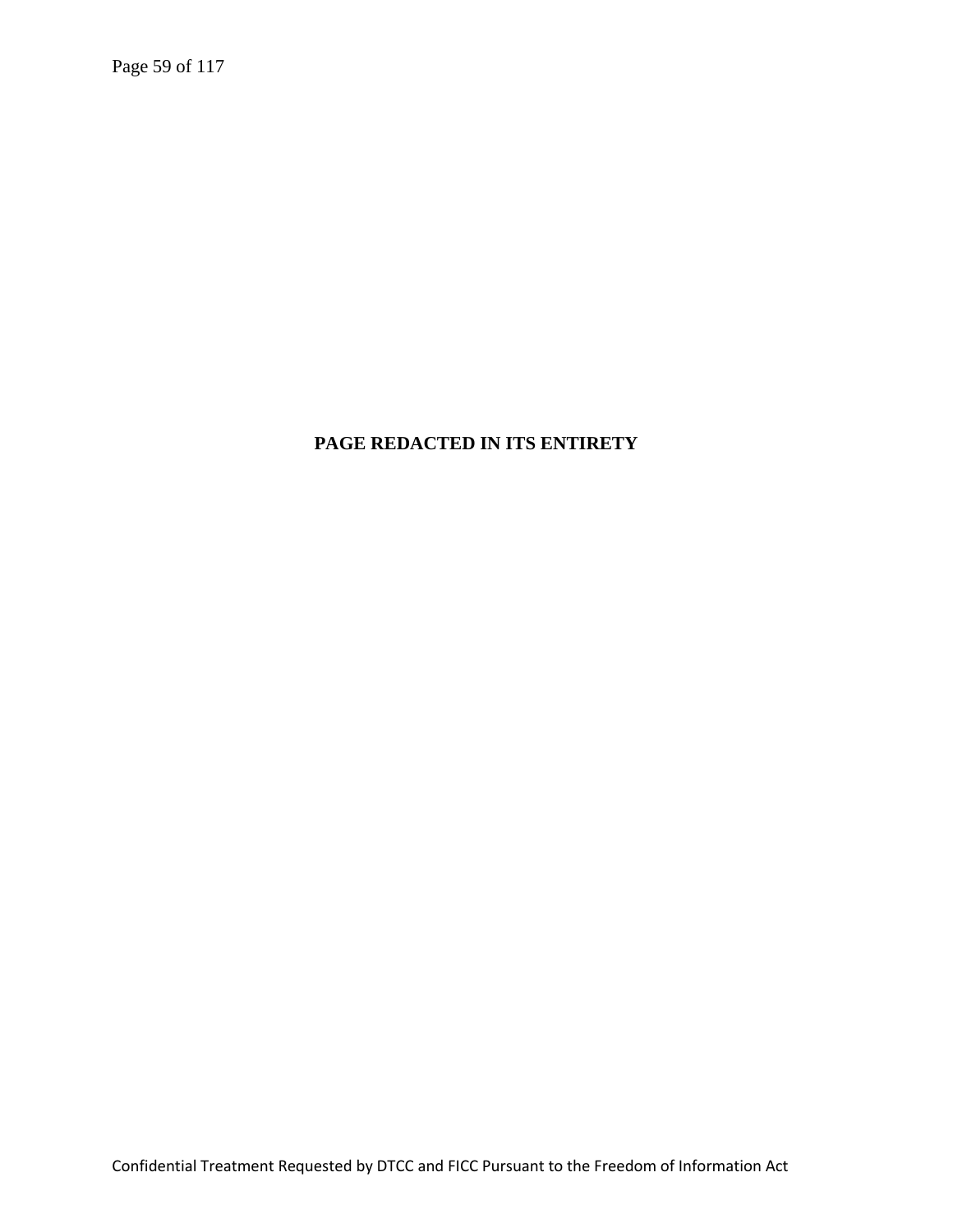Page 60 of 117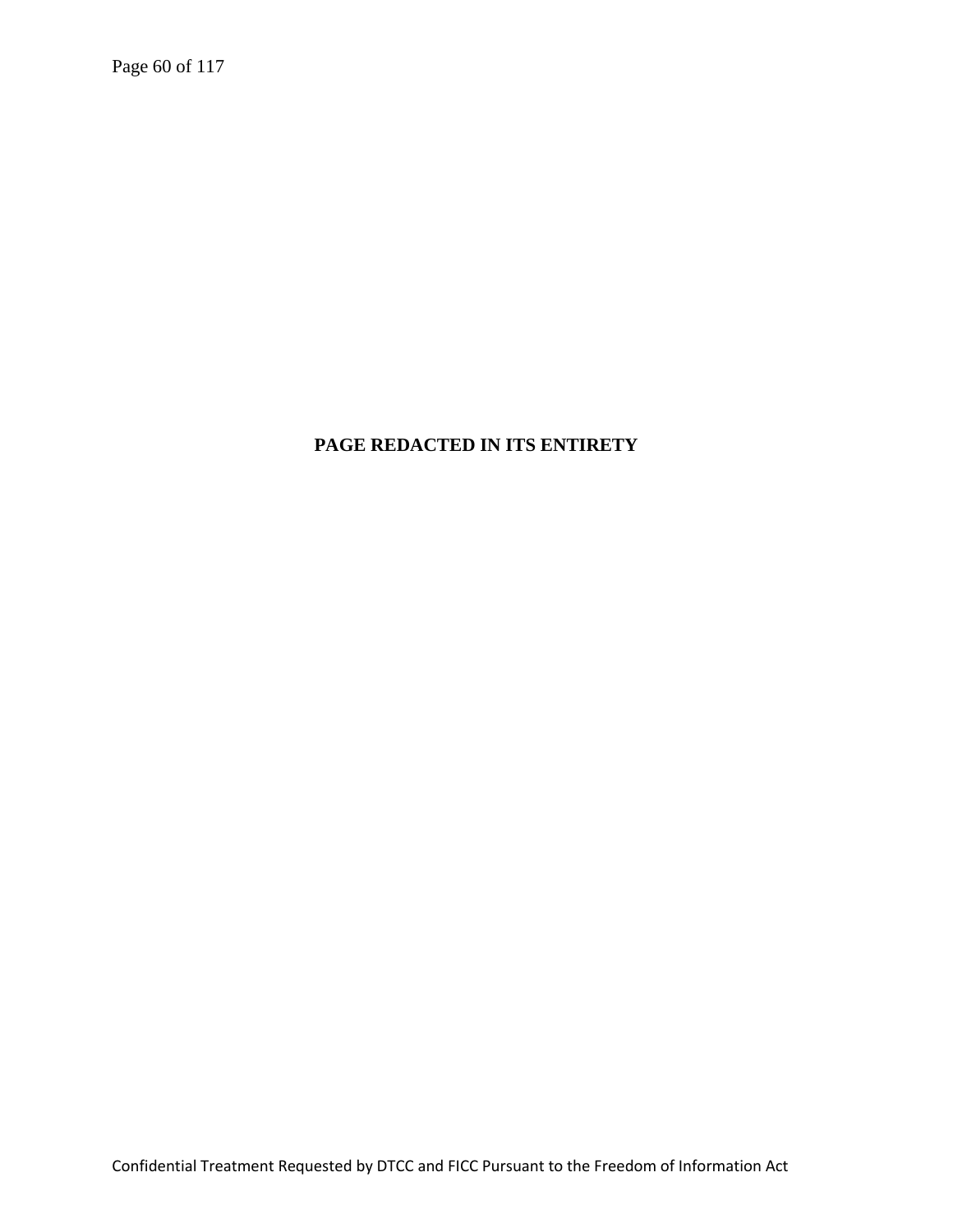Page 61 of 117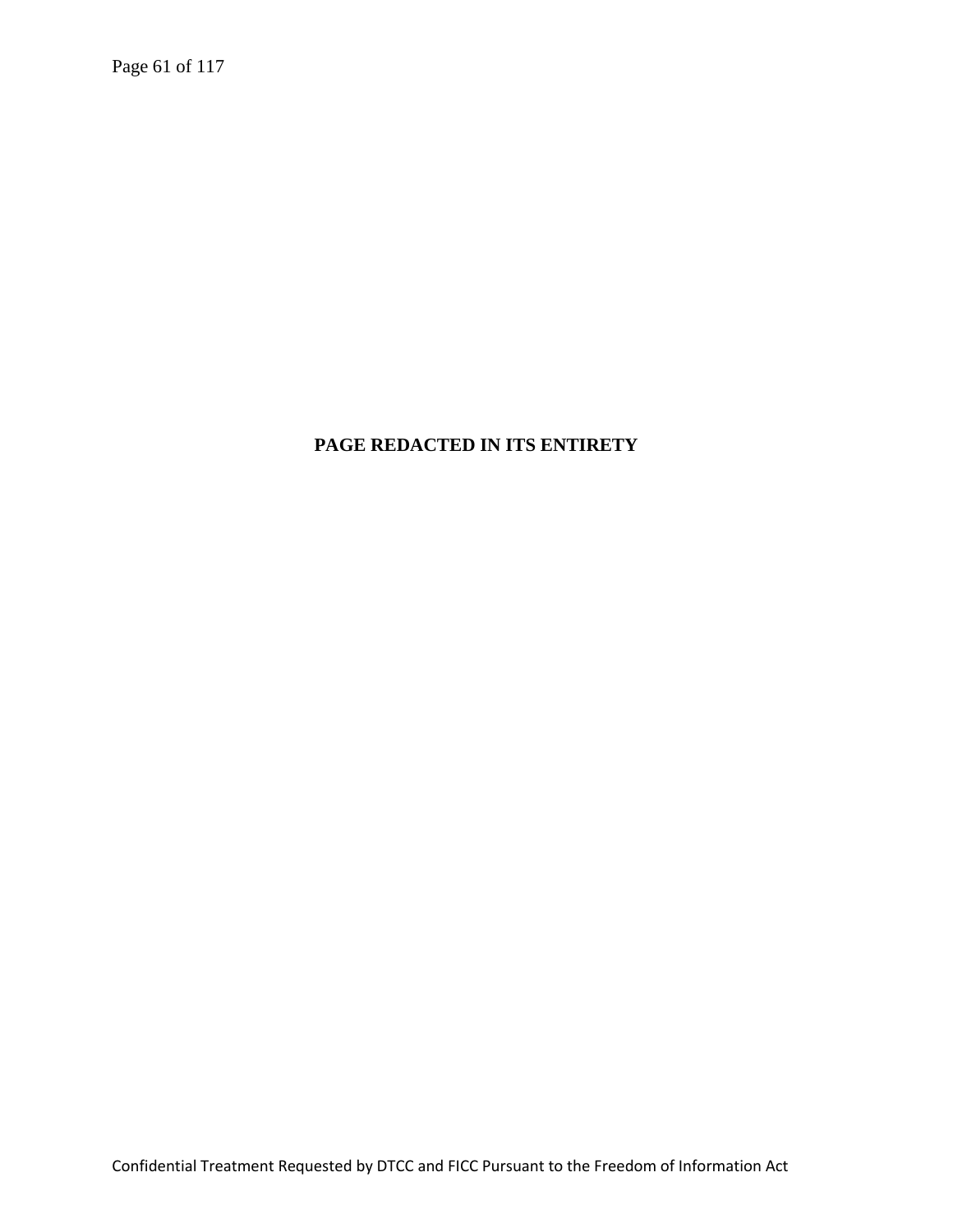Page 62 of 117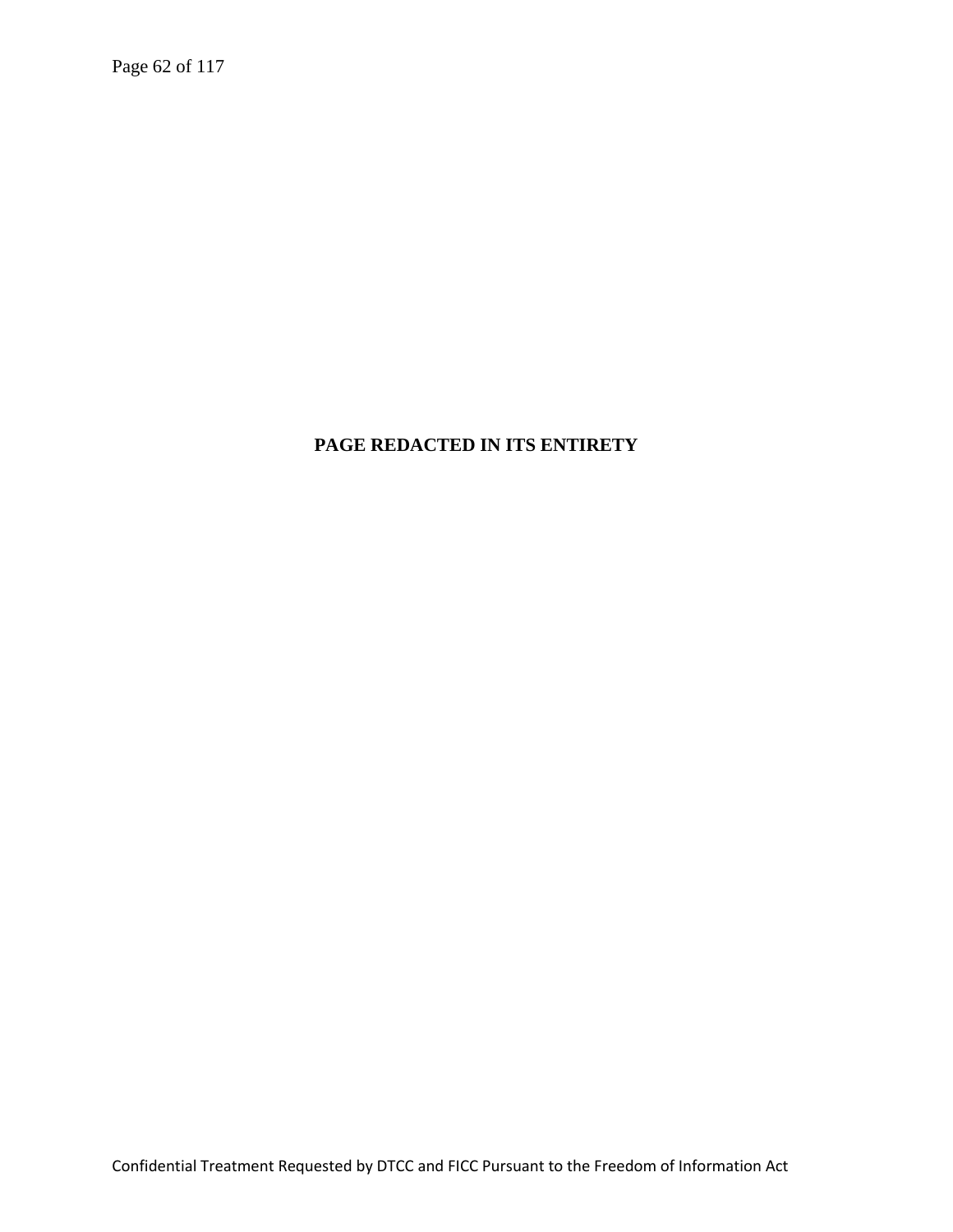Page 63 of 117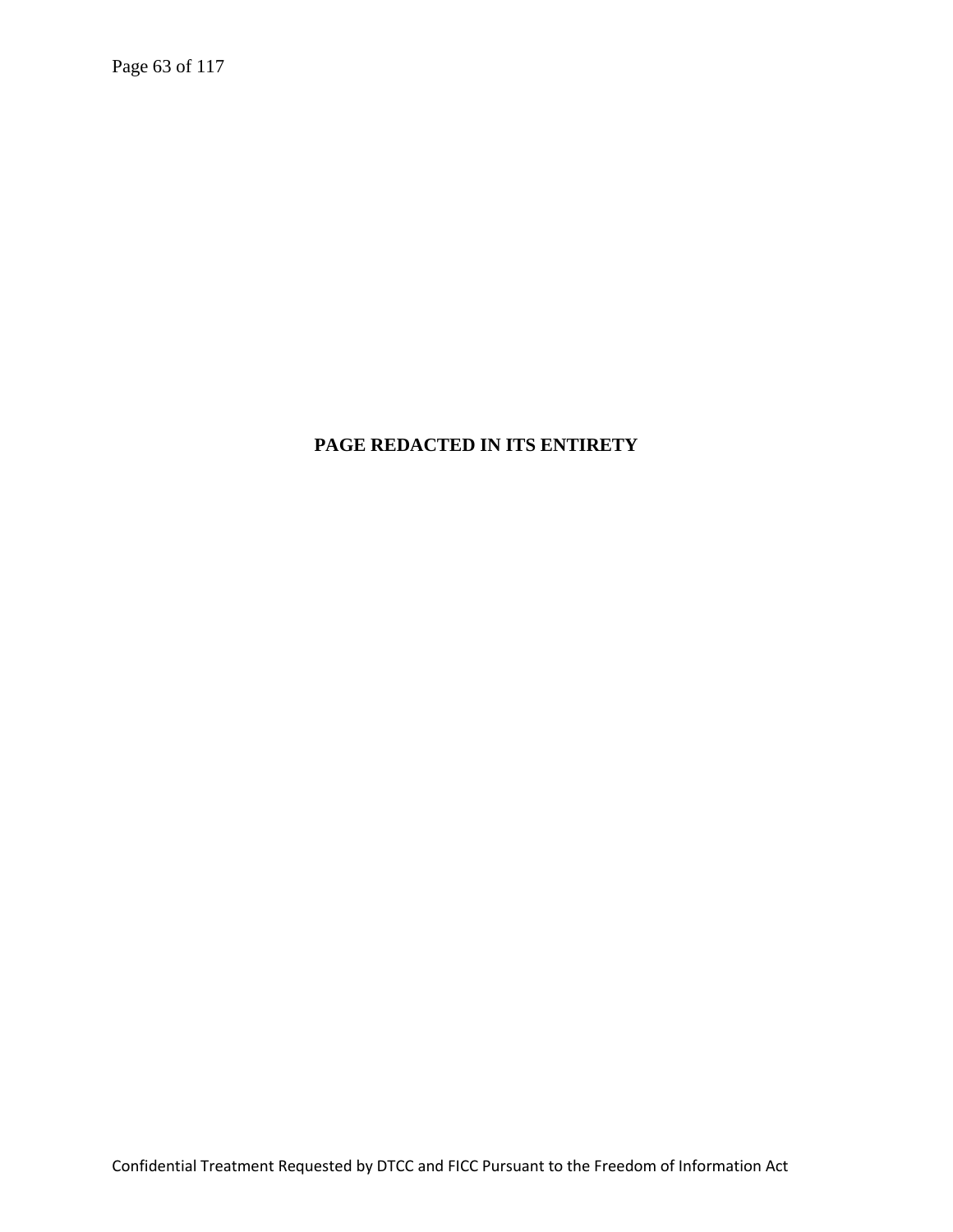Page 64 of 117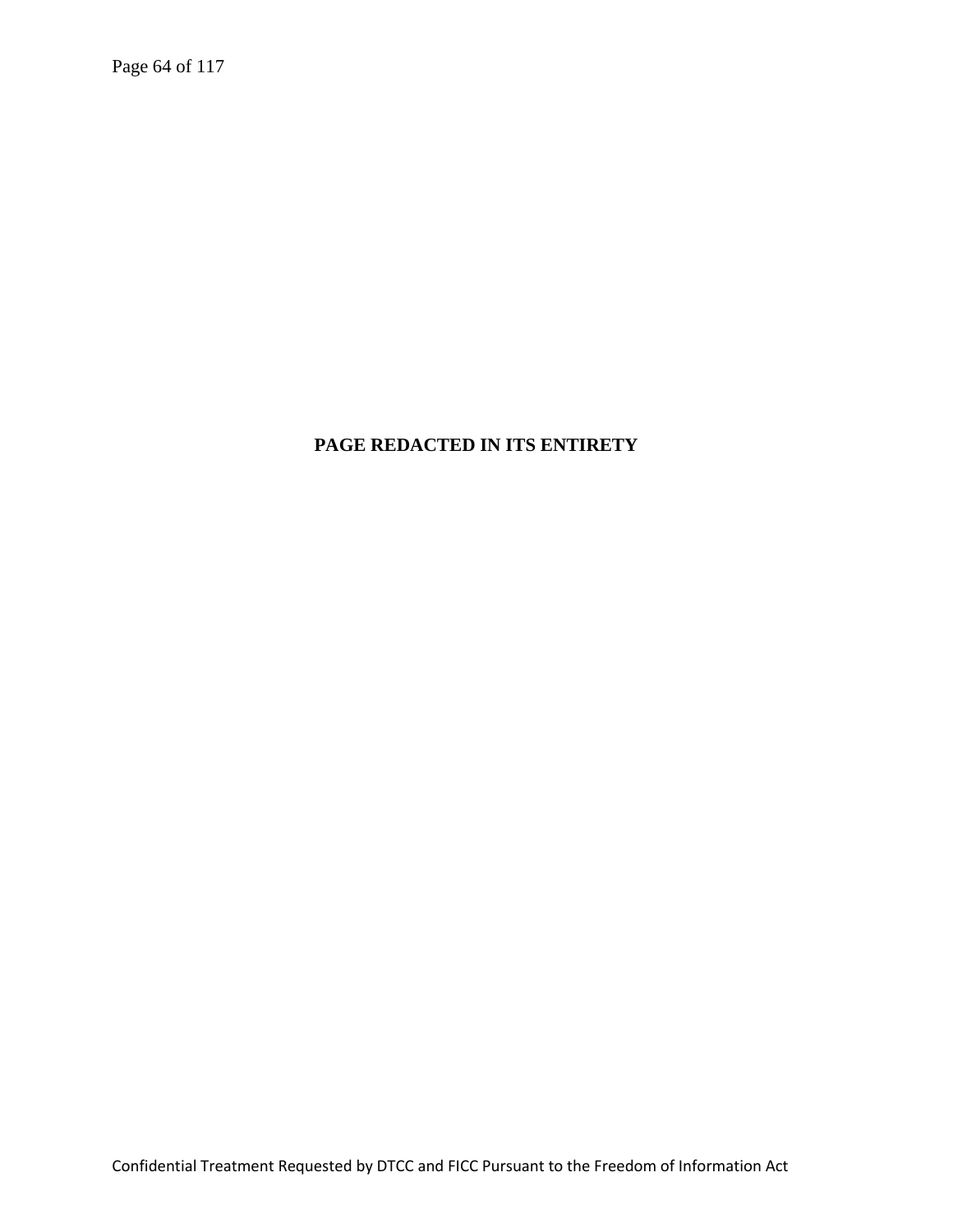Page 65 of 117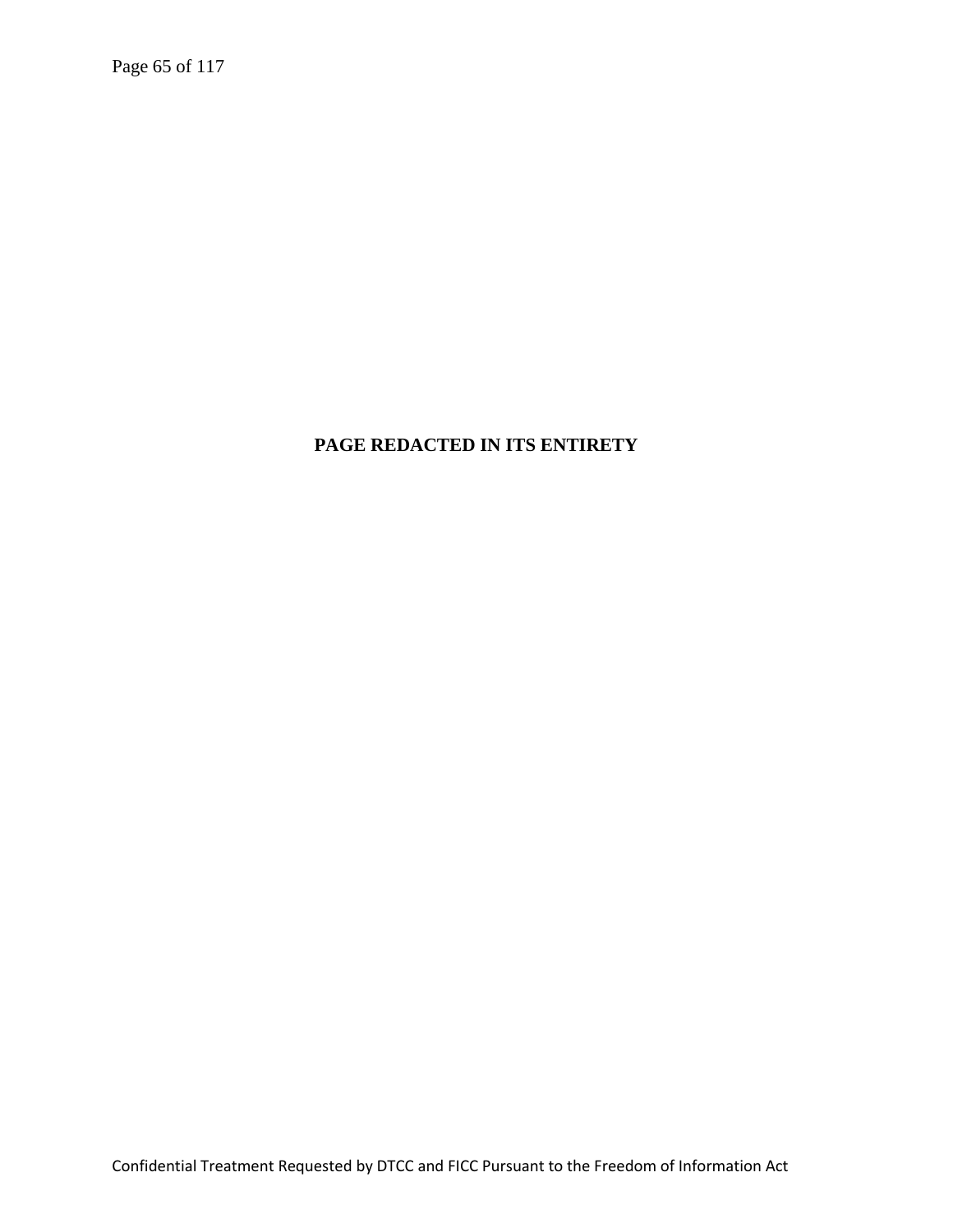Page 66 of 117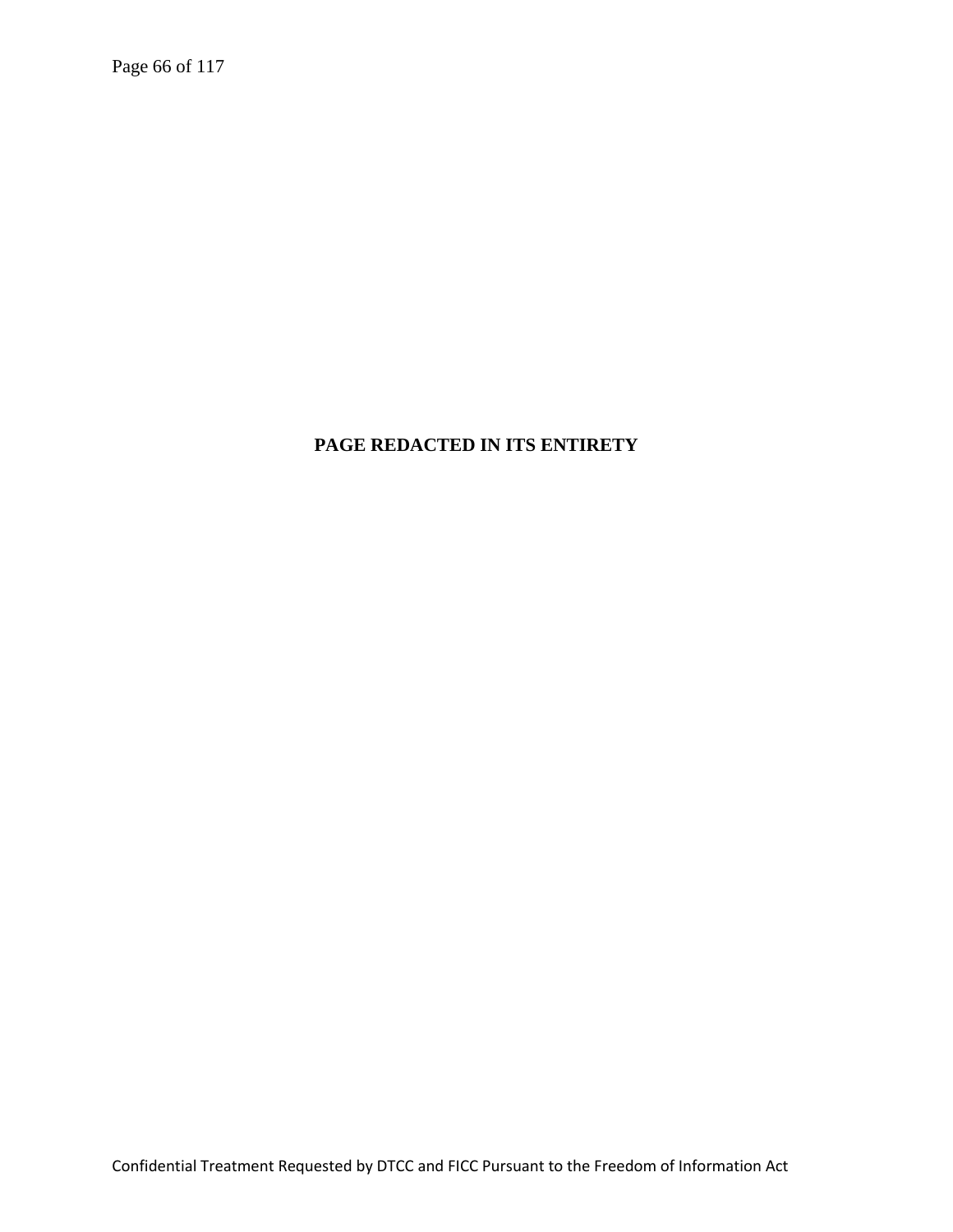Page 67 of 117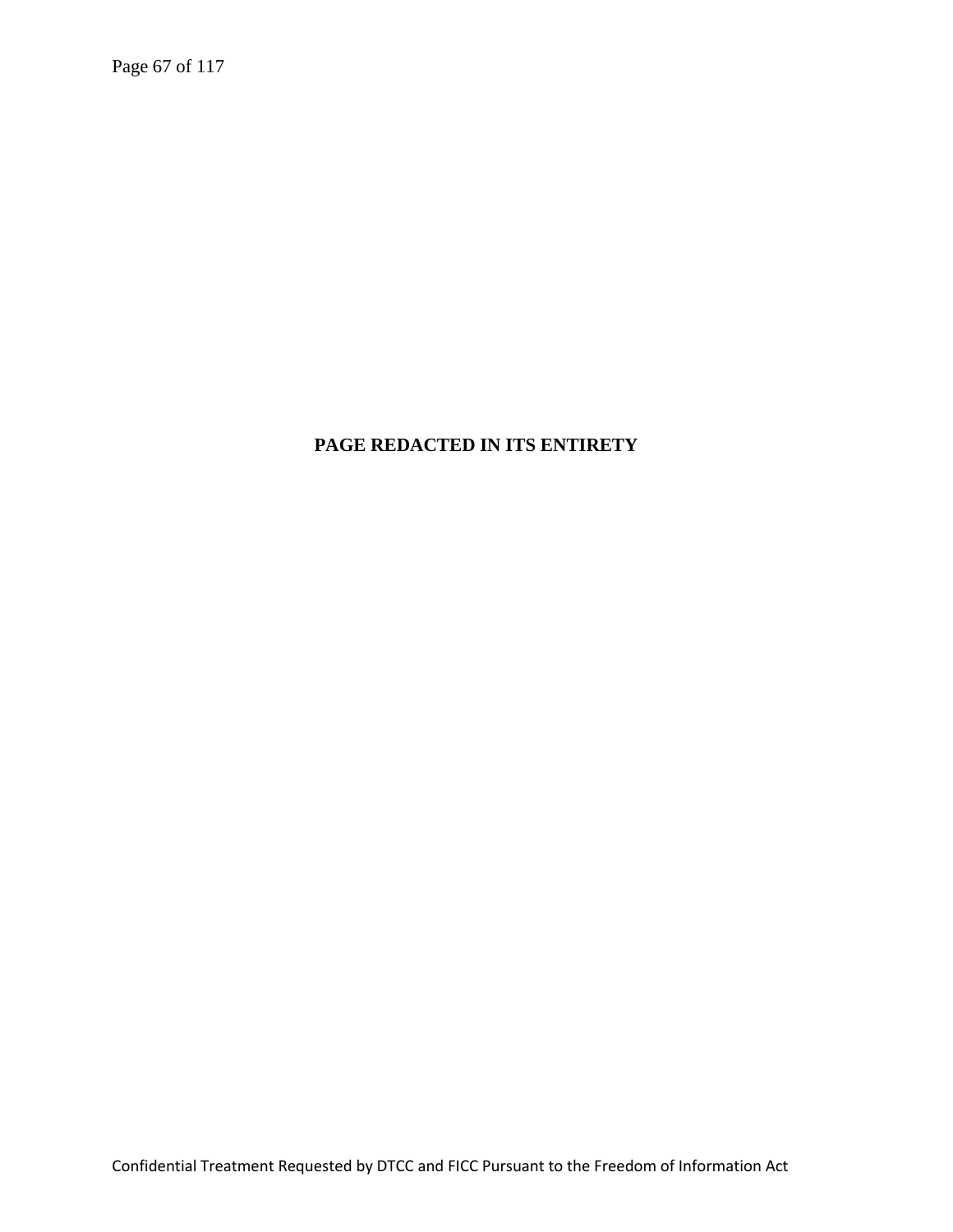Page 68 of 117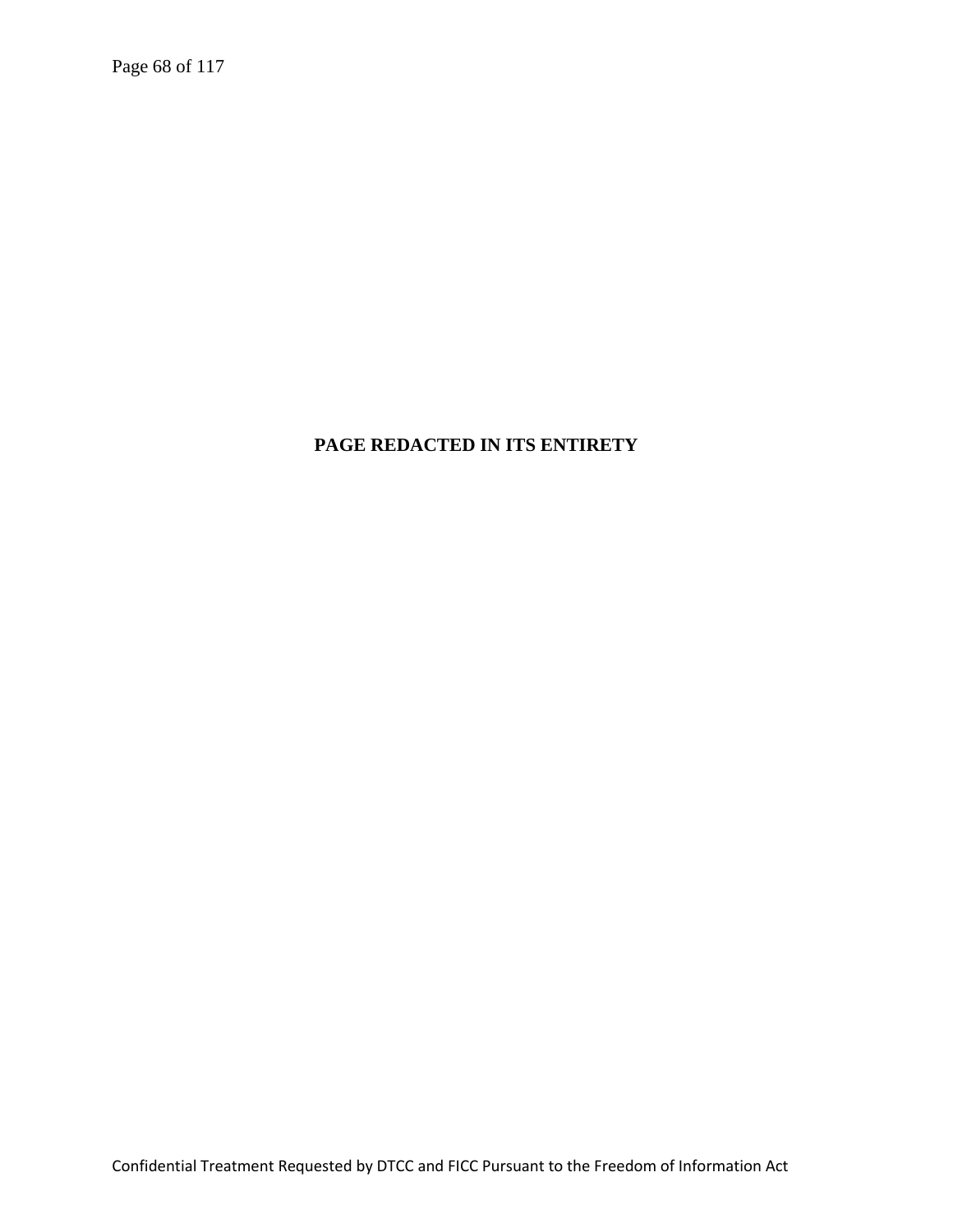Page 69 of 117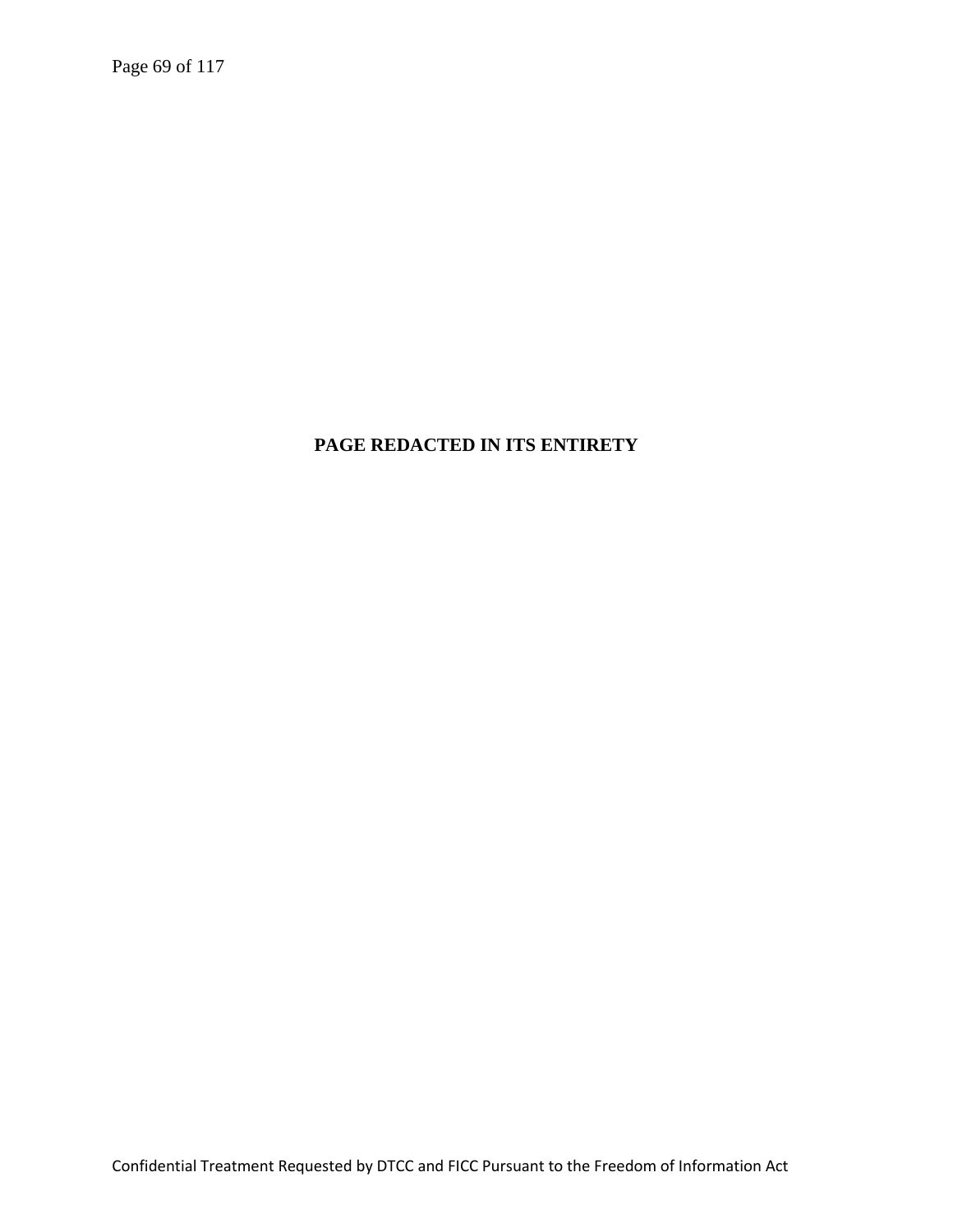Page 70 of 117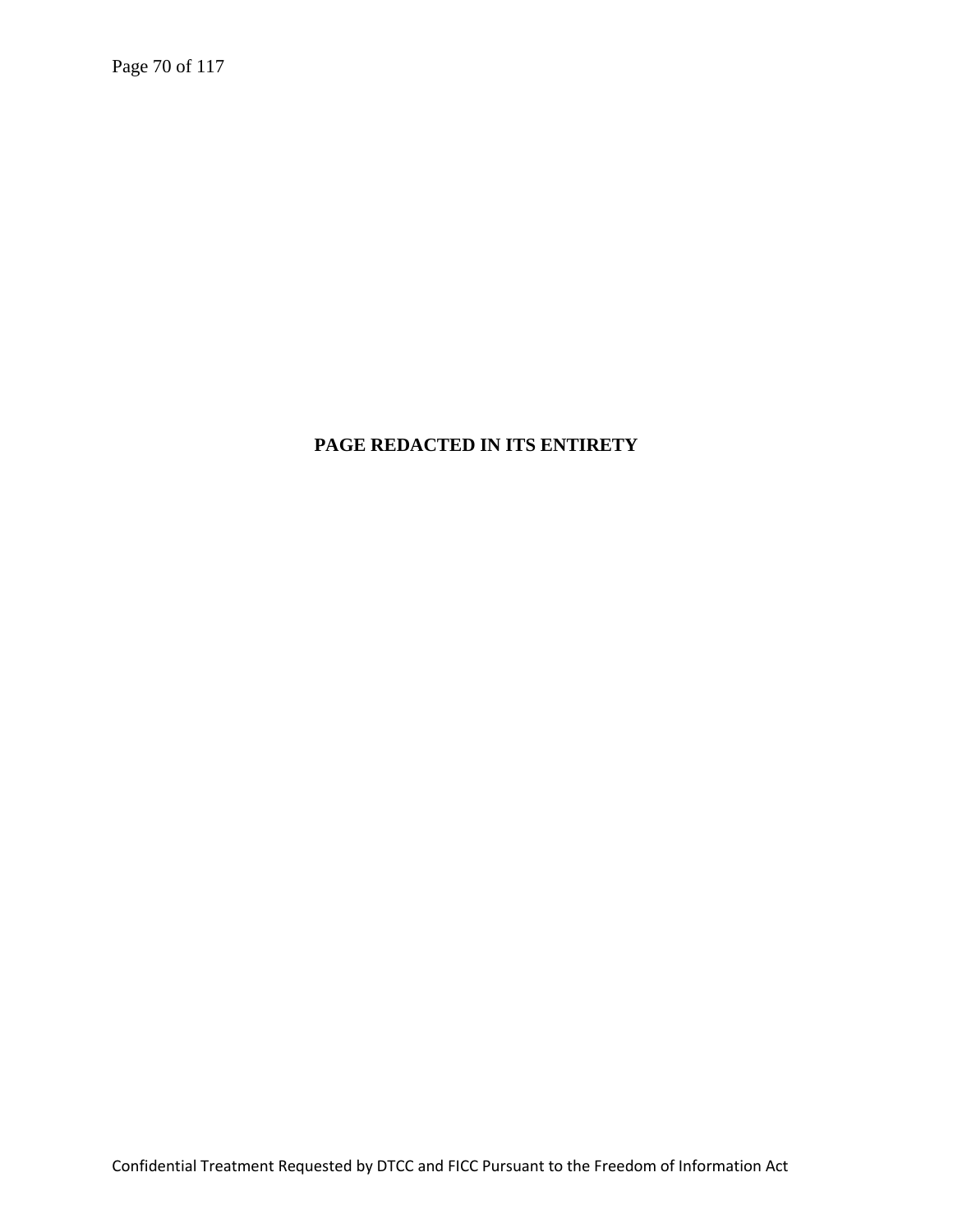Page 71 of 117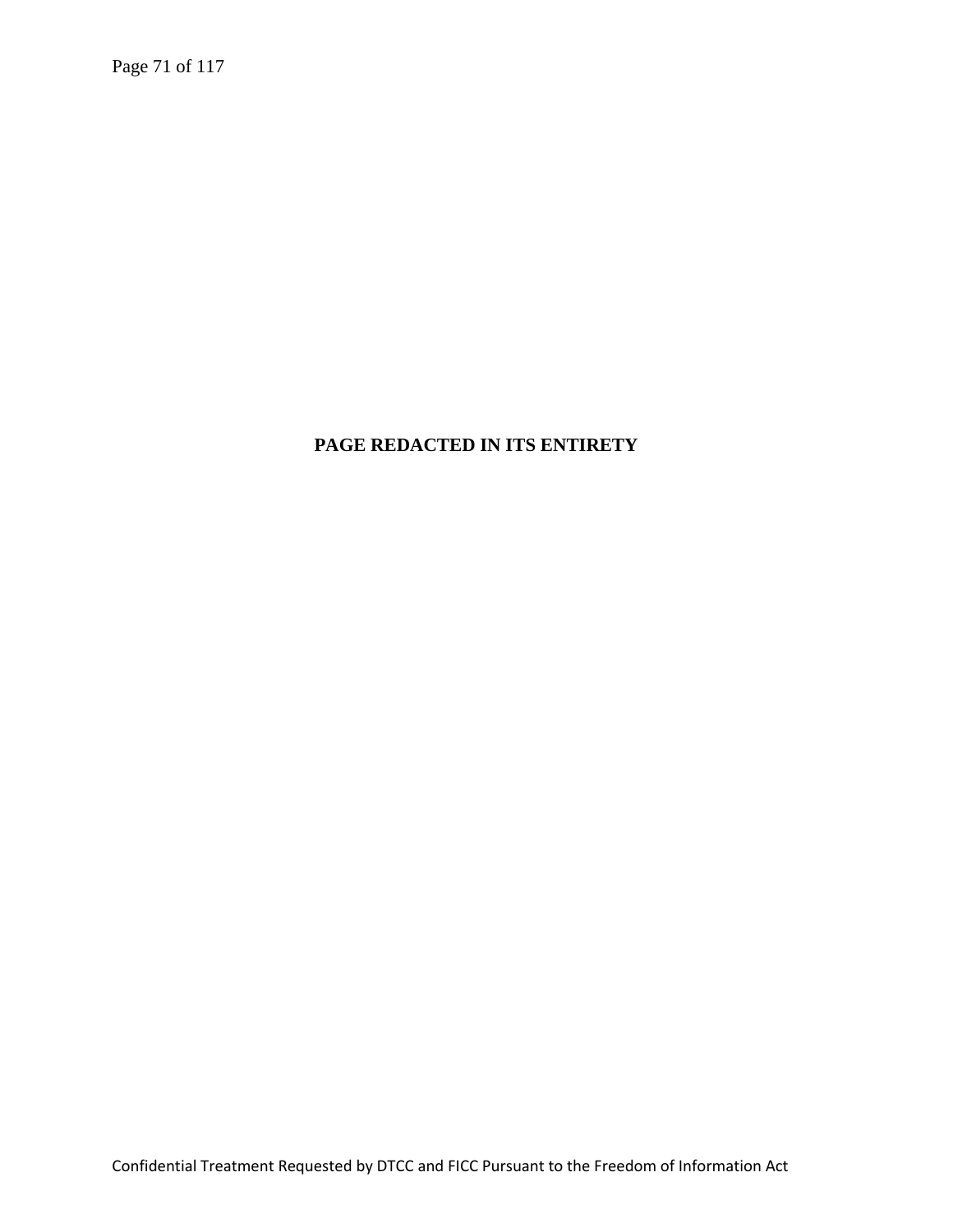Page 72 of 117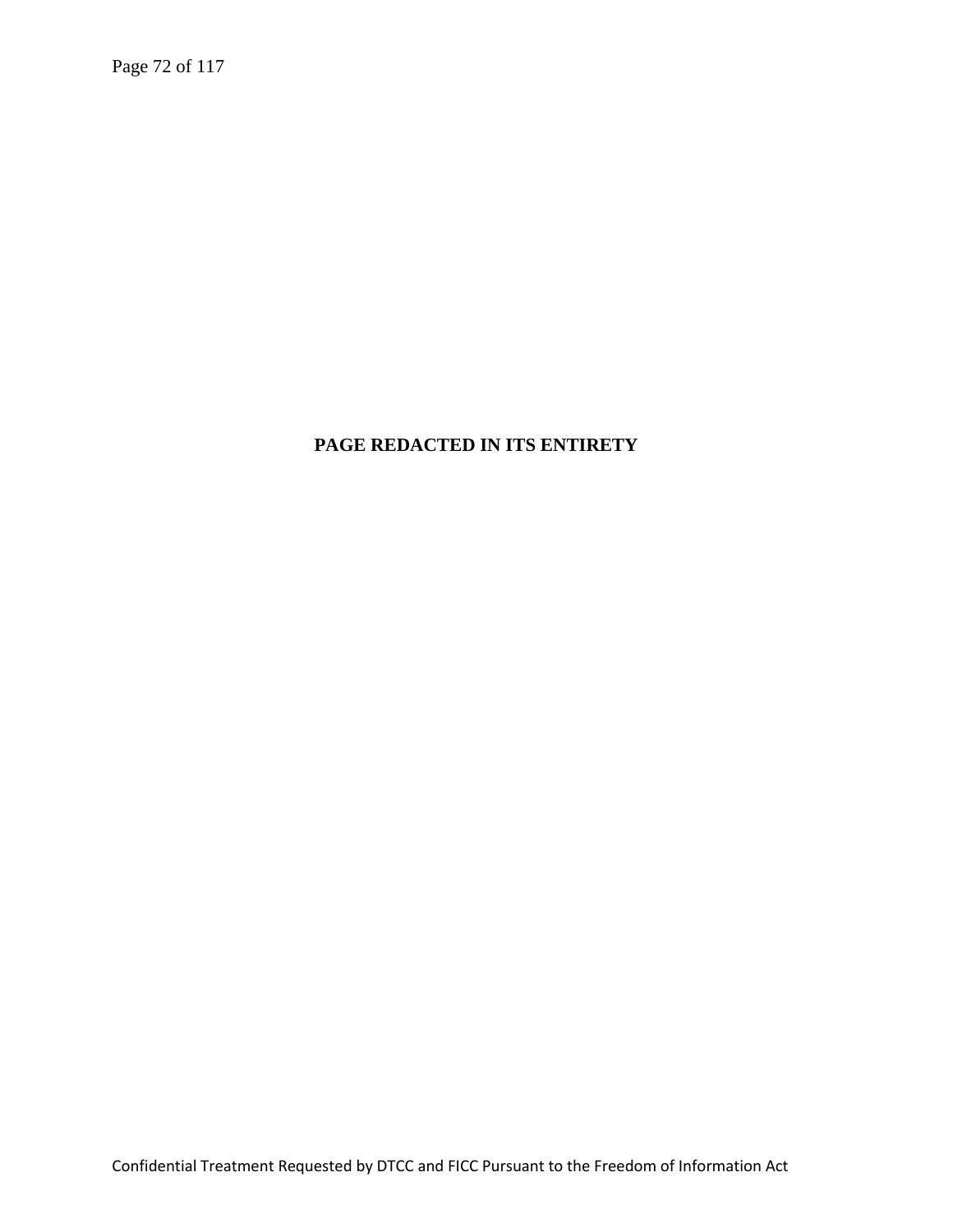Page 73 of 117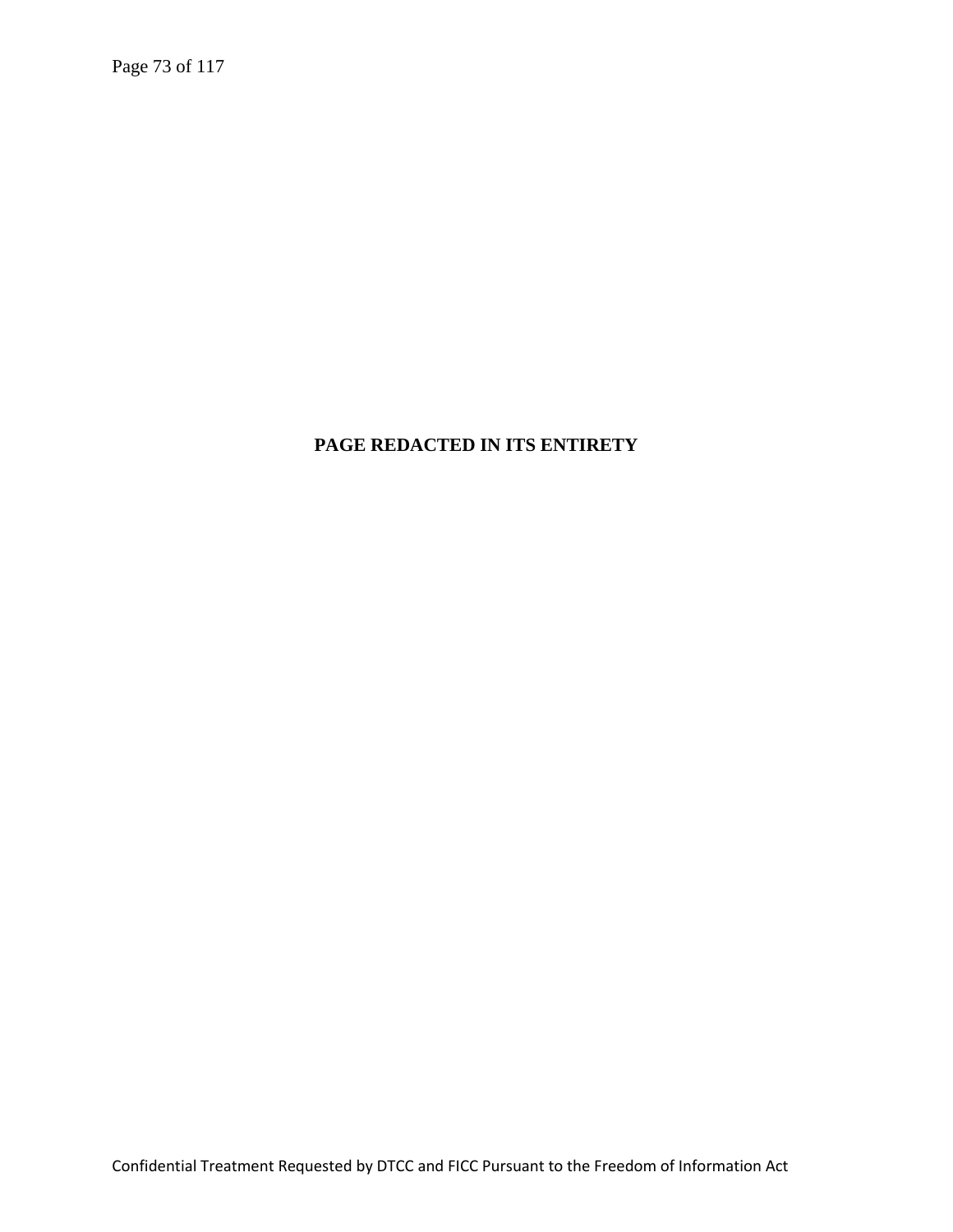Page 74 of 117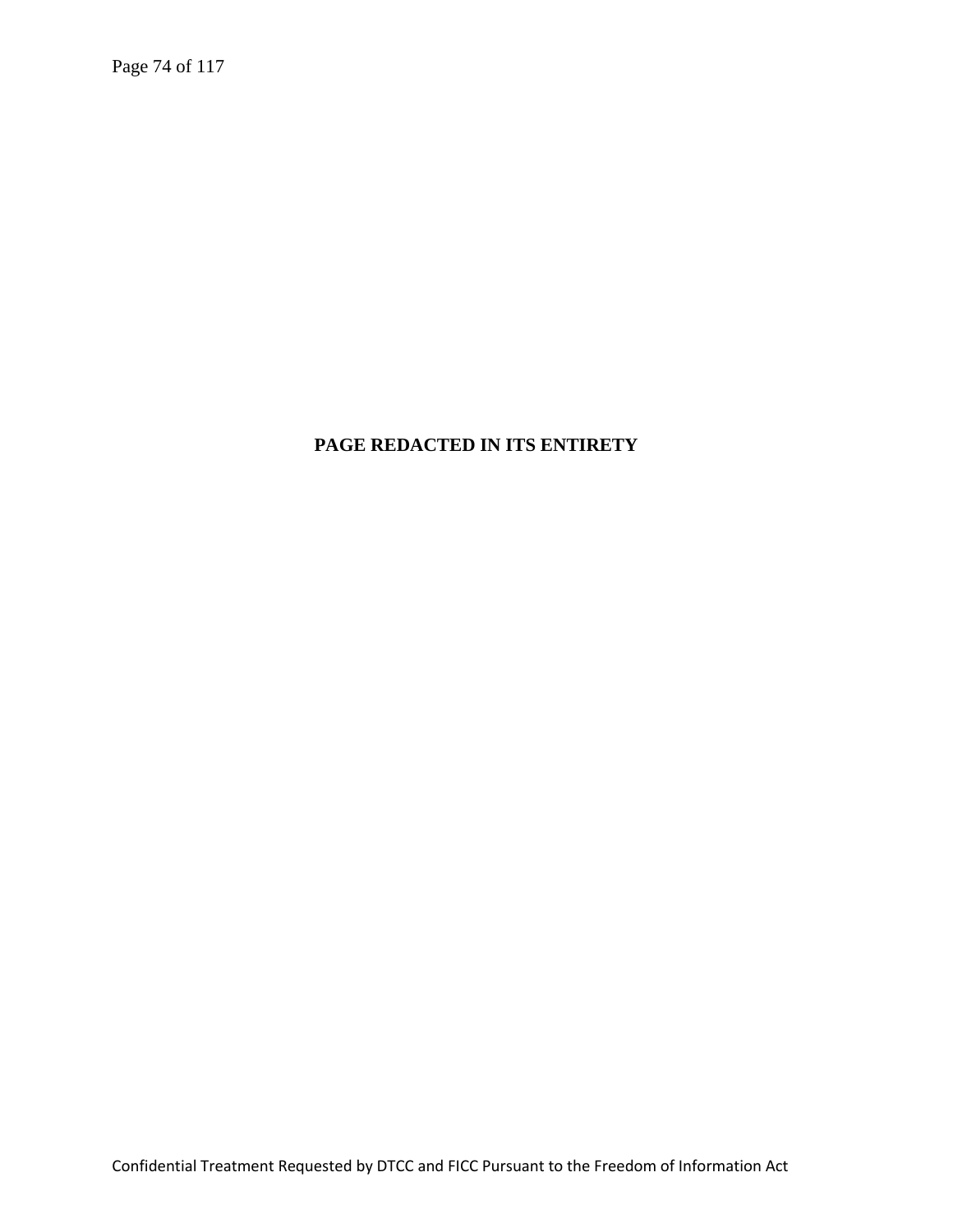Page 75 of 117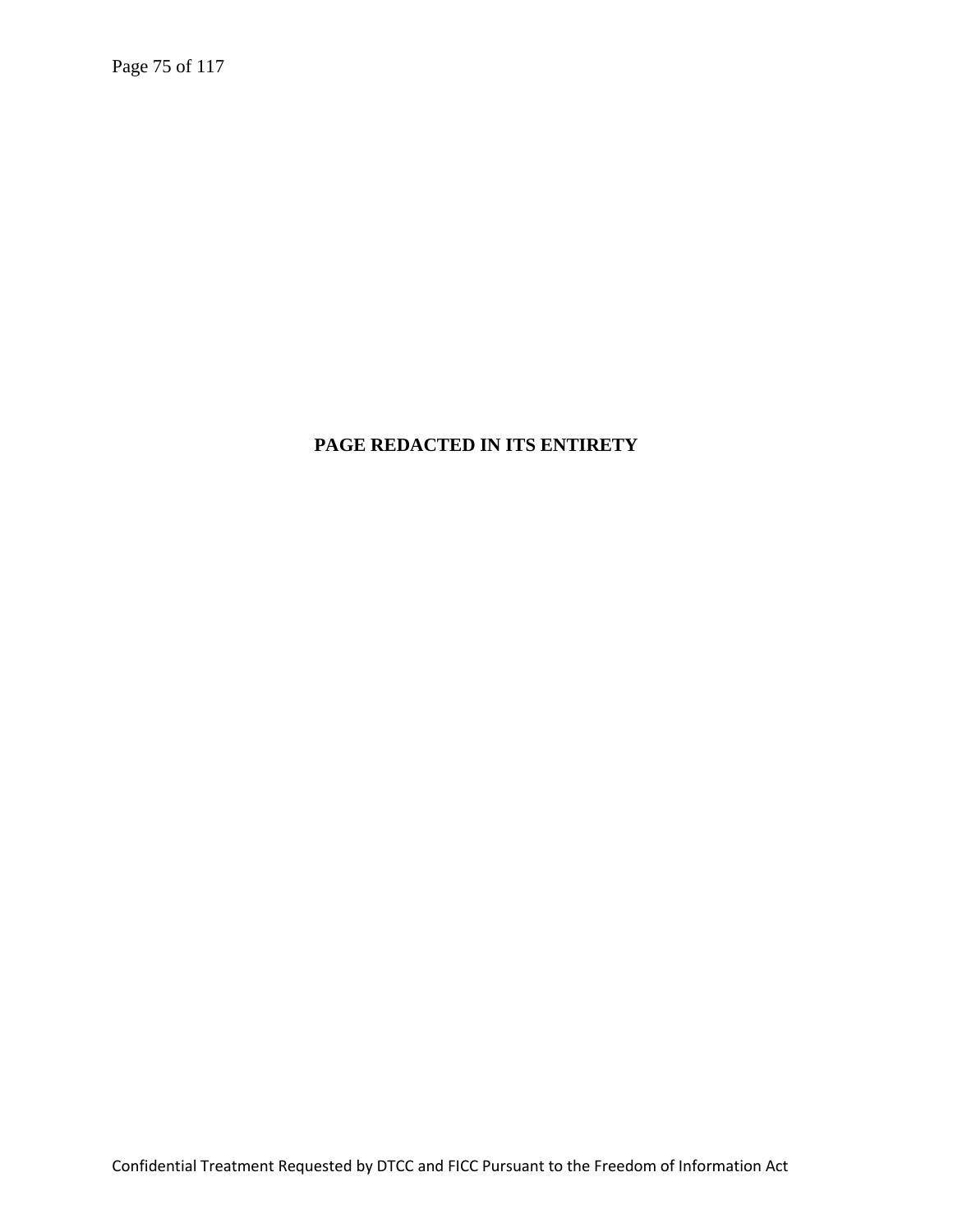Page 76 of 117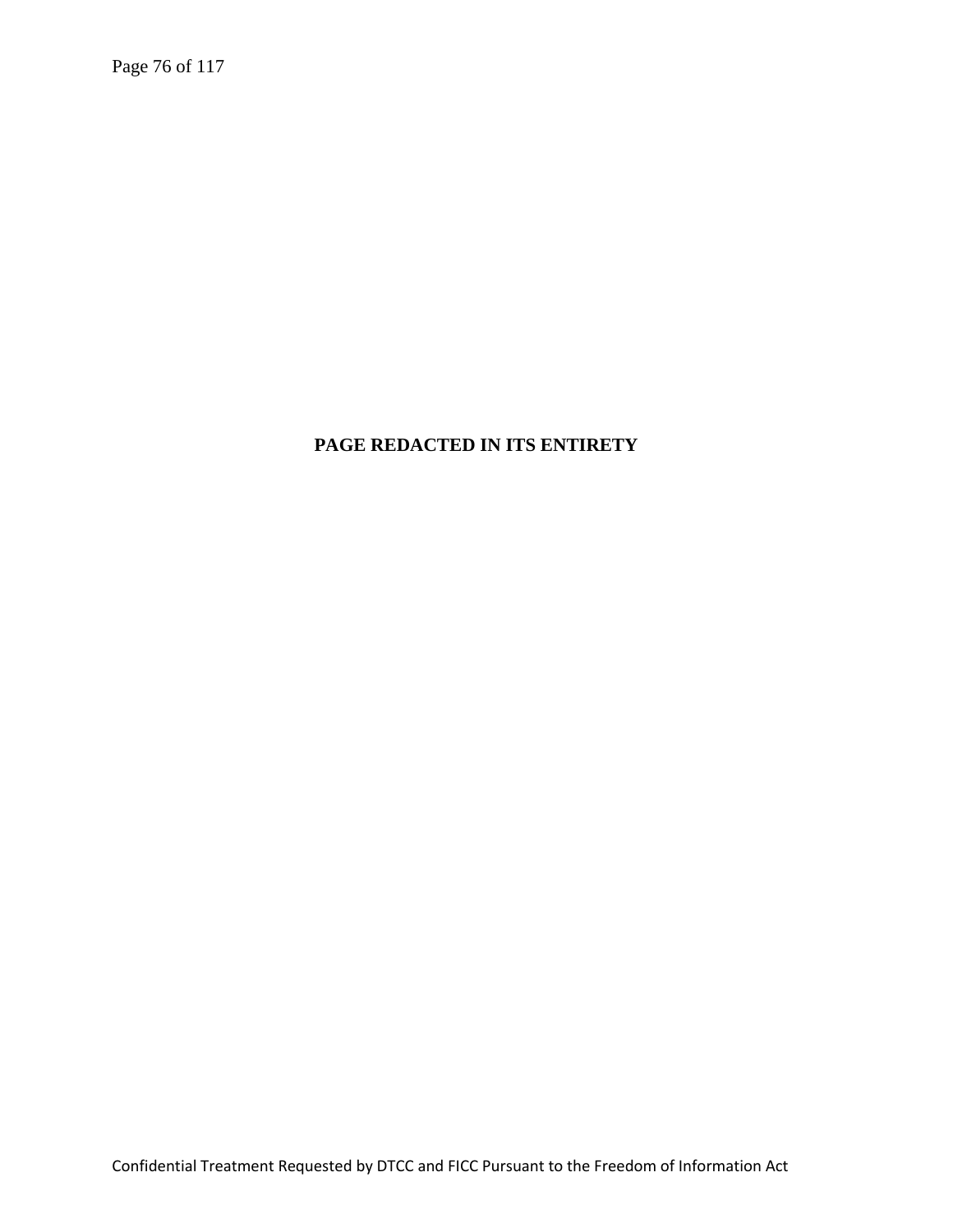Page 77 of 117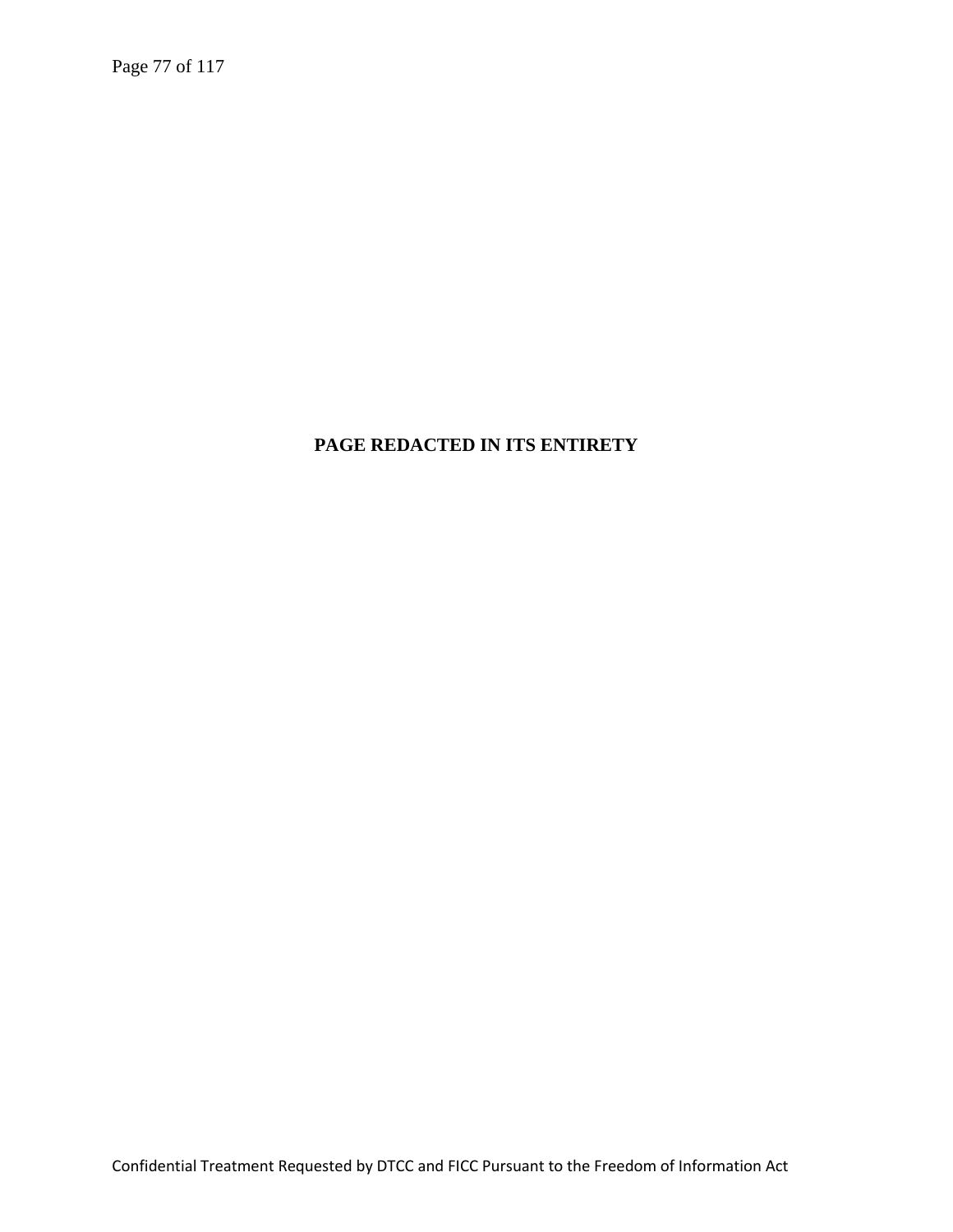Page 78 of 117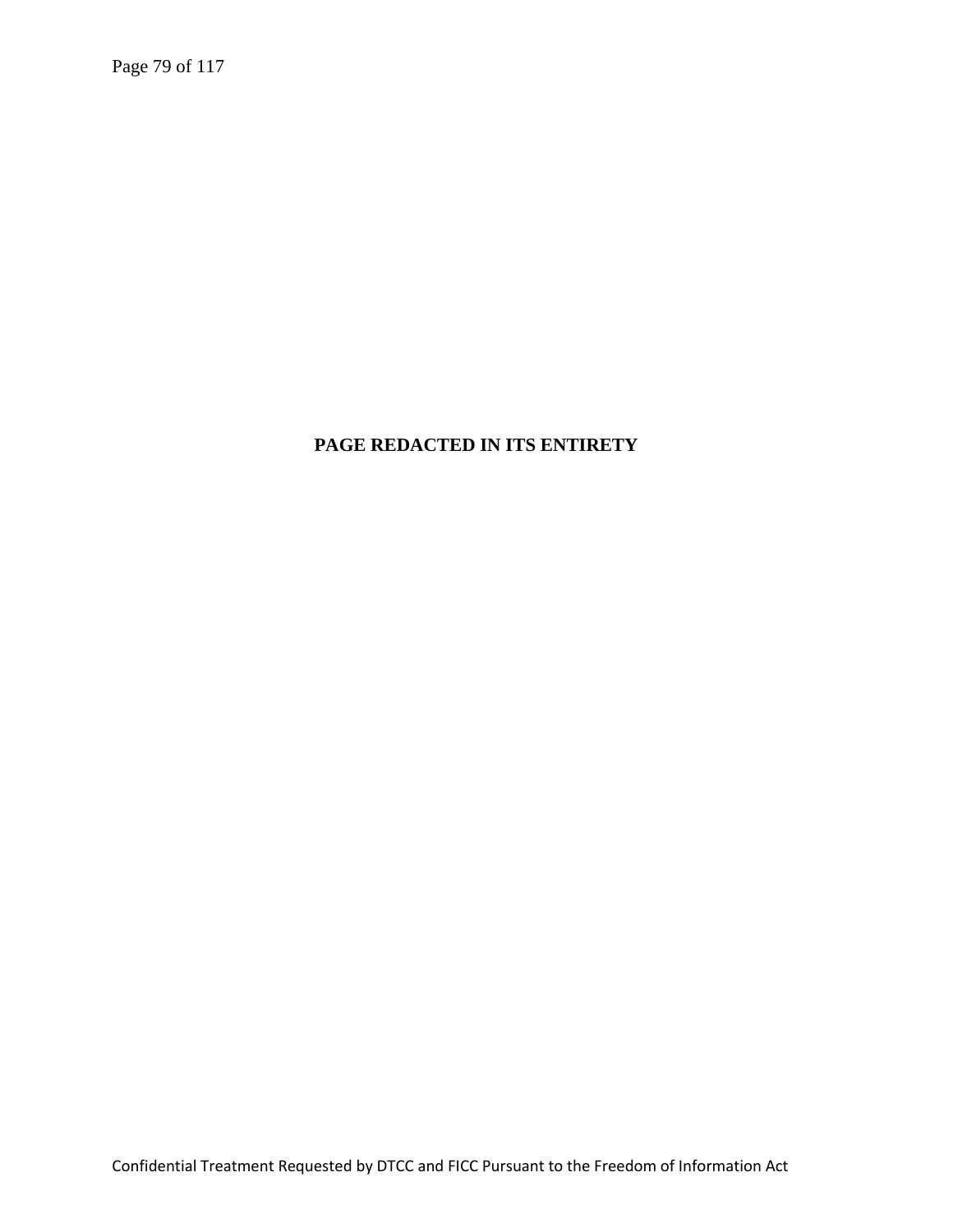Page 80 of 117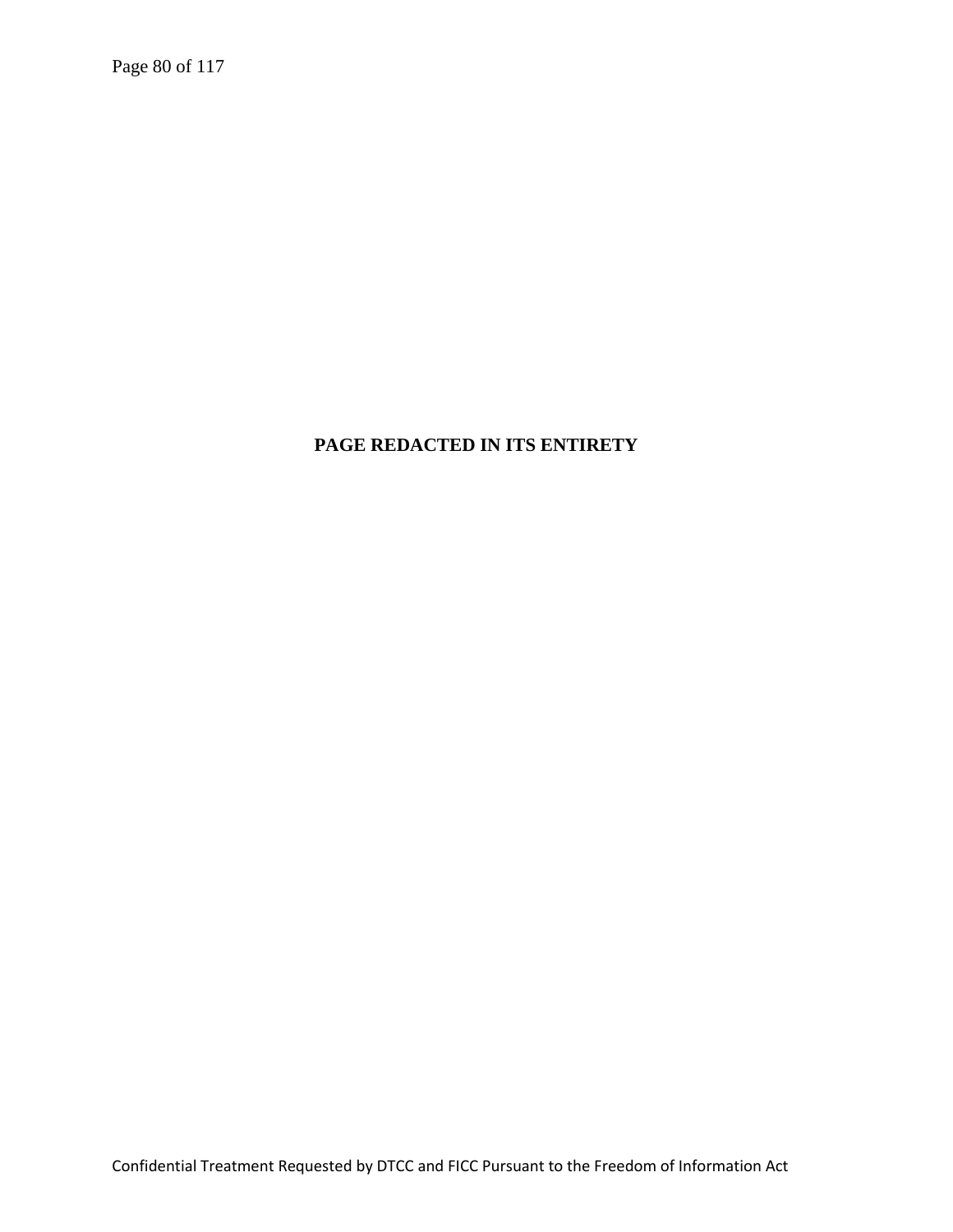Page 81 of 117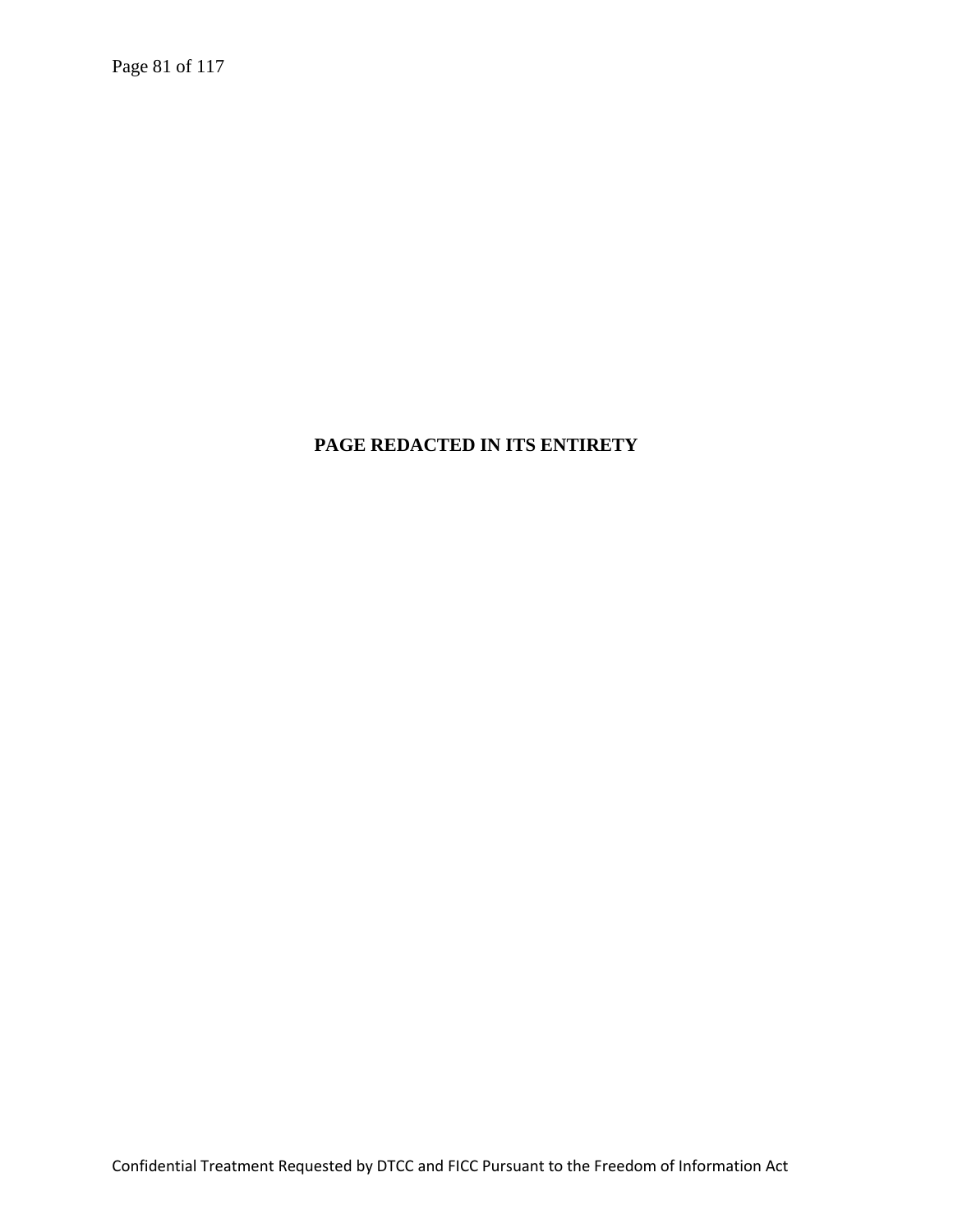Page 82 of 117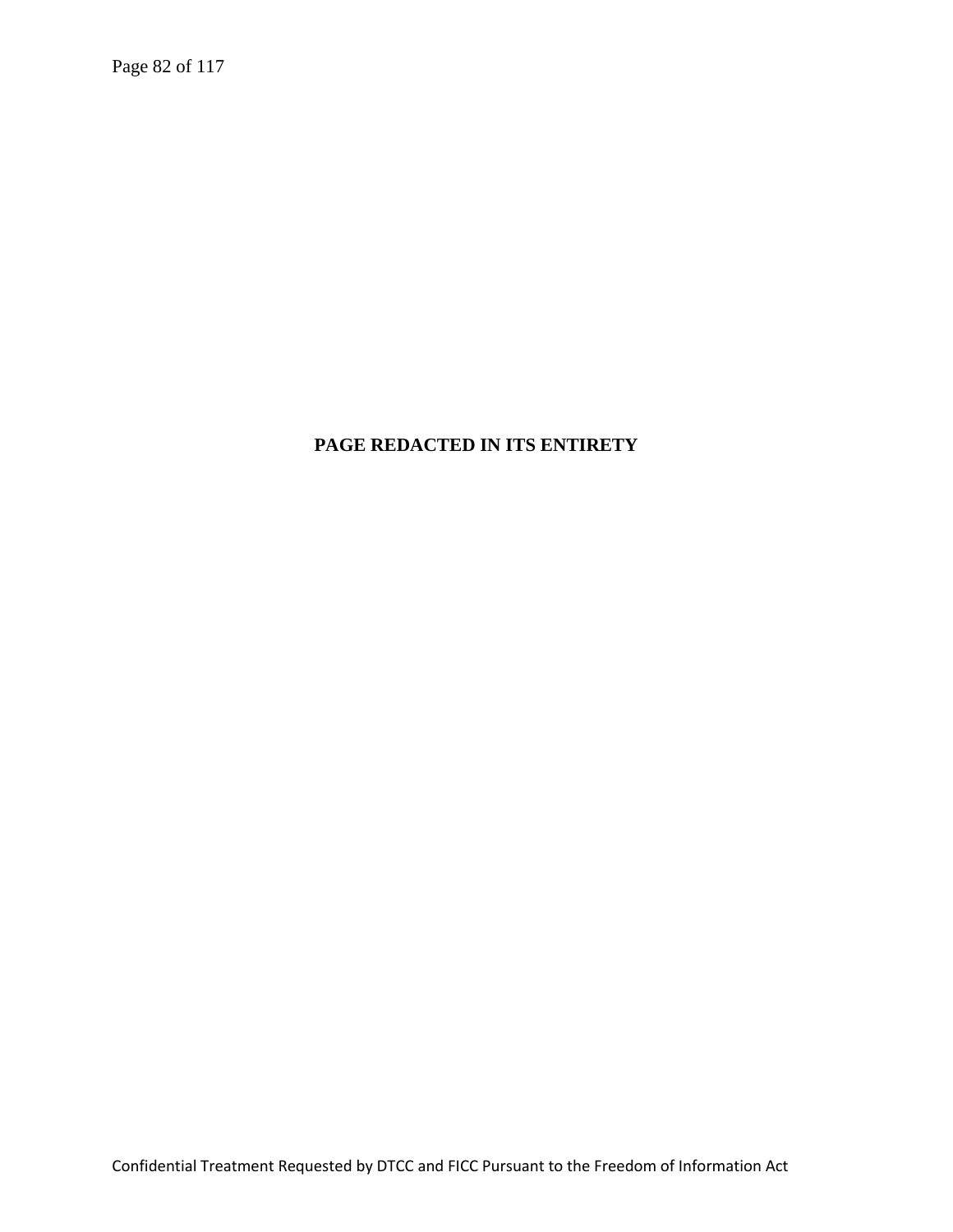Page 83 of 117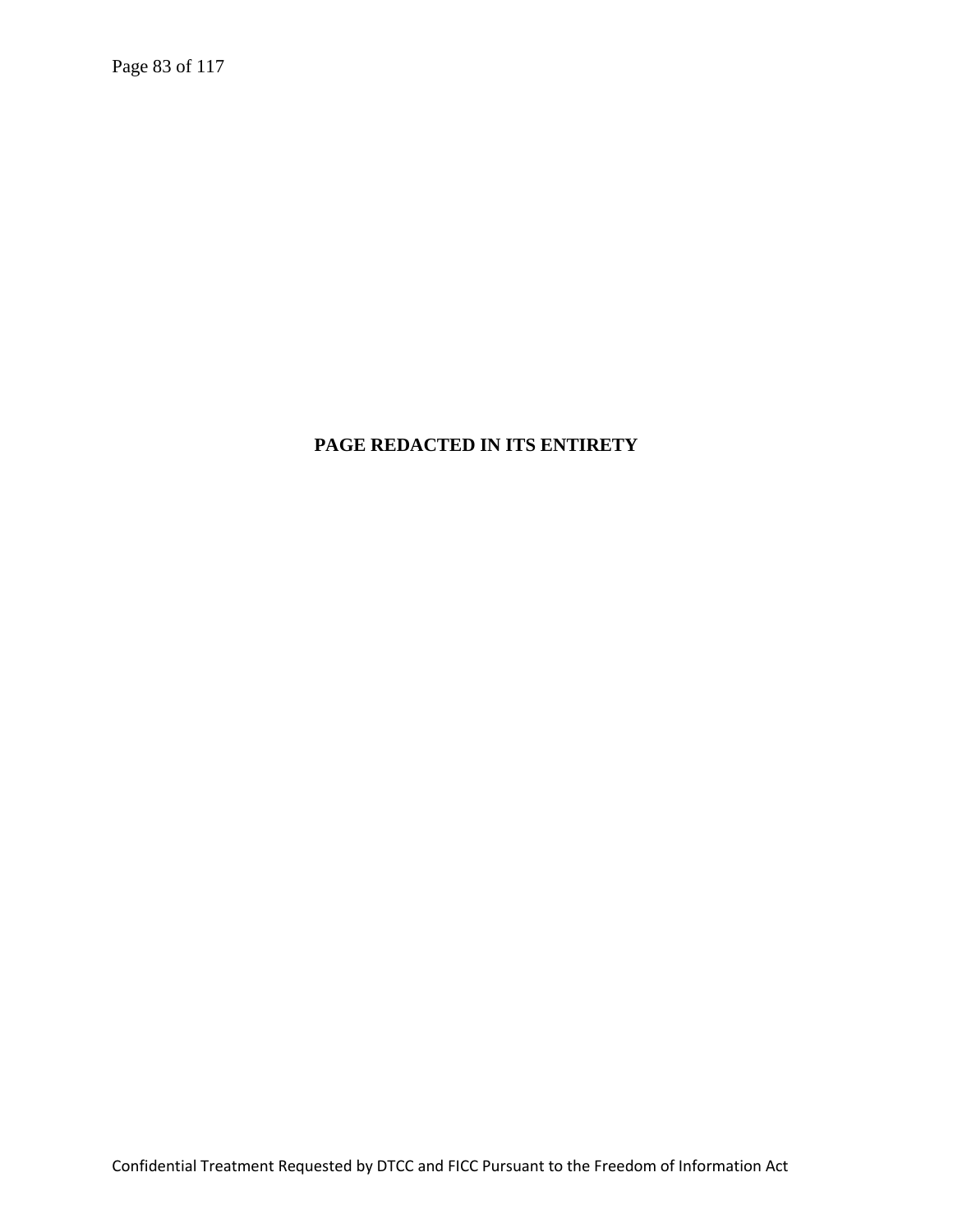Page 84 of 117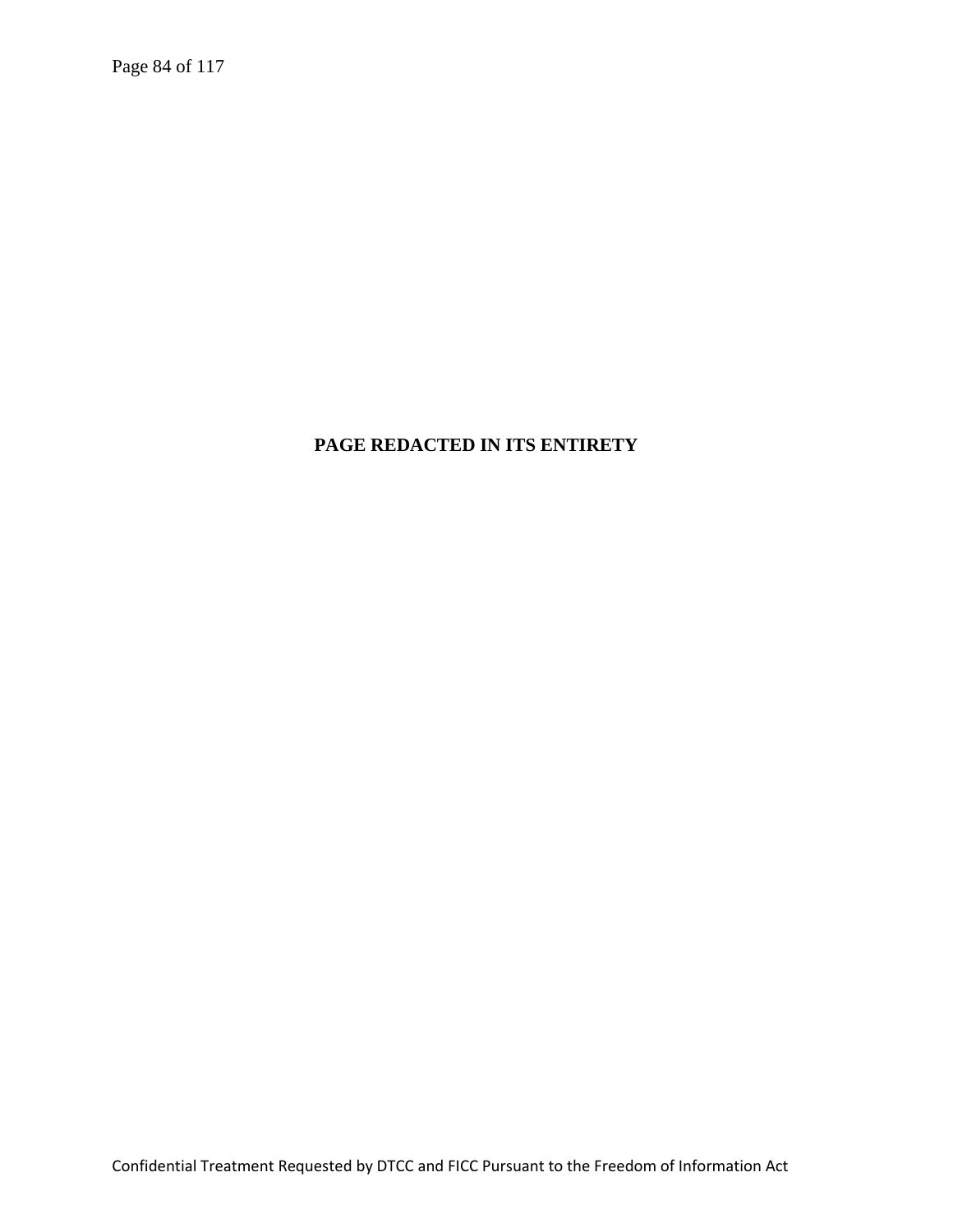Page 85 of 117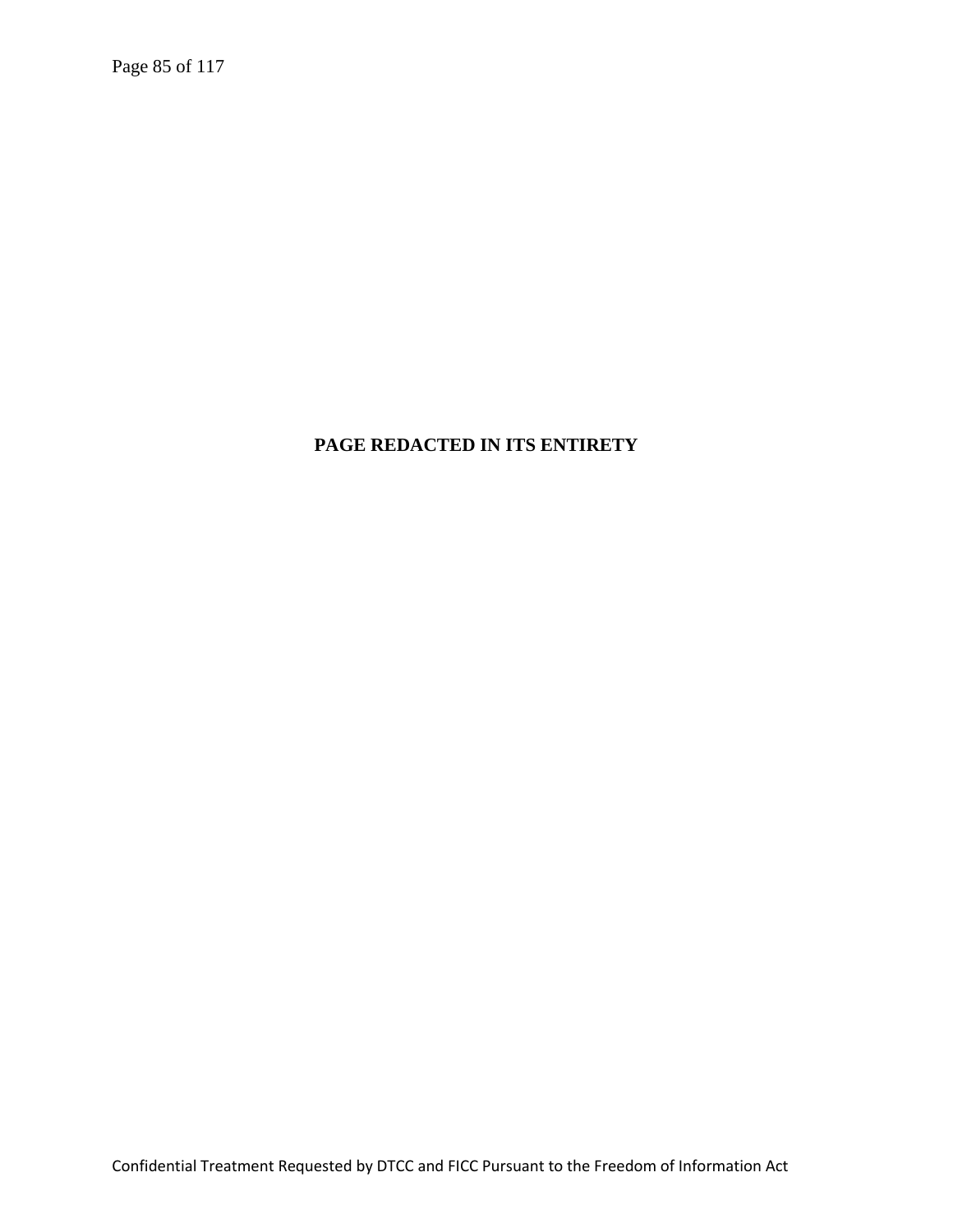Page 86 of 117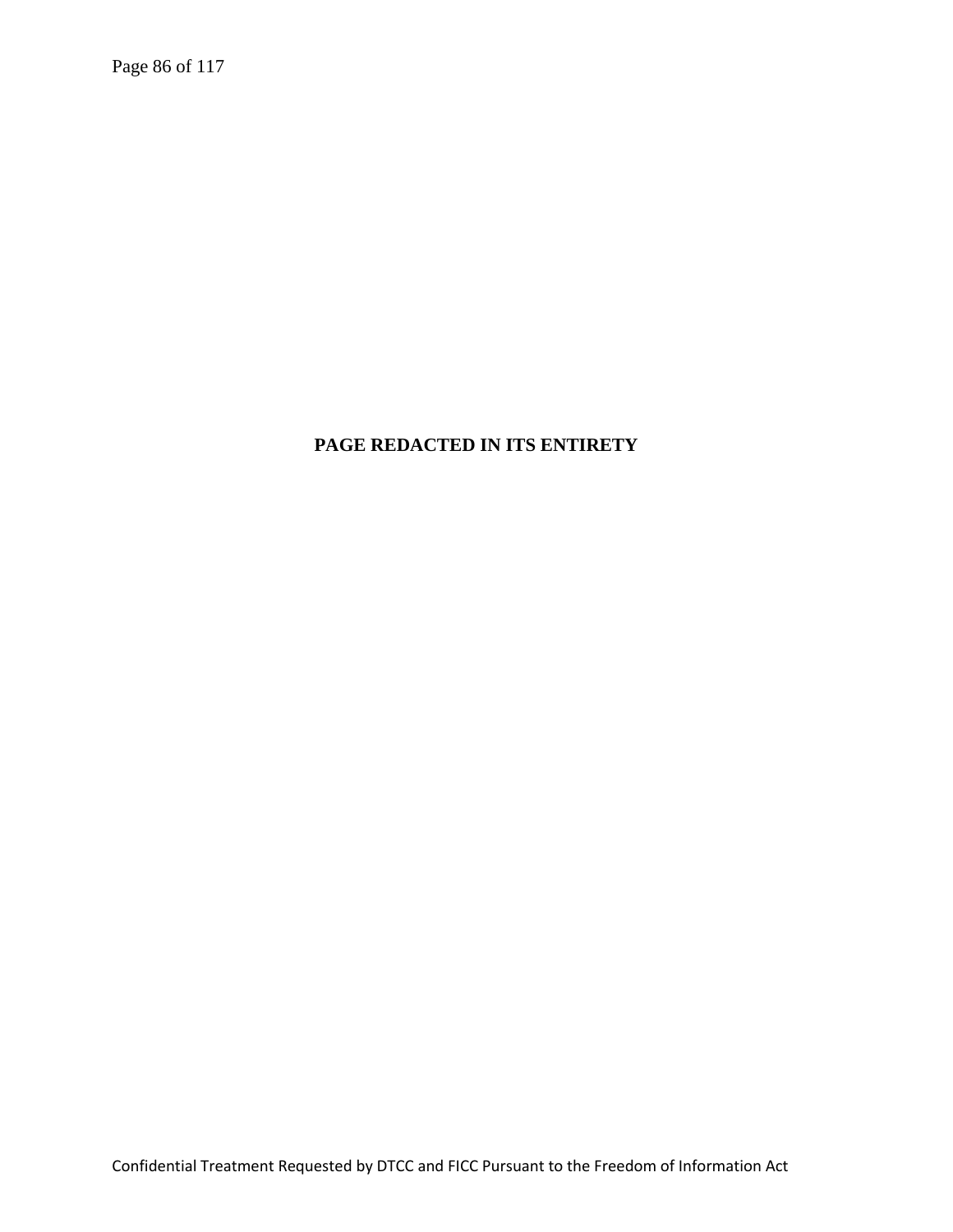Page 87 of 117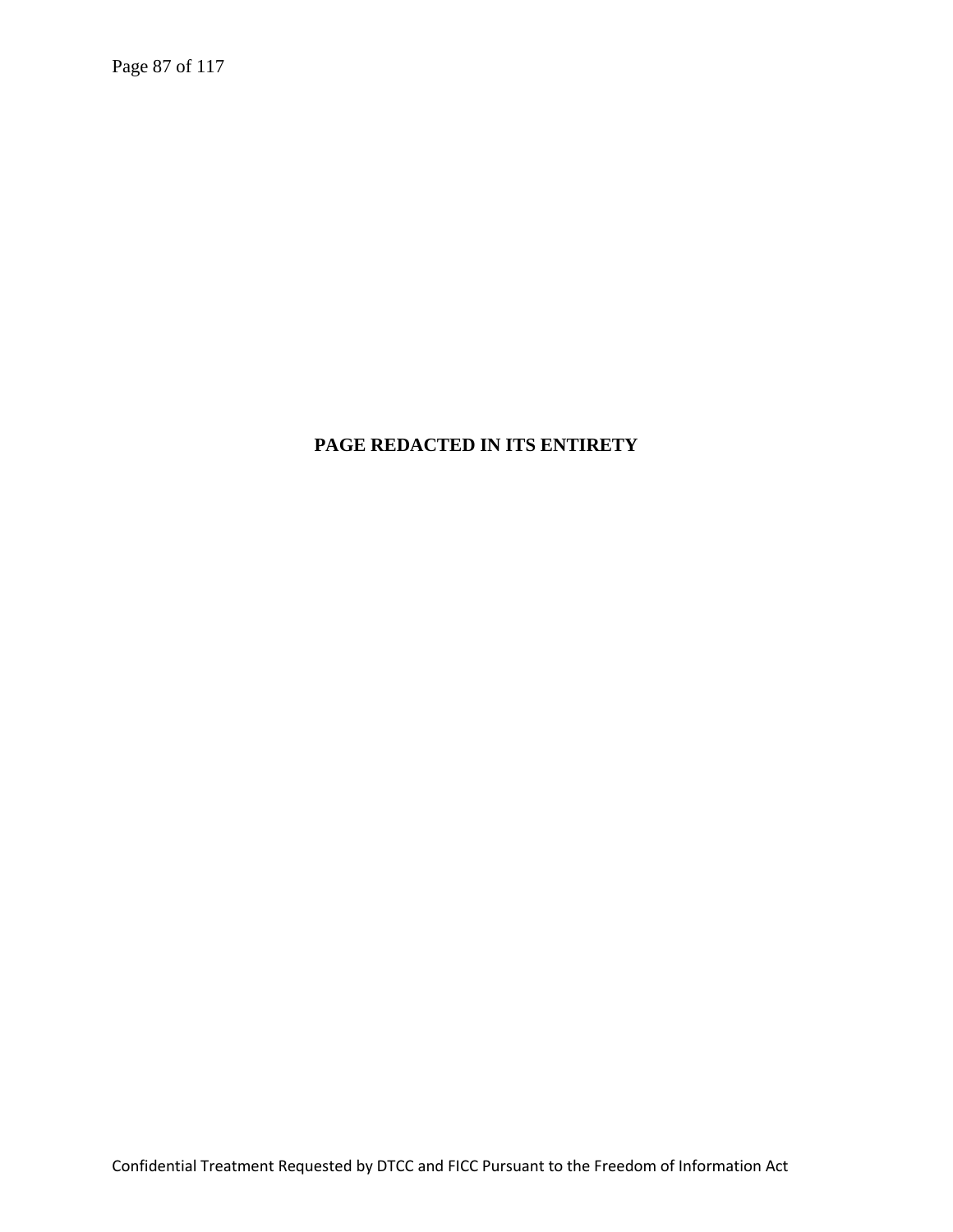Page 88 of 117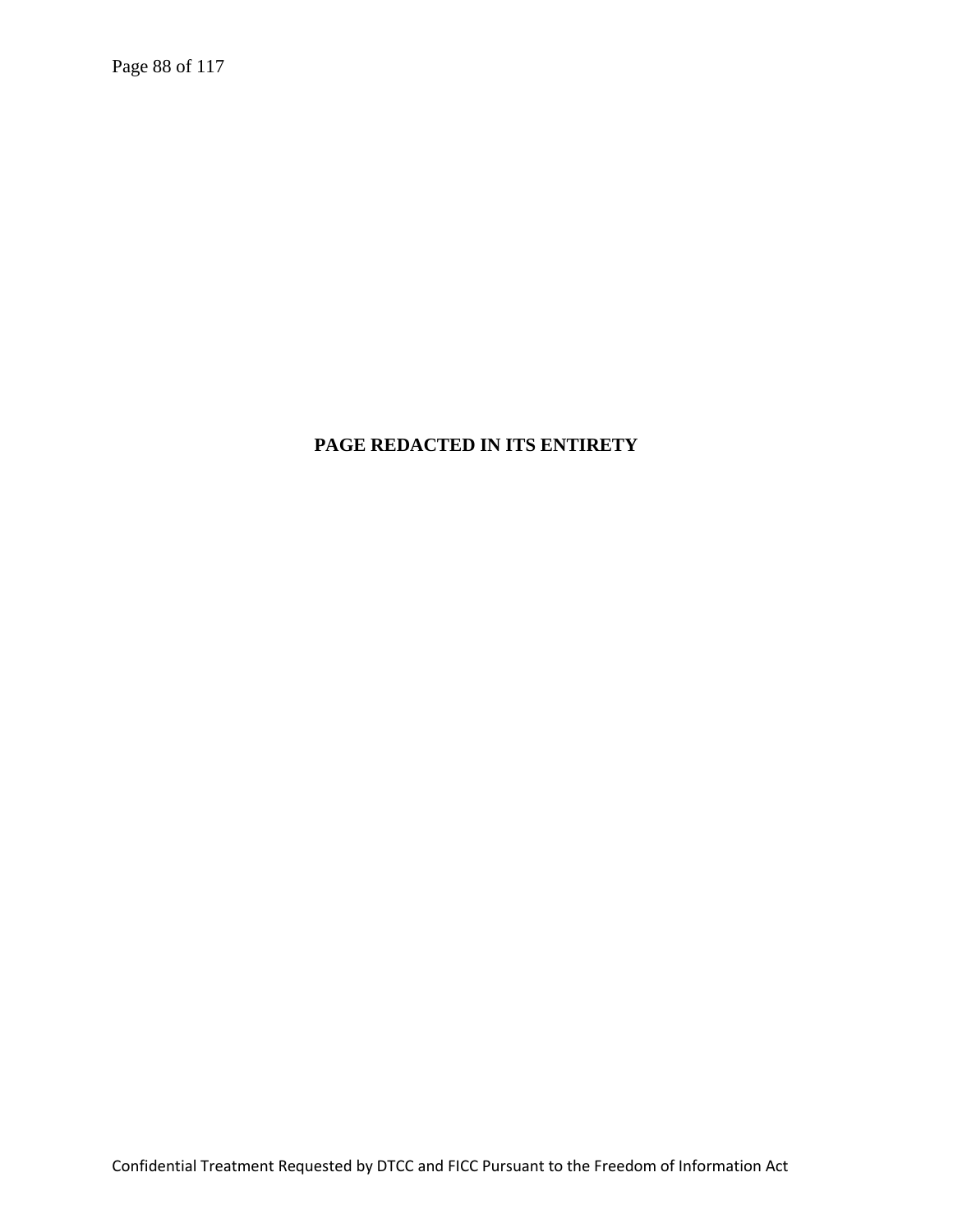Page 89 of 117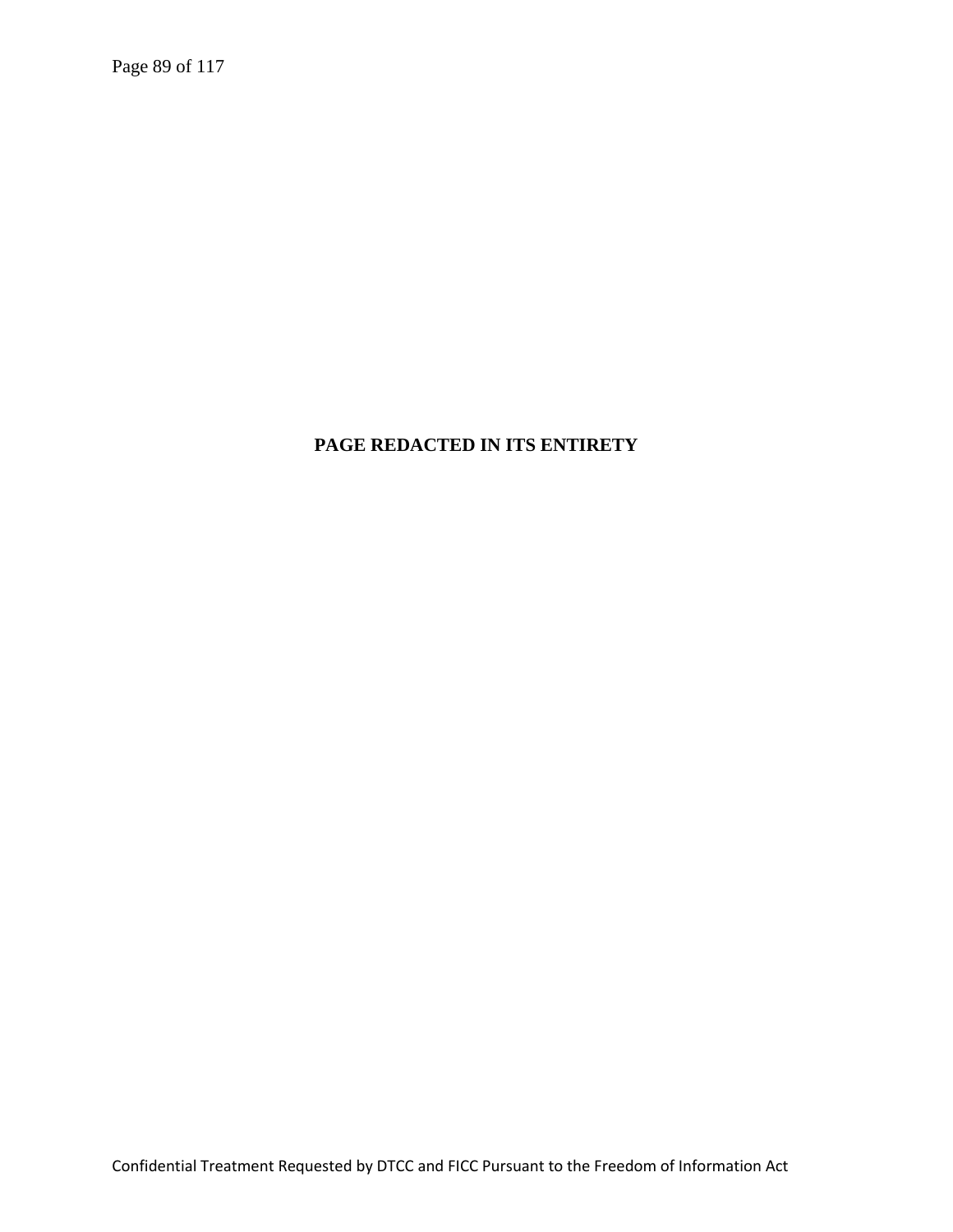Page 90 of 117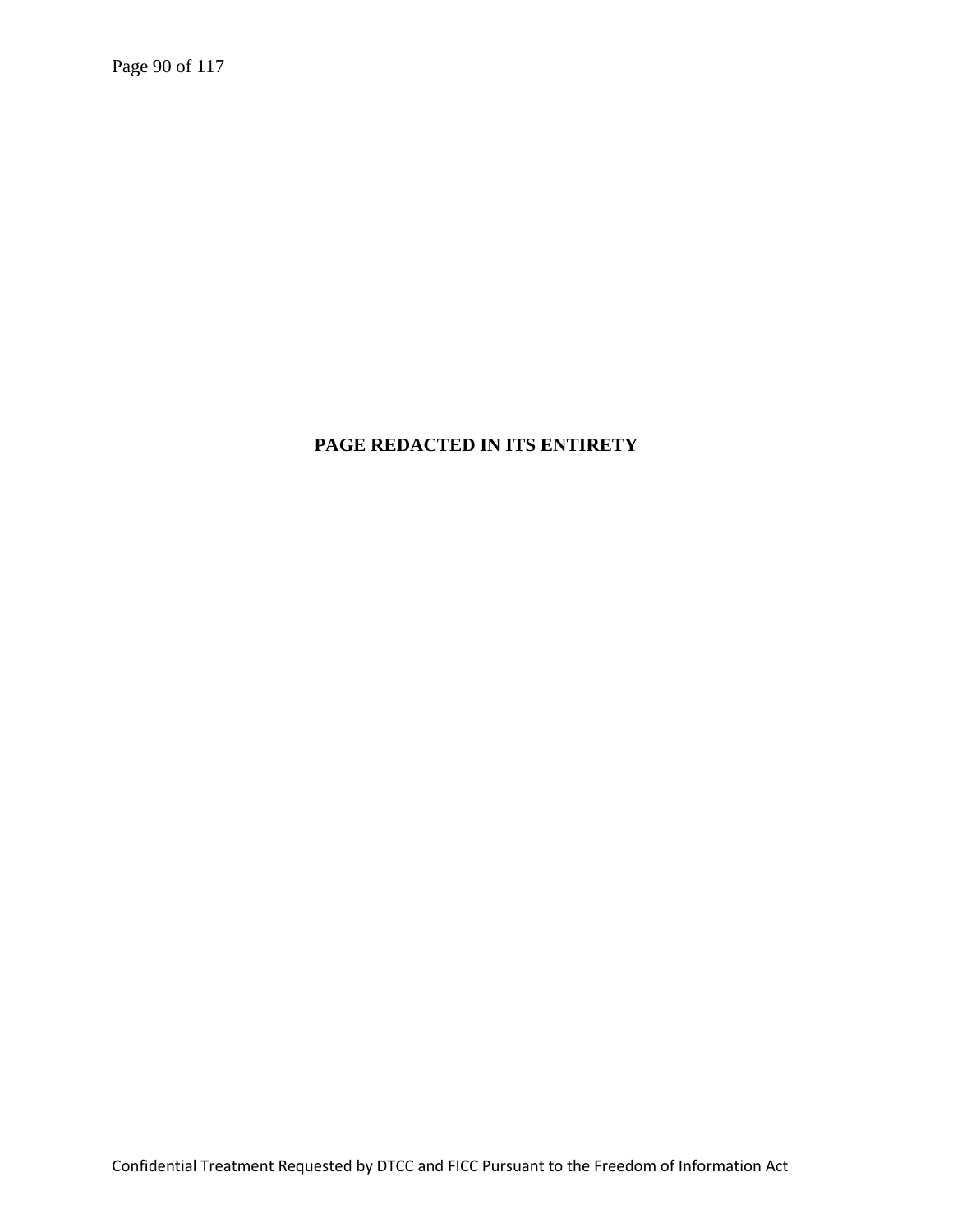Page 91 of 117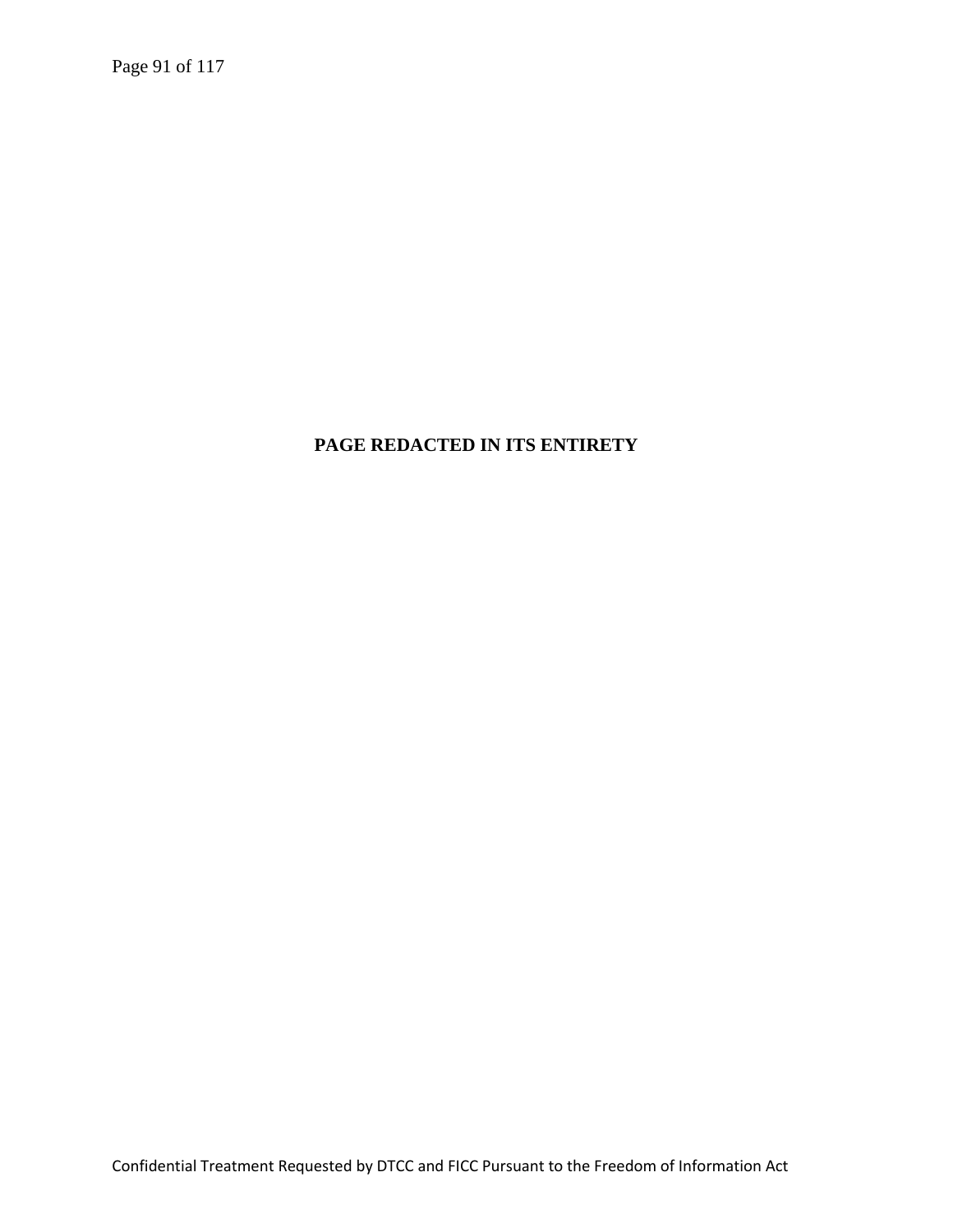Page 92 of 117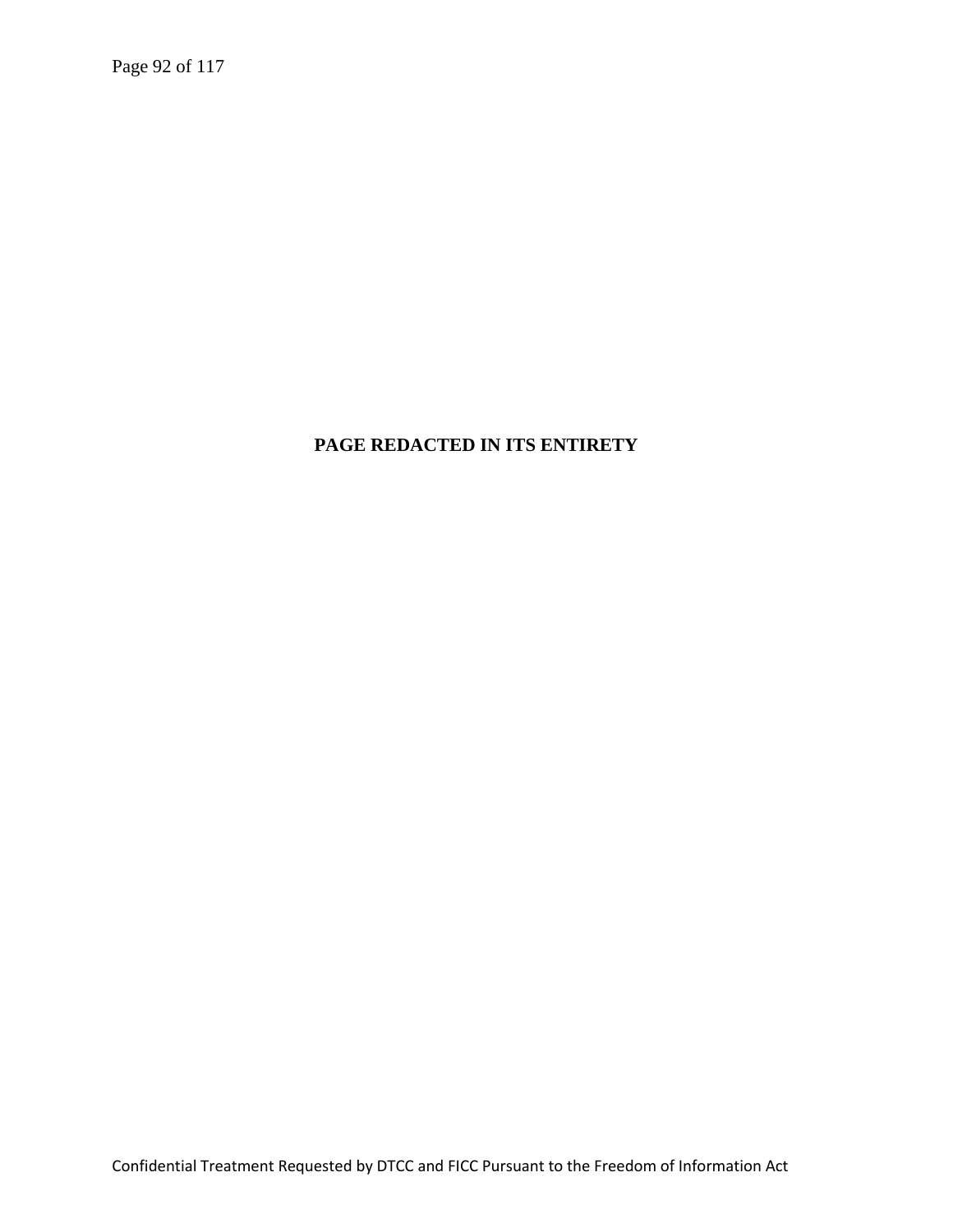Page 93 of 117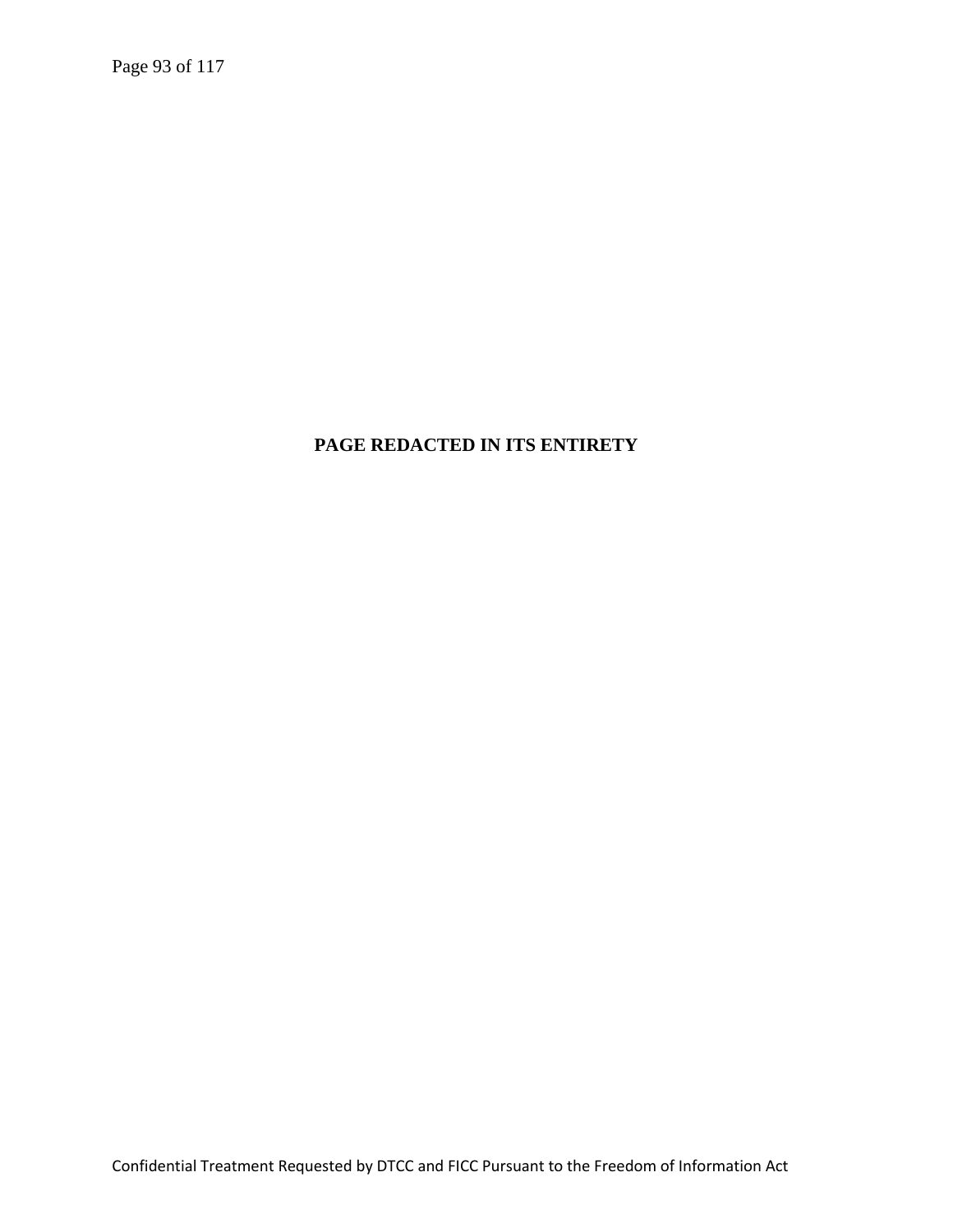Page 94 of 117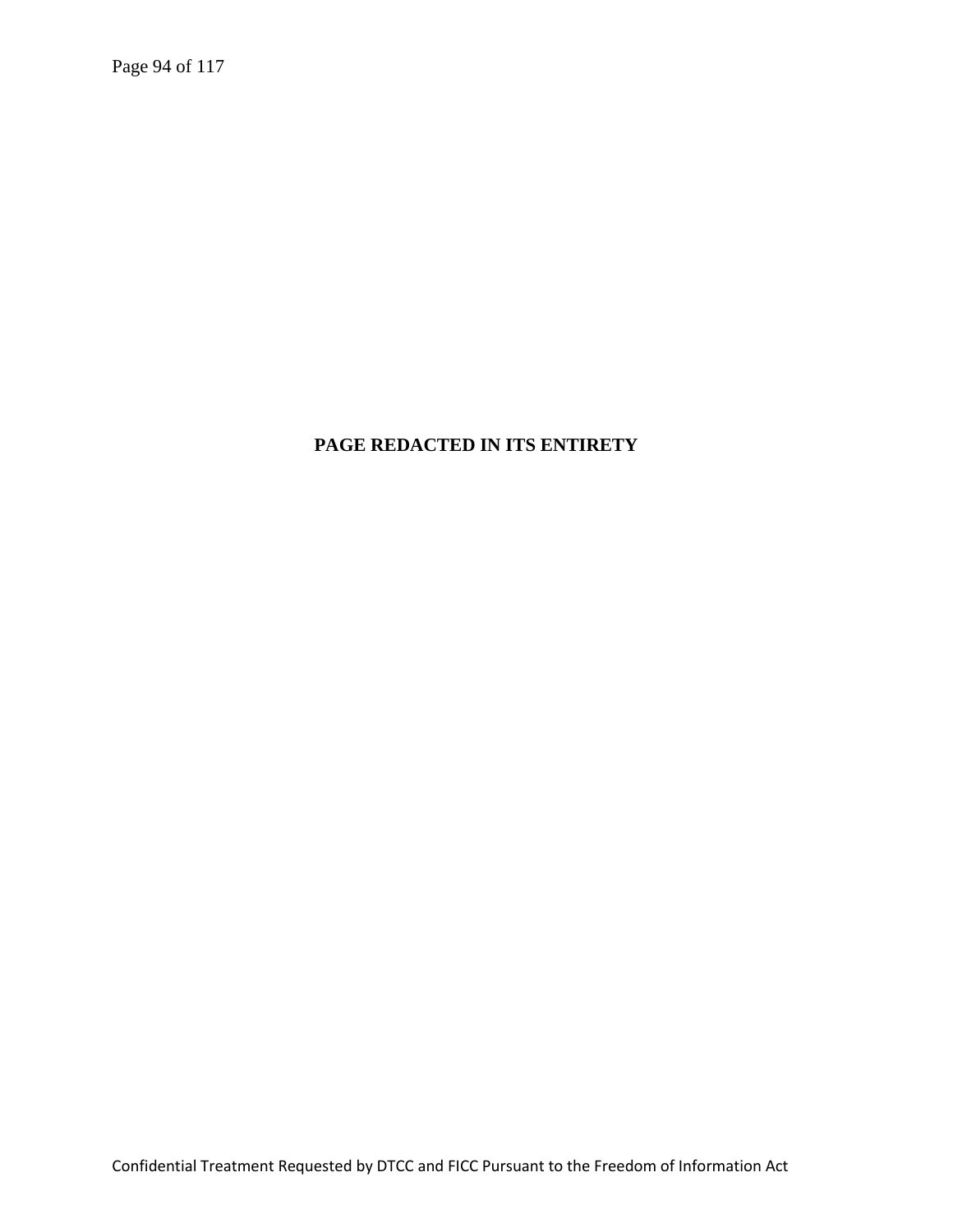Page 95 of 117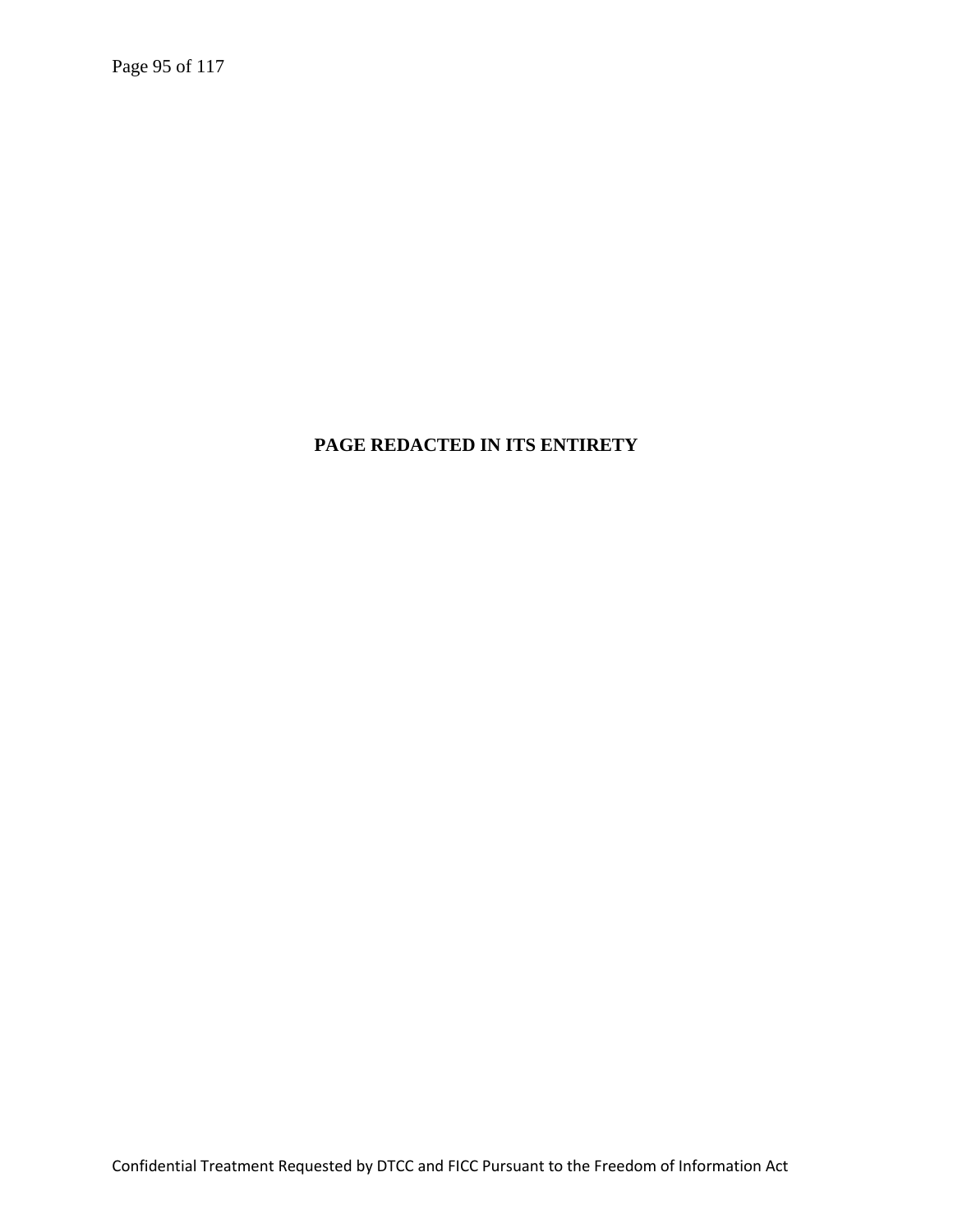Page 96 of 117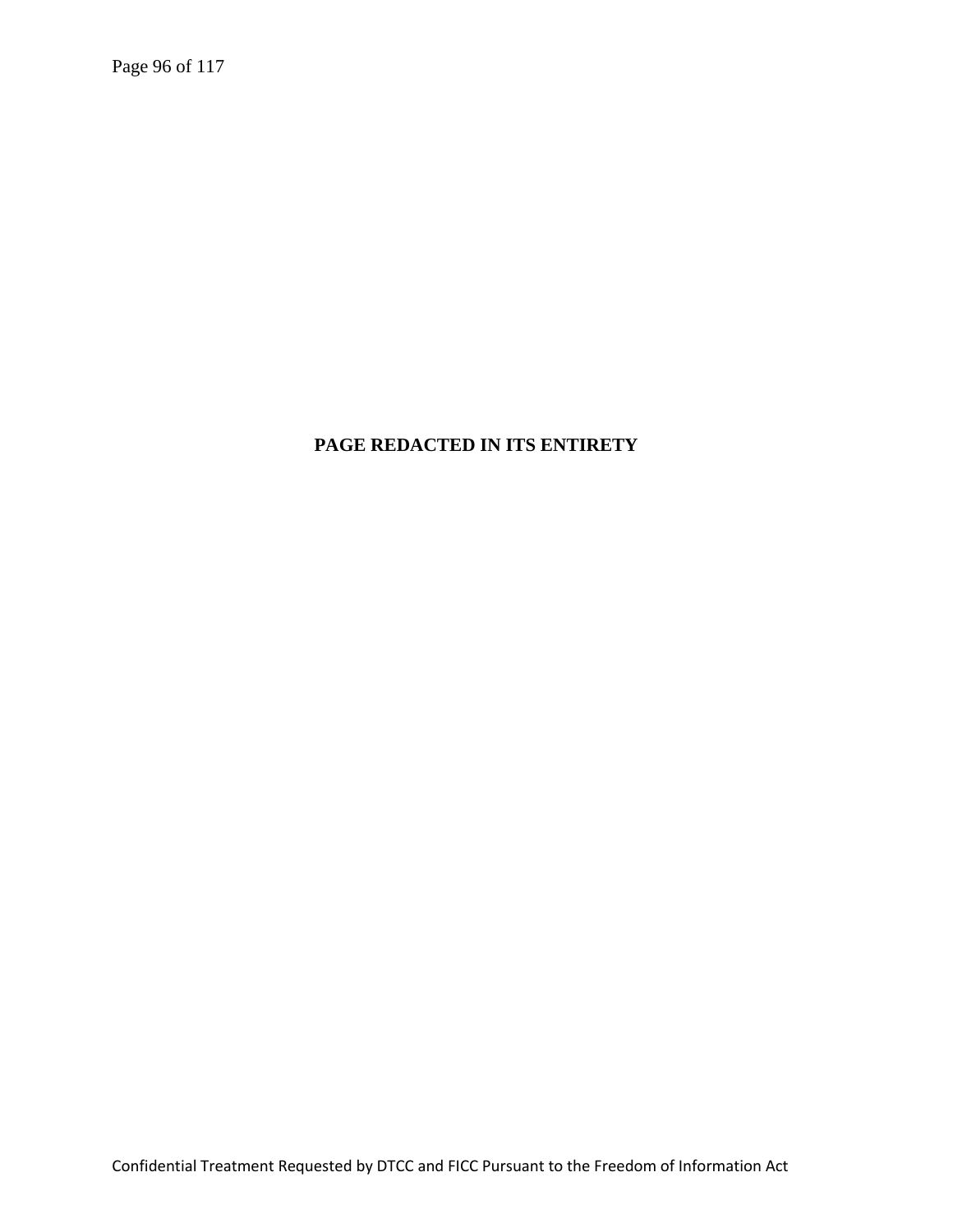Page 97 of 117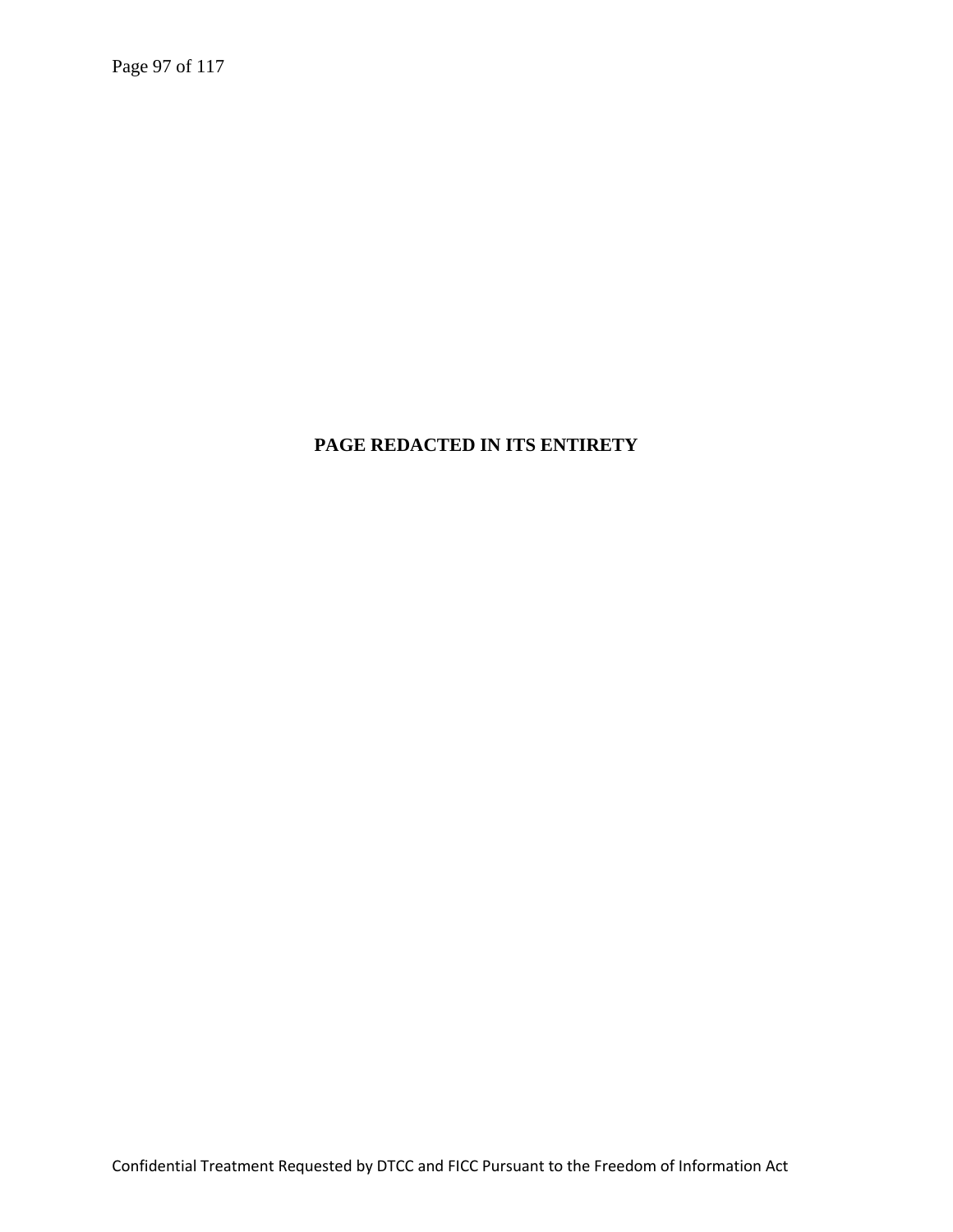Page 98 of 117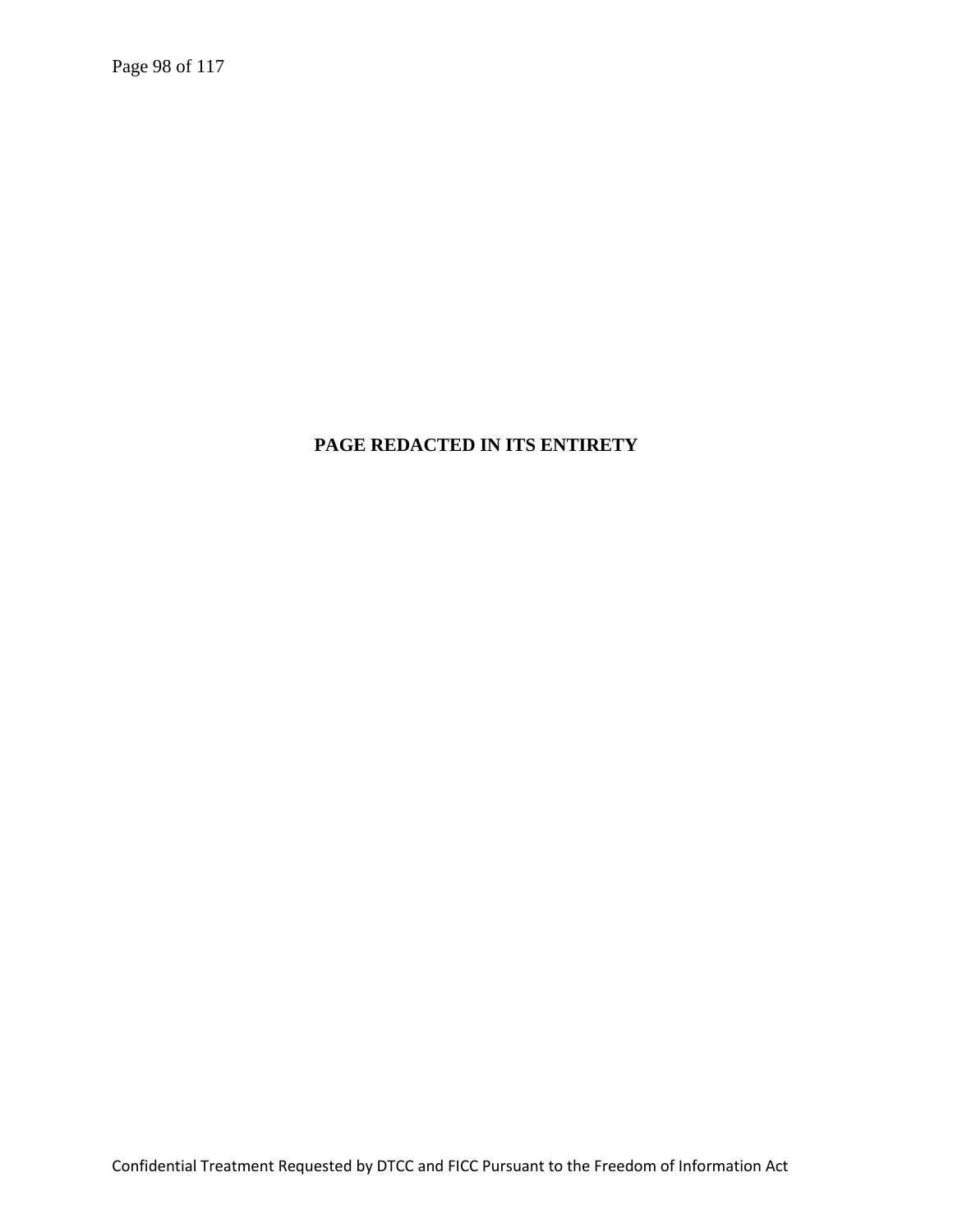Page 99 of 117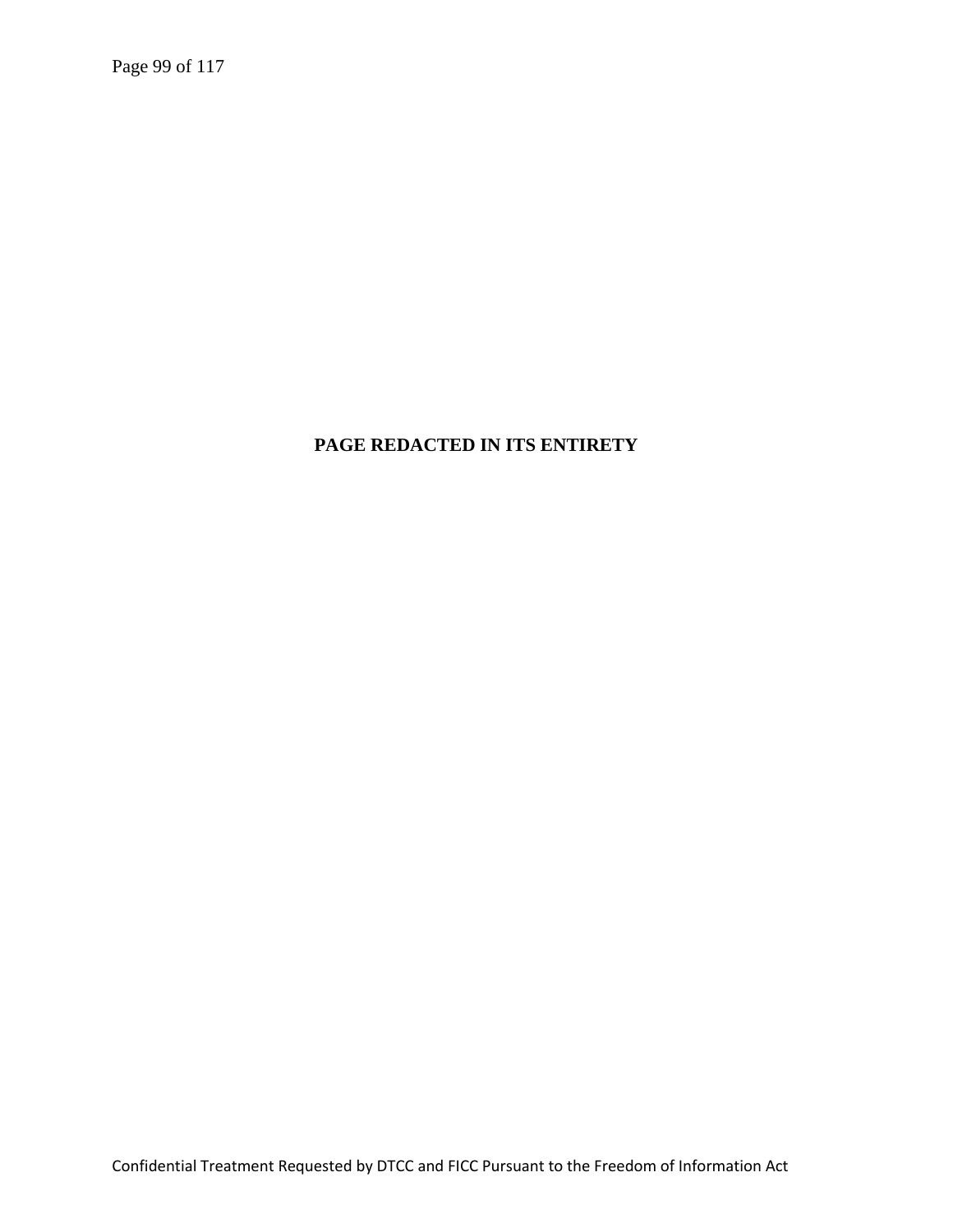Page 100 of 117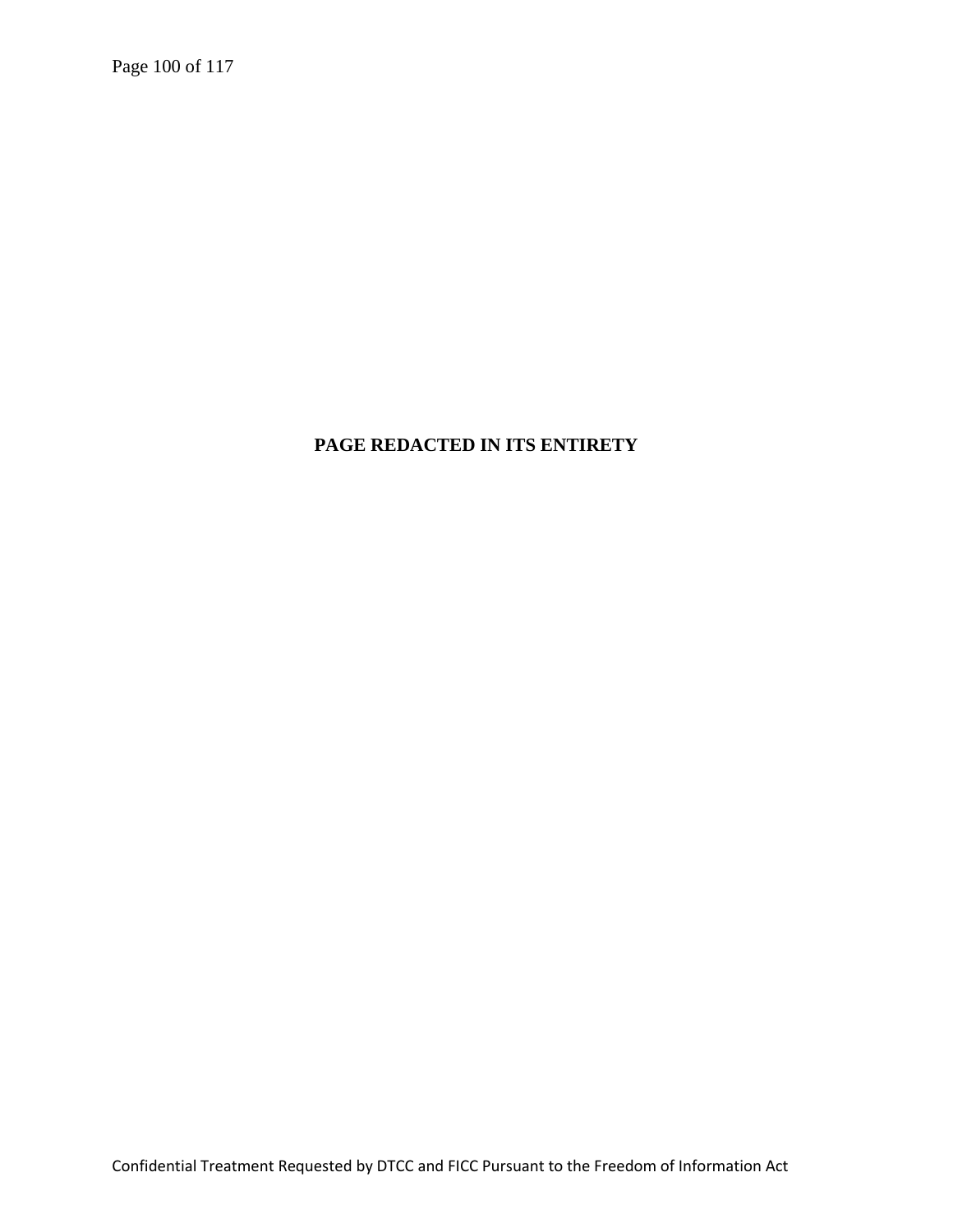Page 101 of 117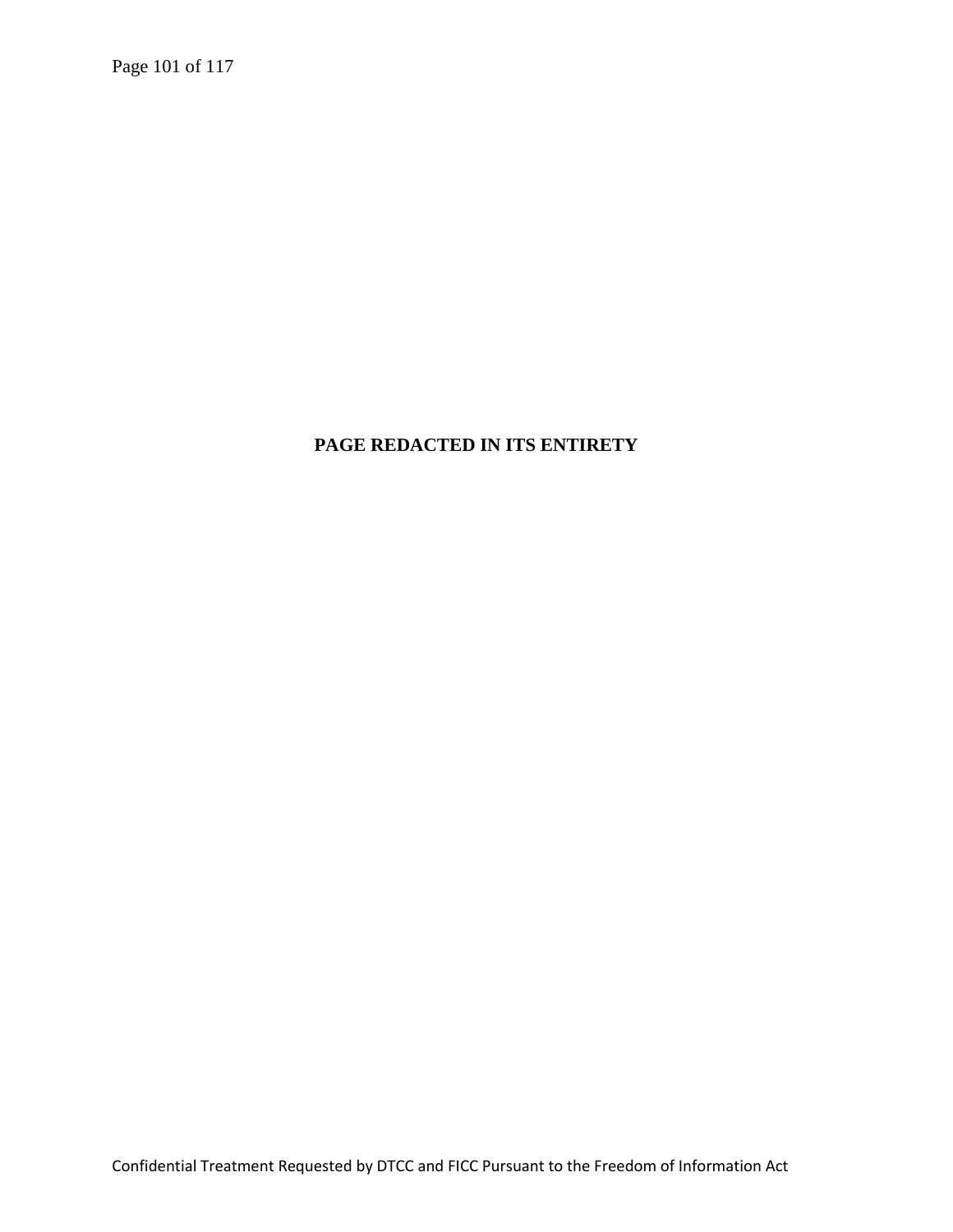Page 102 of 117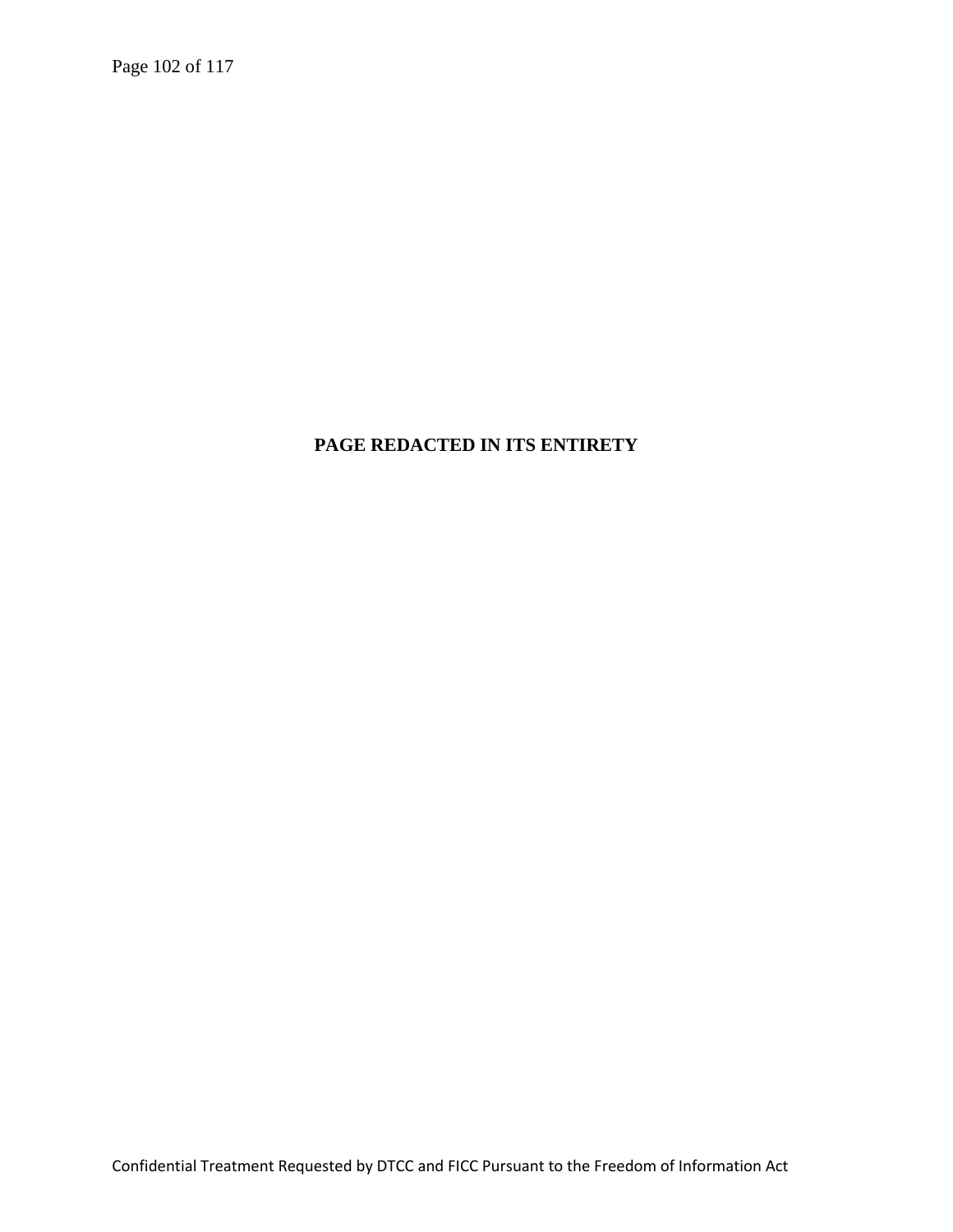Page 103 of 117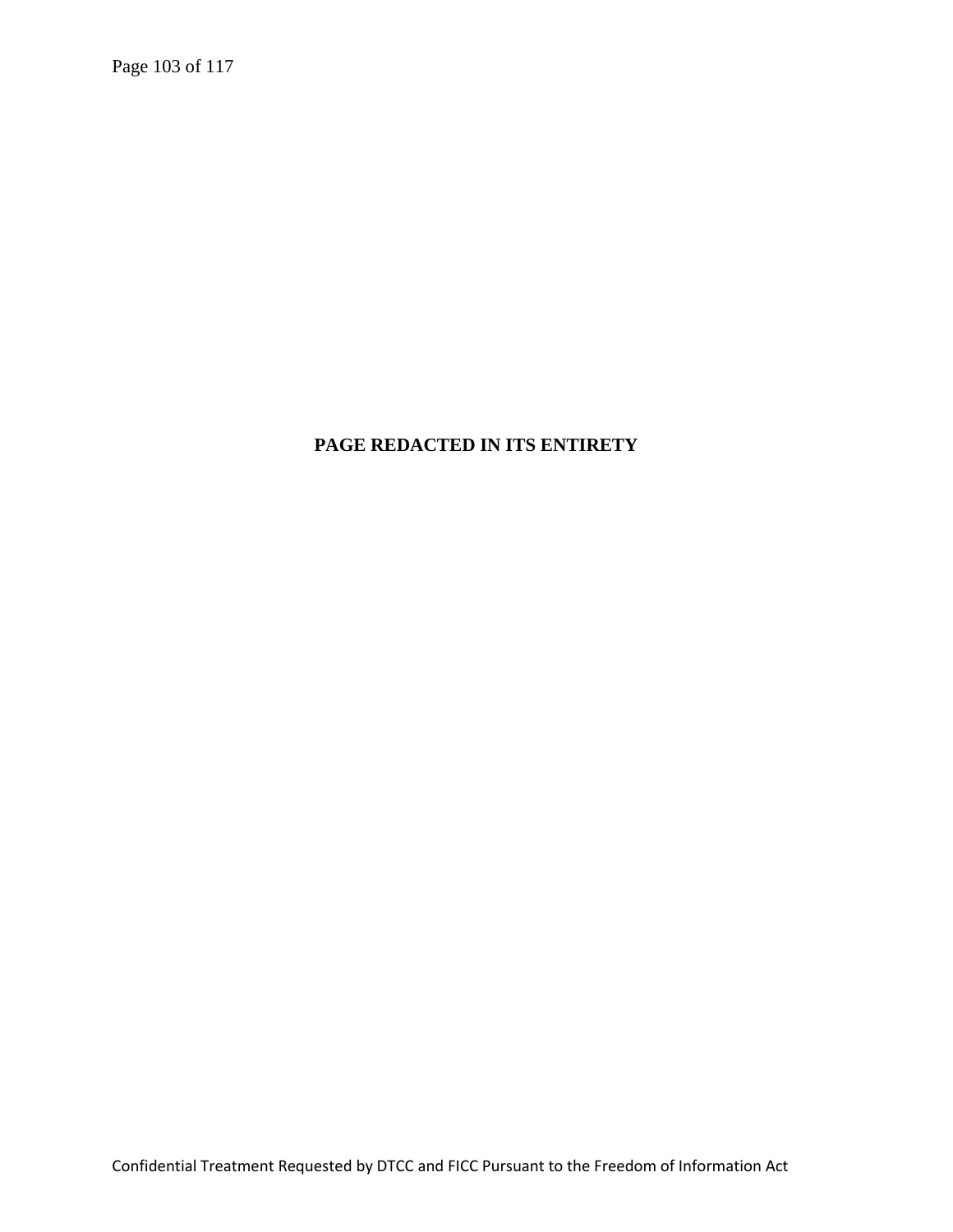Page 104 of 117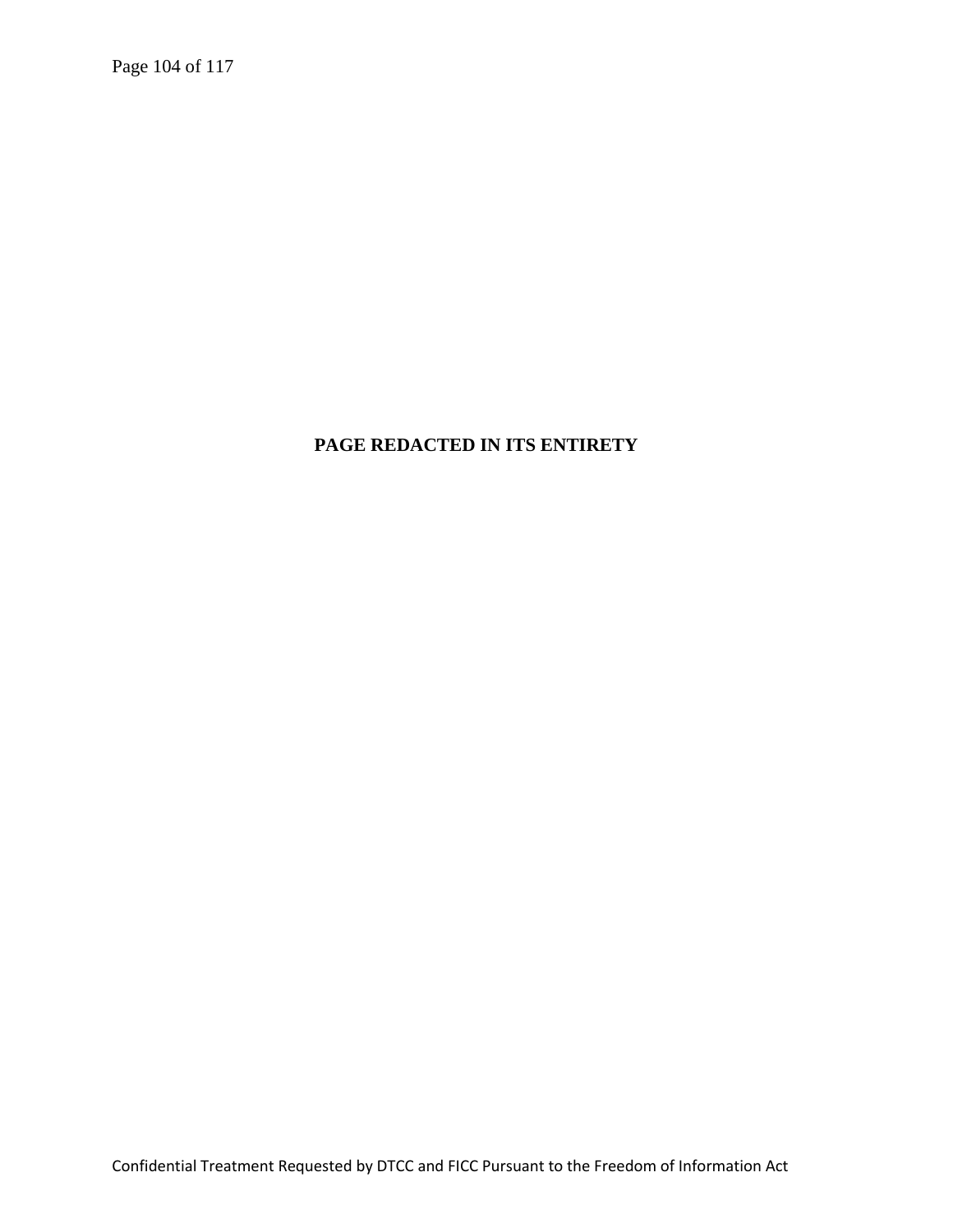Page 105 of 117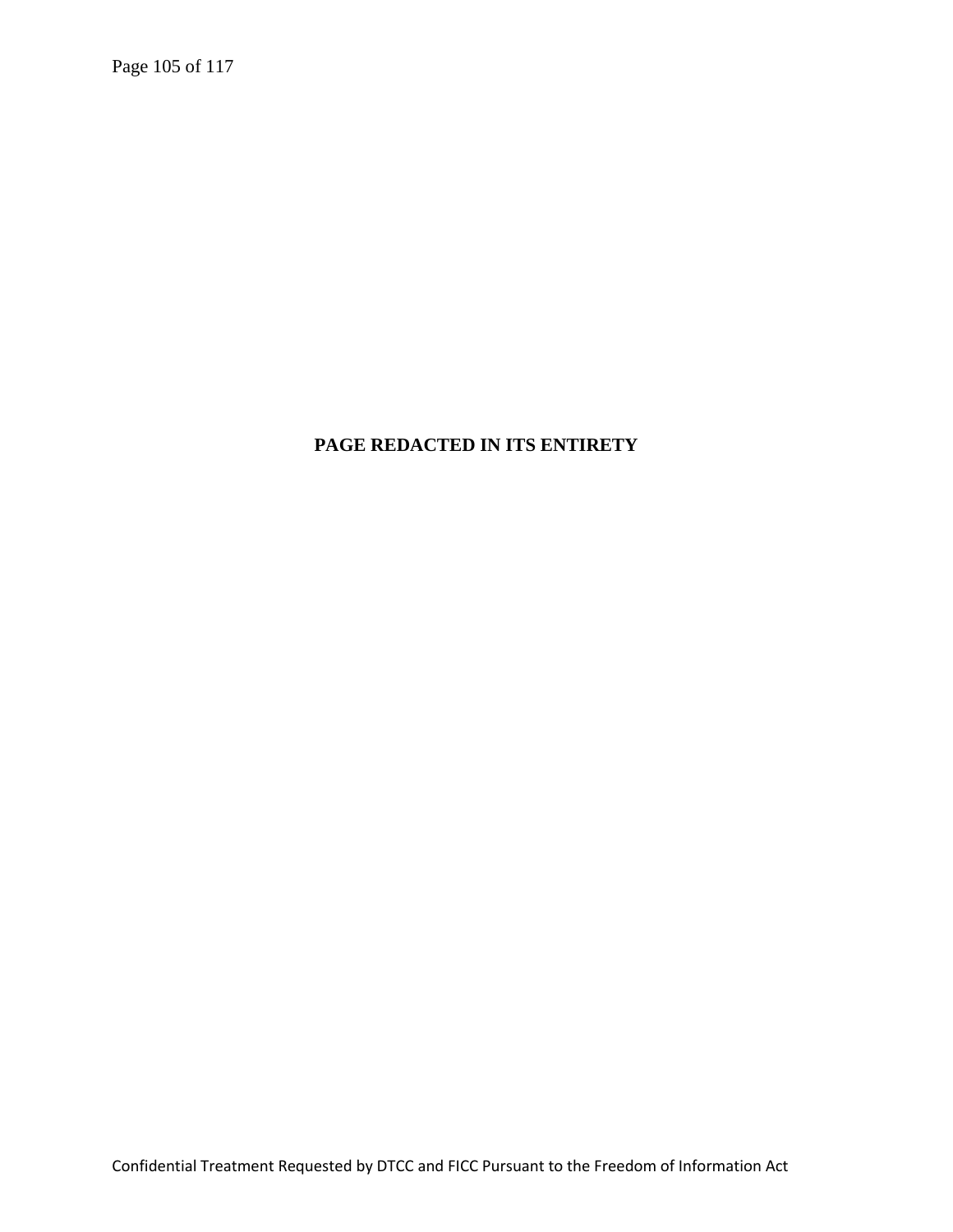Page 106 of 117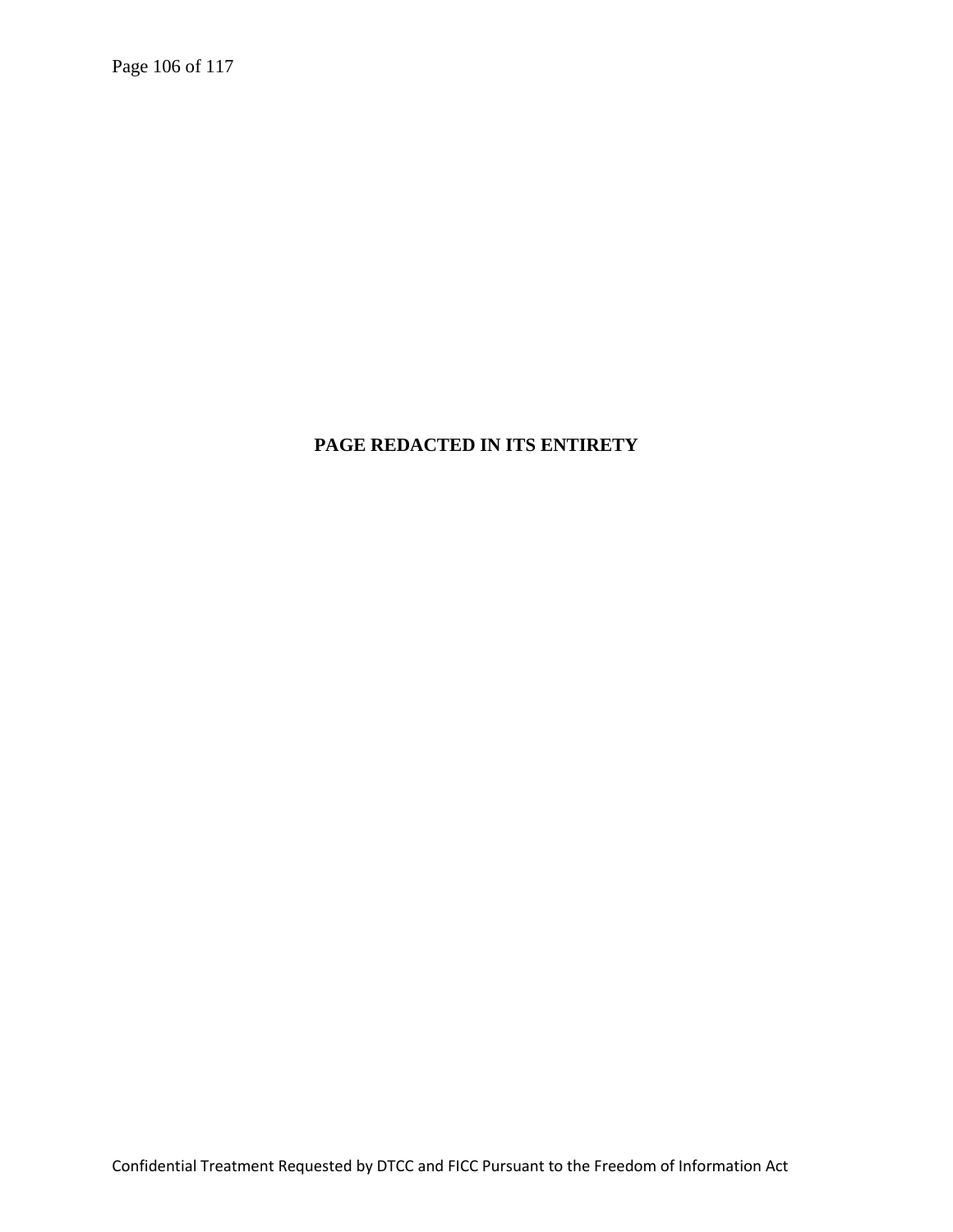Page 107 of 117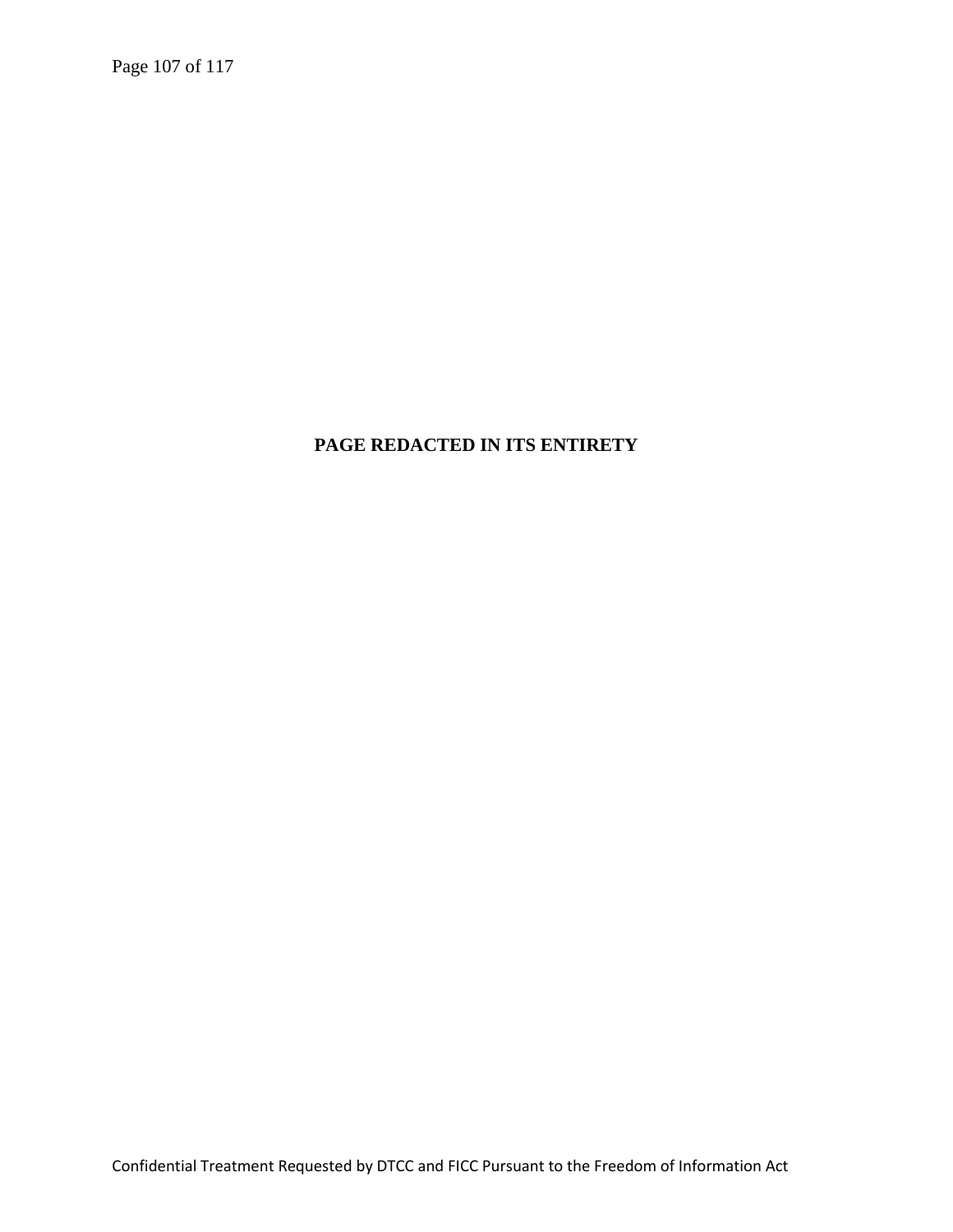Page 108 of 117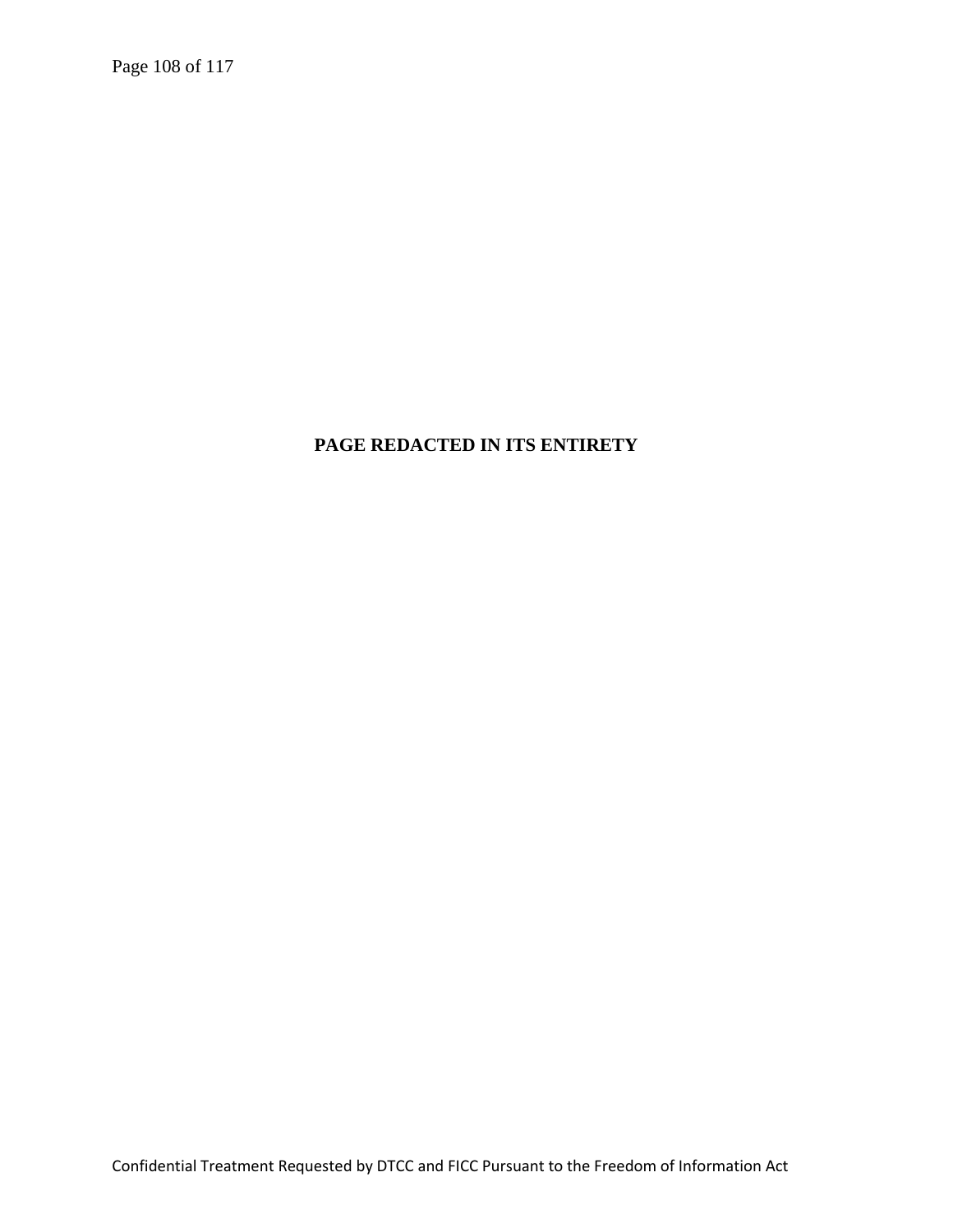Page 109 of 117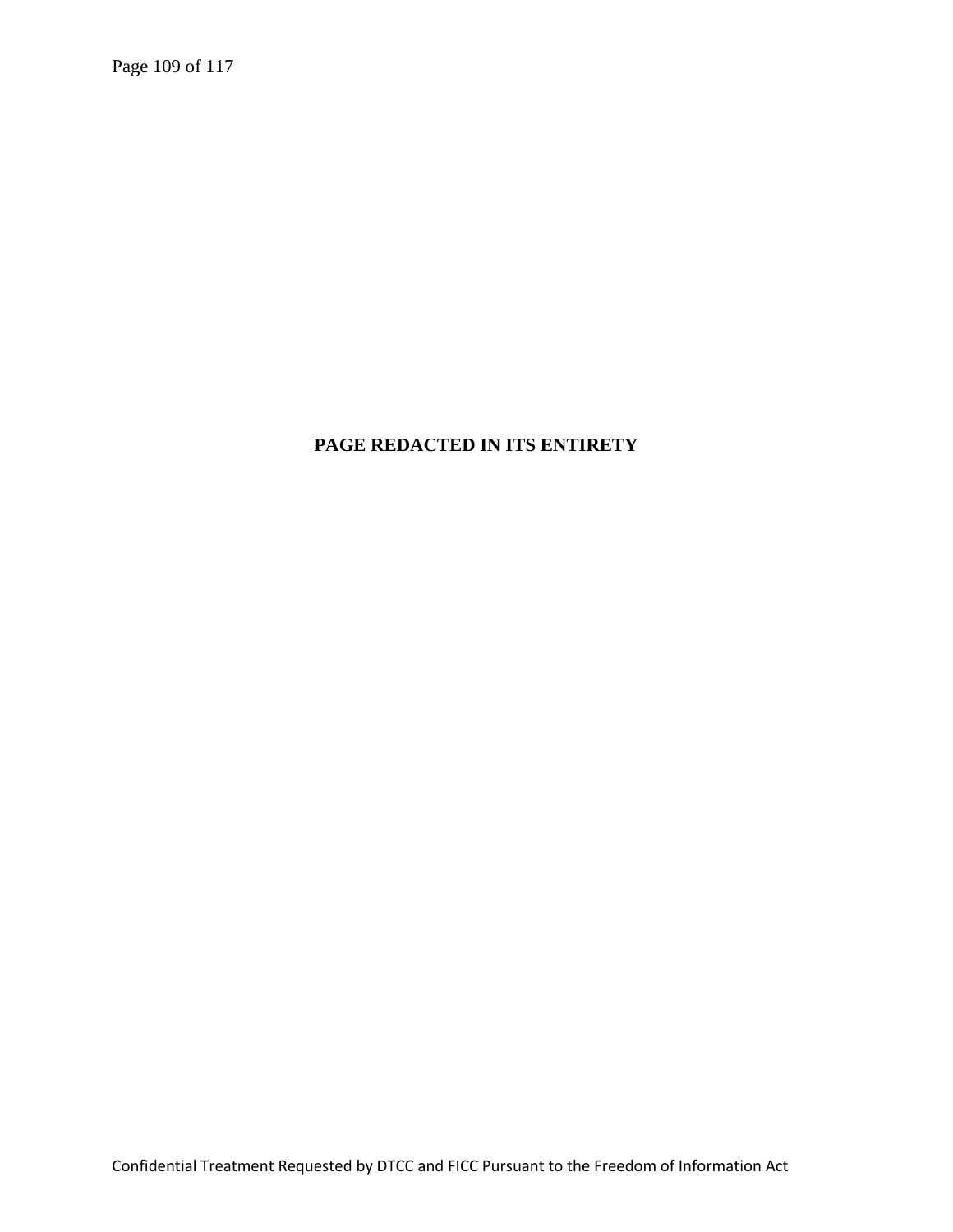Page 110 of 117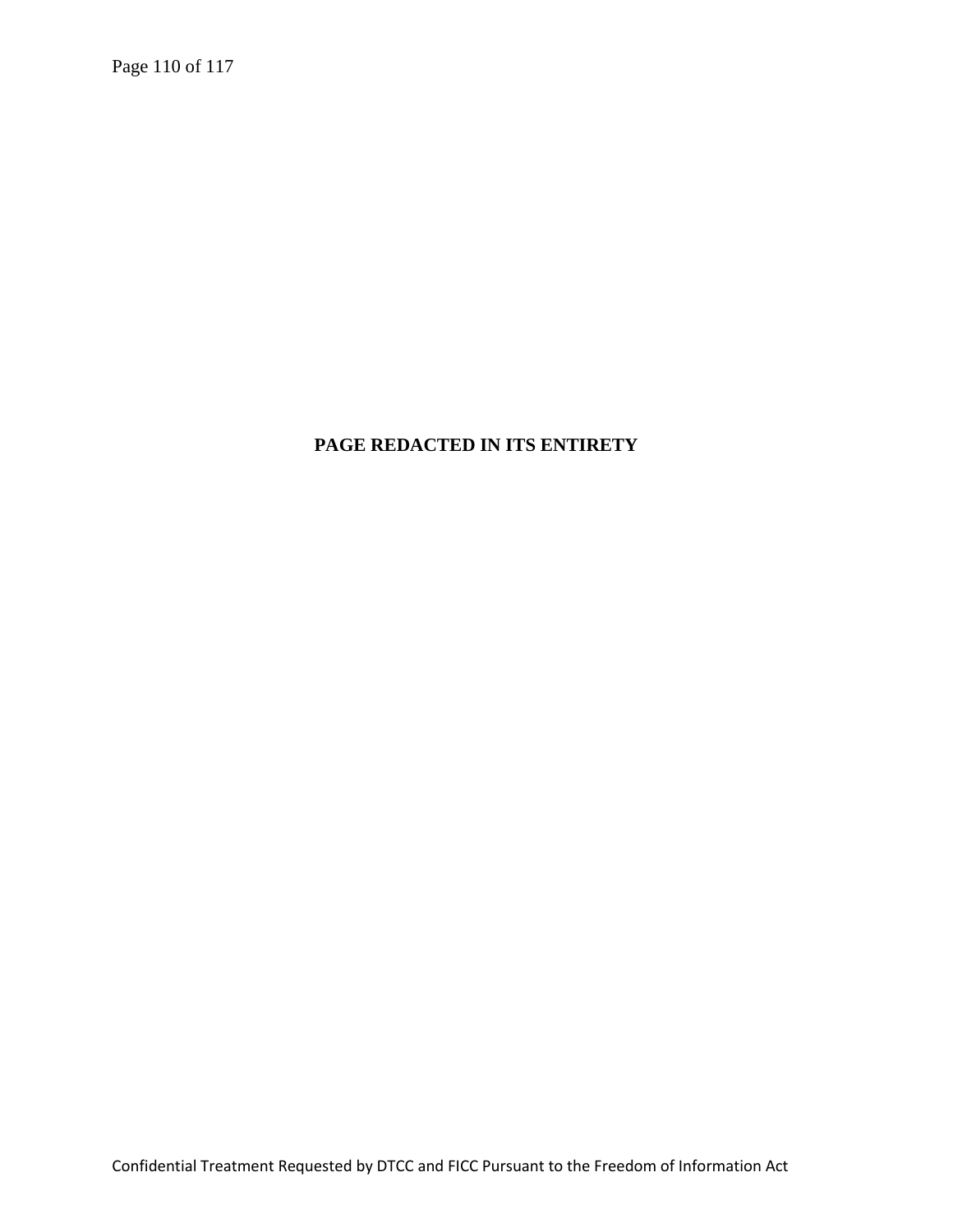Page 111 of 117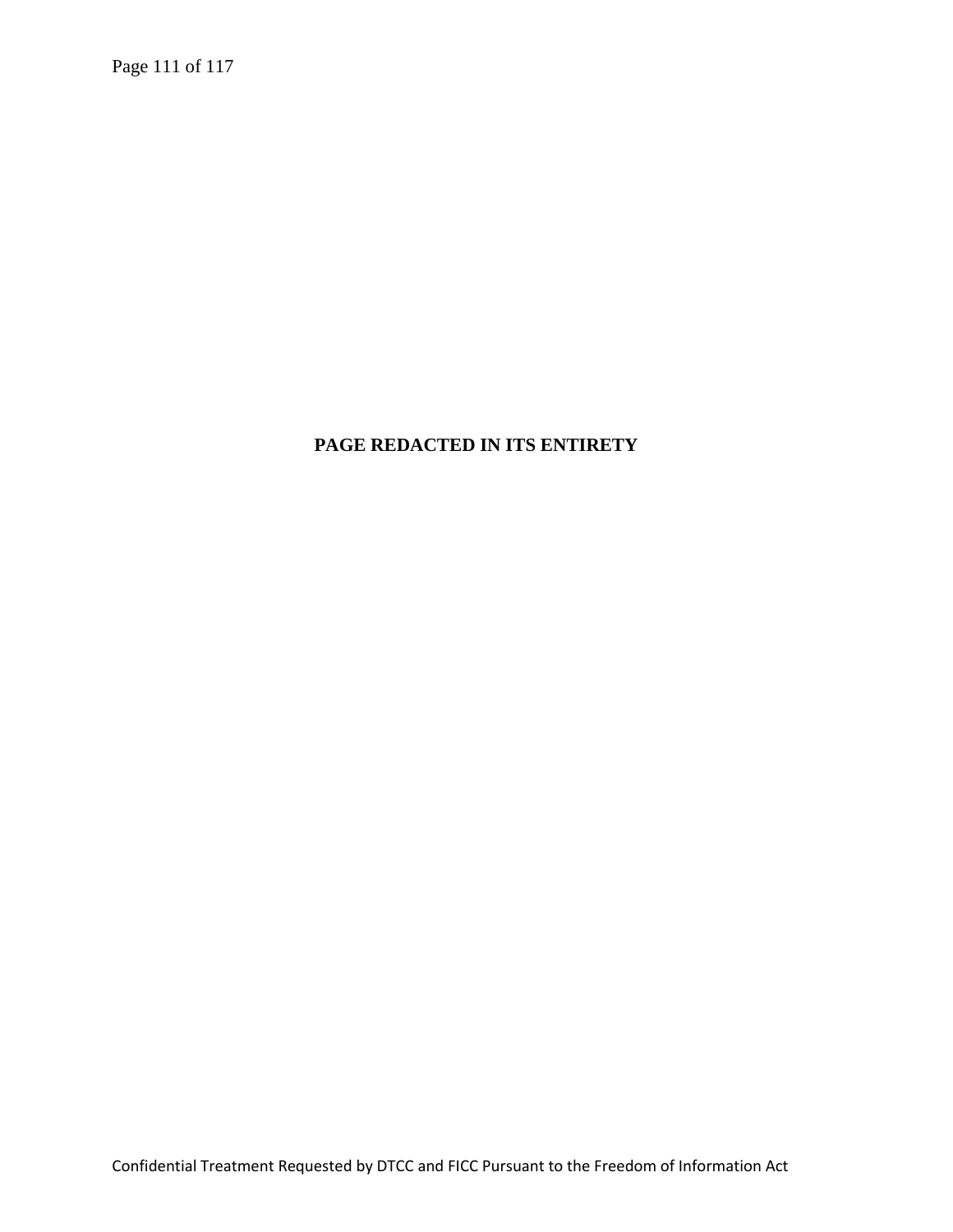Page 112 of 117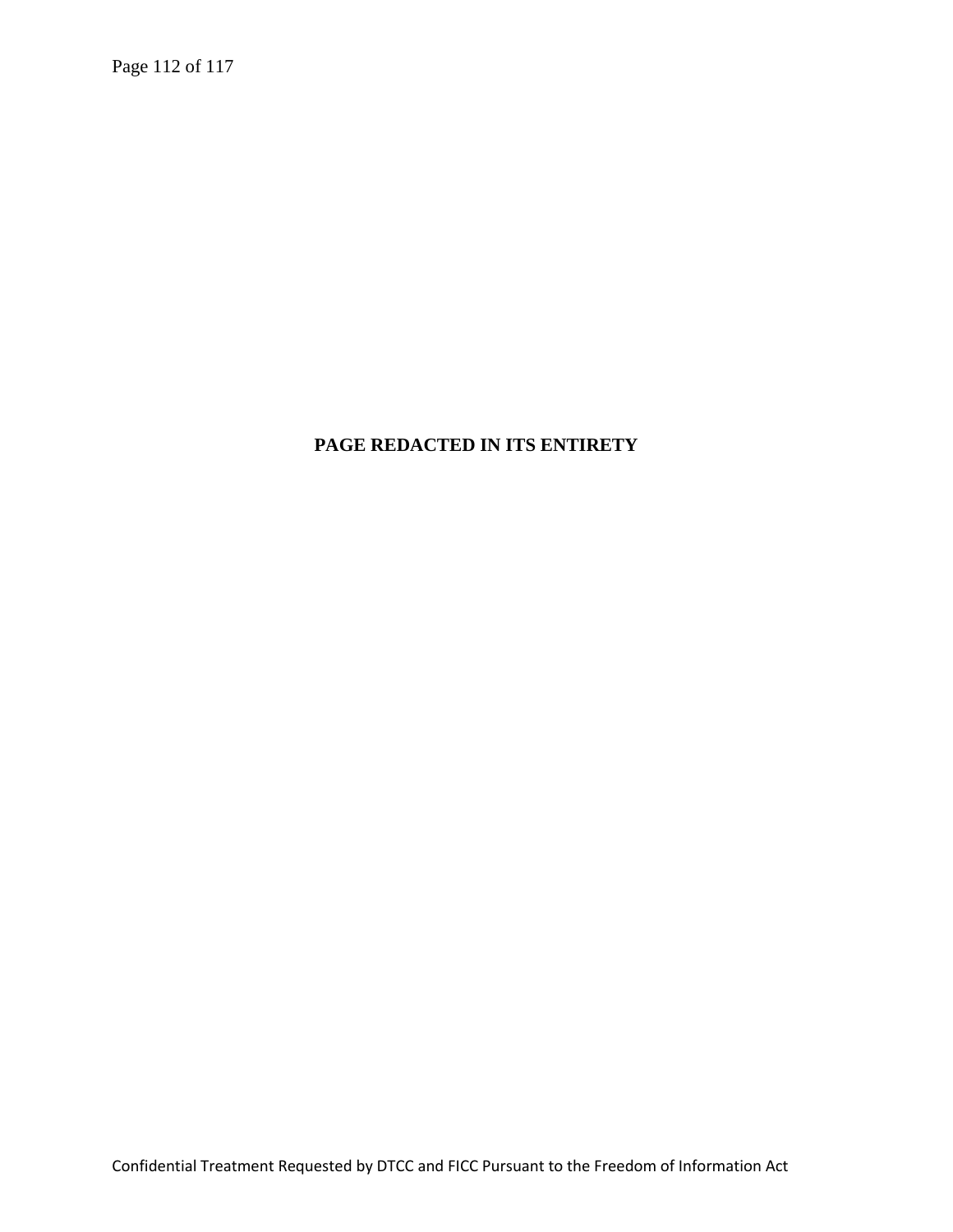Page 113 of 117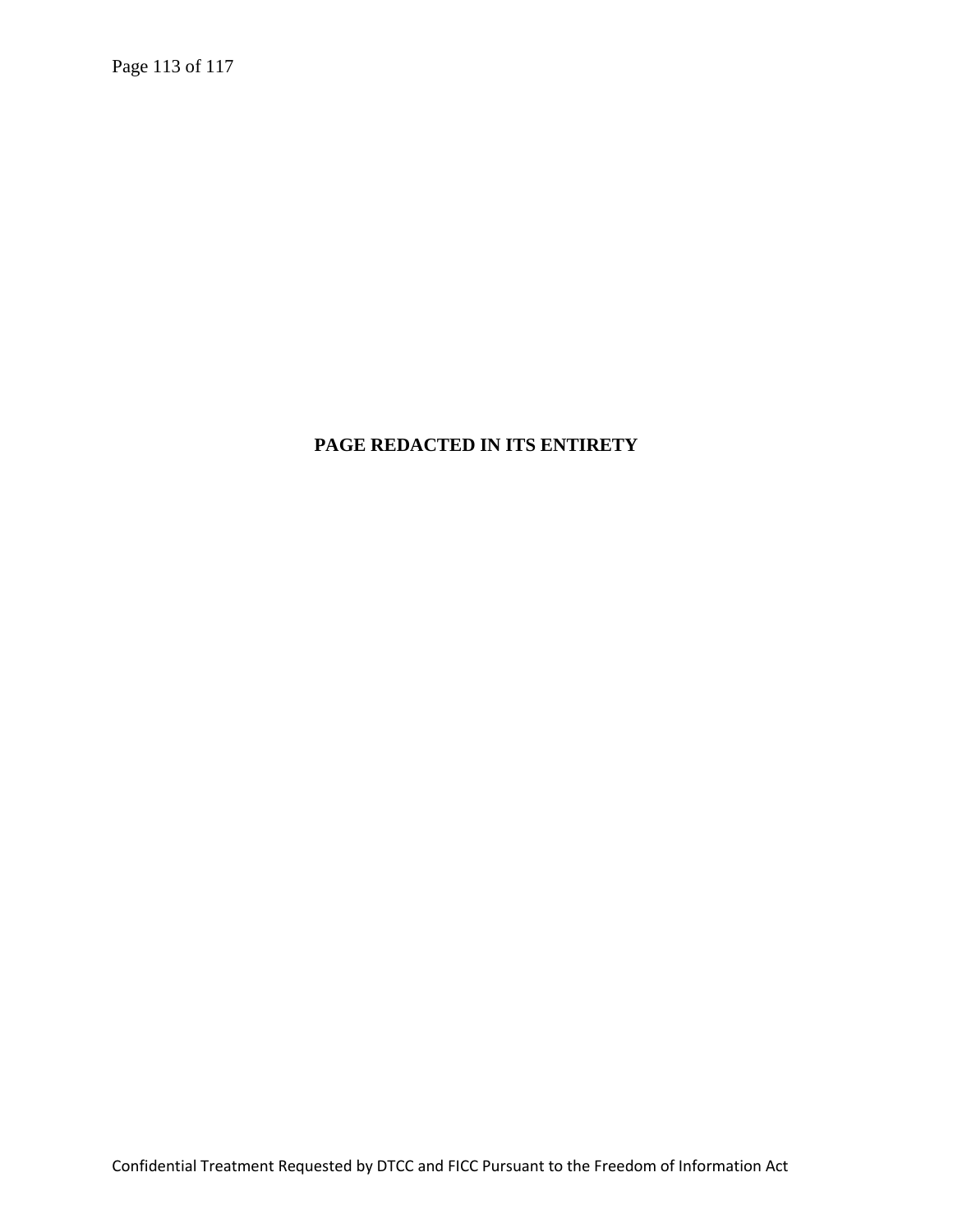Page 114 of 117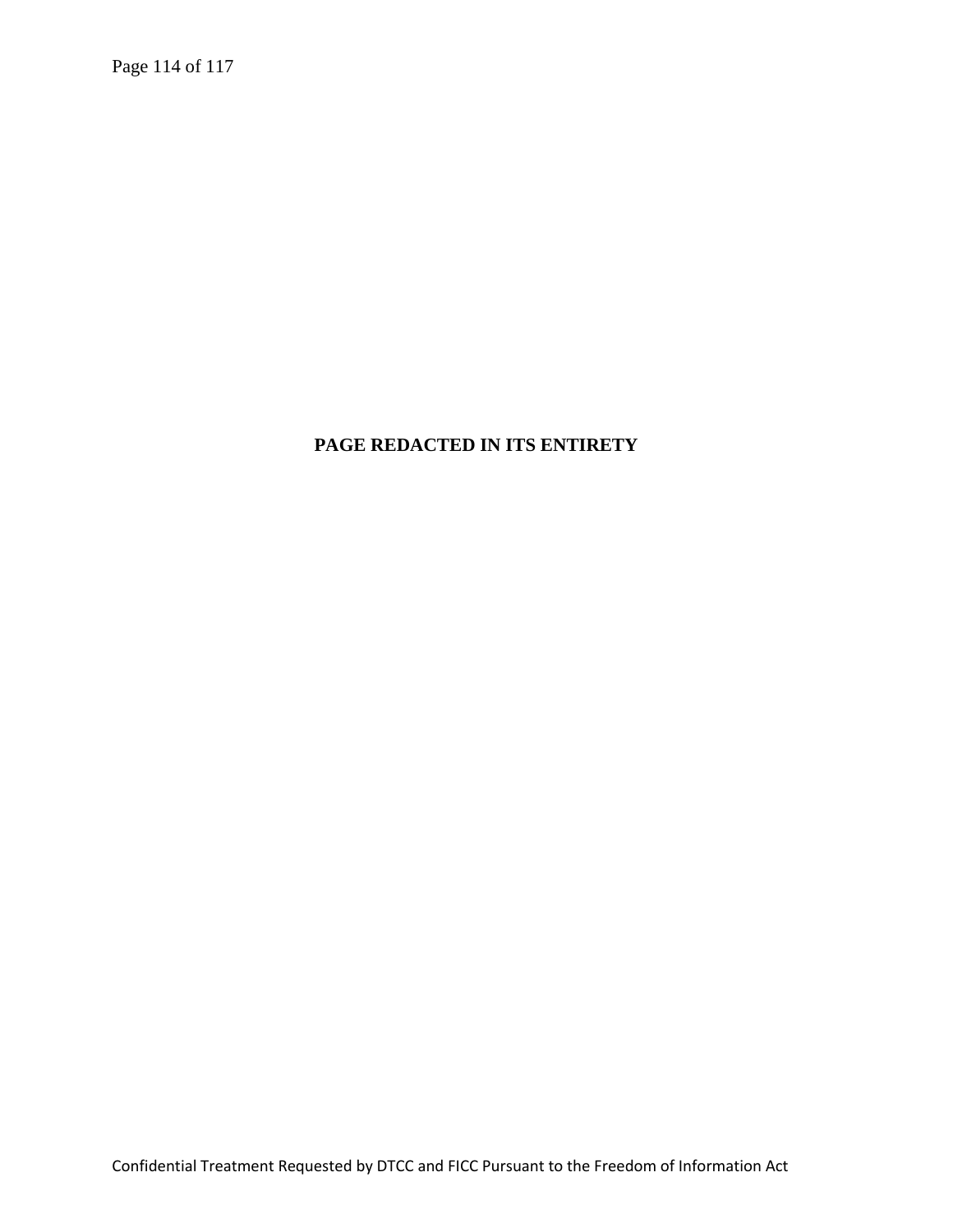Page 115 of 117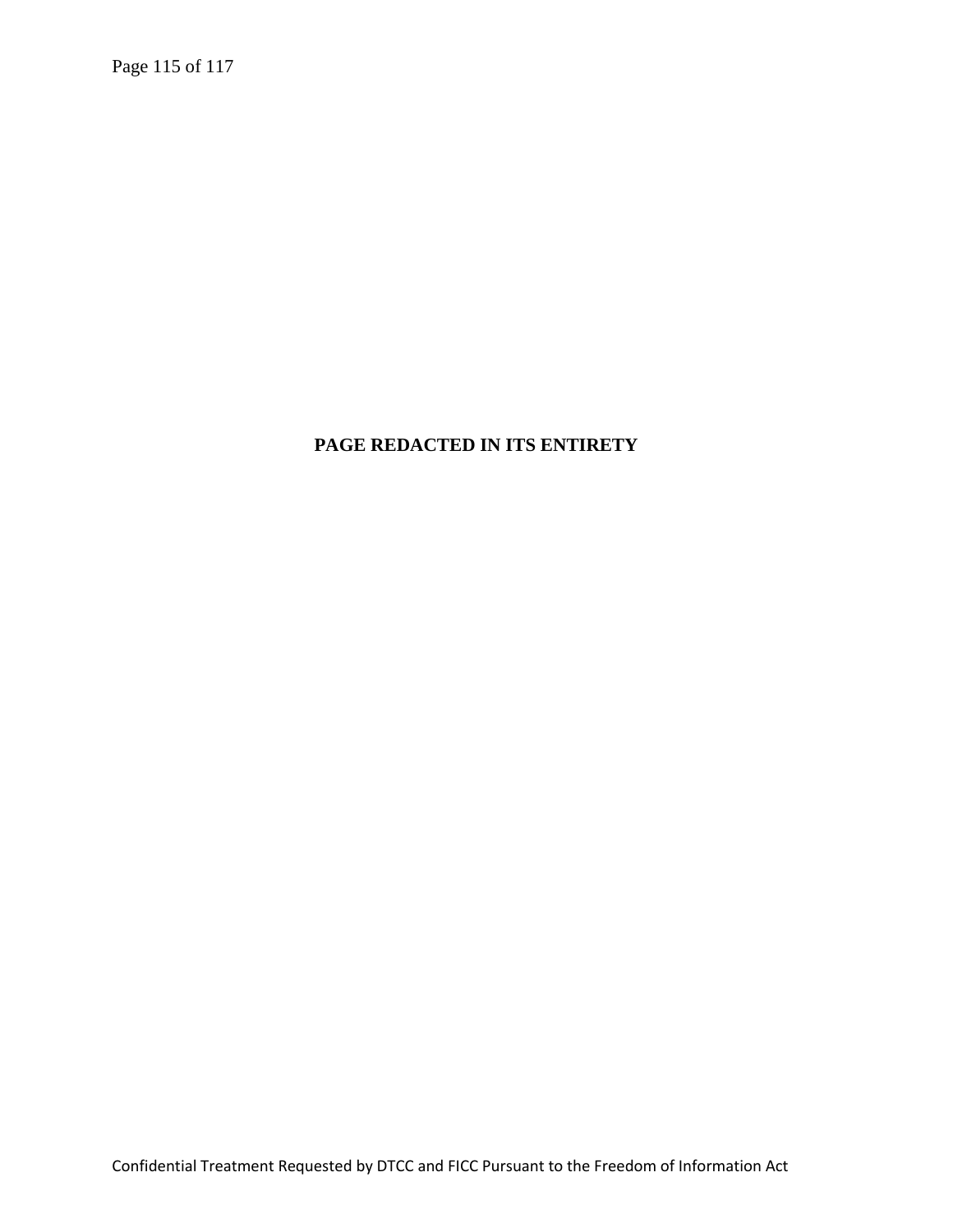Page 116 of 117